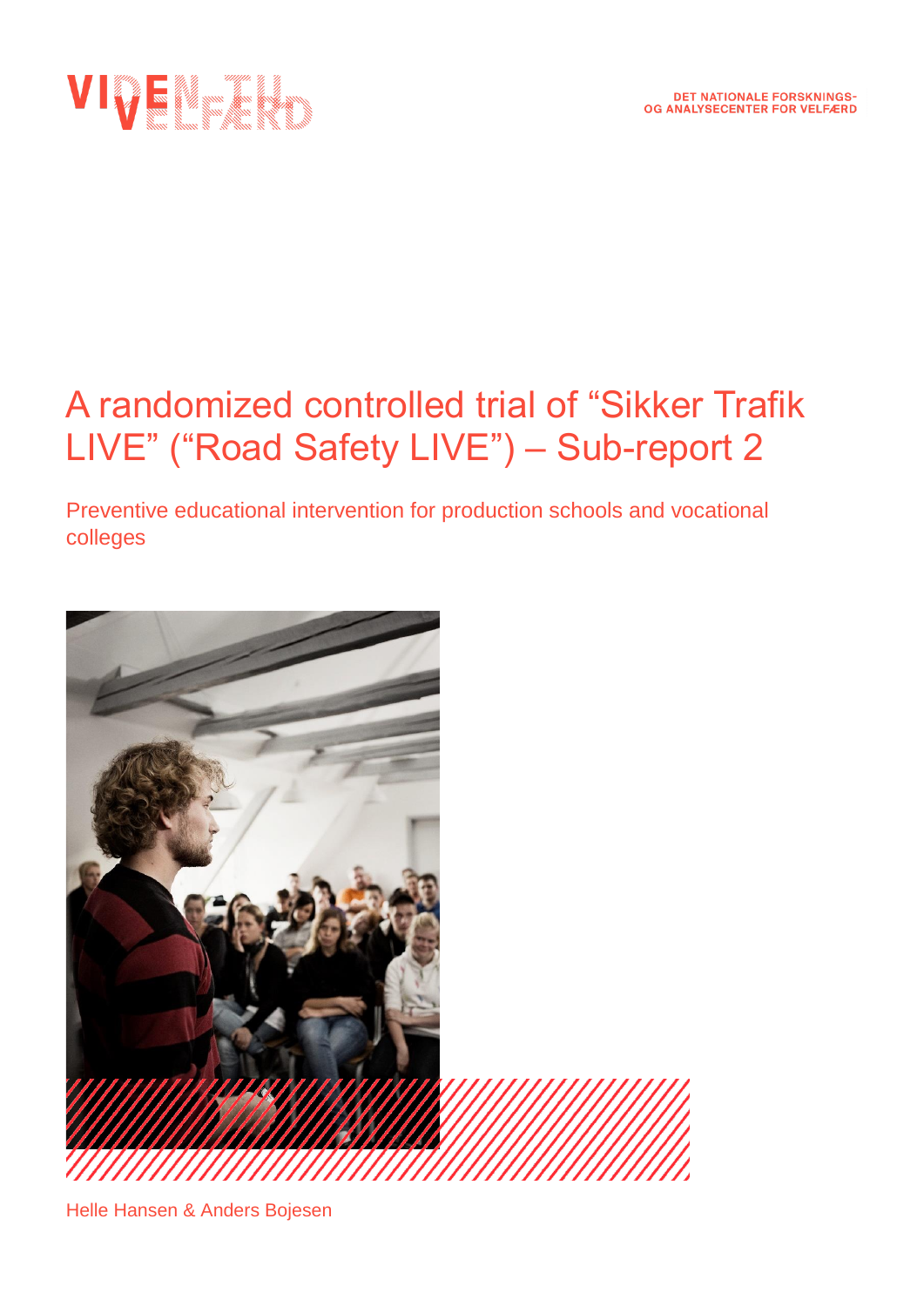

A randomized controlled trial of "Sikker Trafik LIVE" ("Road Safety LIVE") – Sub-report 2 *– Preventive educational intervention for production schools and vocational colleges*

© VIVE and the authors, 2018

e-ISBN: 978-87-7119-531-6 Cover photo: Danish Road Safety Council Project: 100647

#### **VIVE**

**The Danish Center for Social Science Research** Herluf Trolles Gade 11, DK-1052 Copenhagen K www.vive.dk

VIVE was established on 1 July 2017, following a merger between the Danish Institute for Local and Regional Government Research (KORA) and the Danish National Centre for Social Research (SFI). The centre is an independent government institution, the aim of which is to provide knowledge to help develop the welfare system and the public sector. VIVE is engaged in the same fields of study and types of tasks as the two former organisations.

Publications from VIVE – The Danish Center for Social Science Research may be freely quoted with clear reference to the source.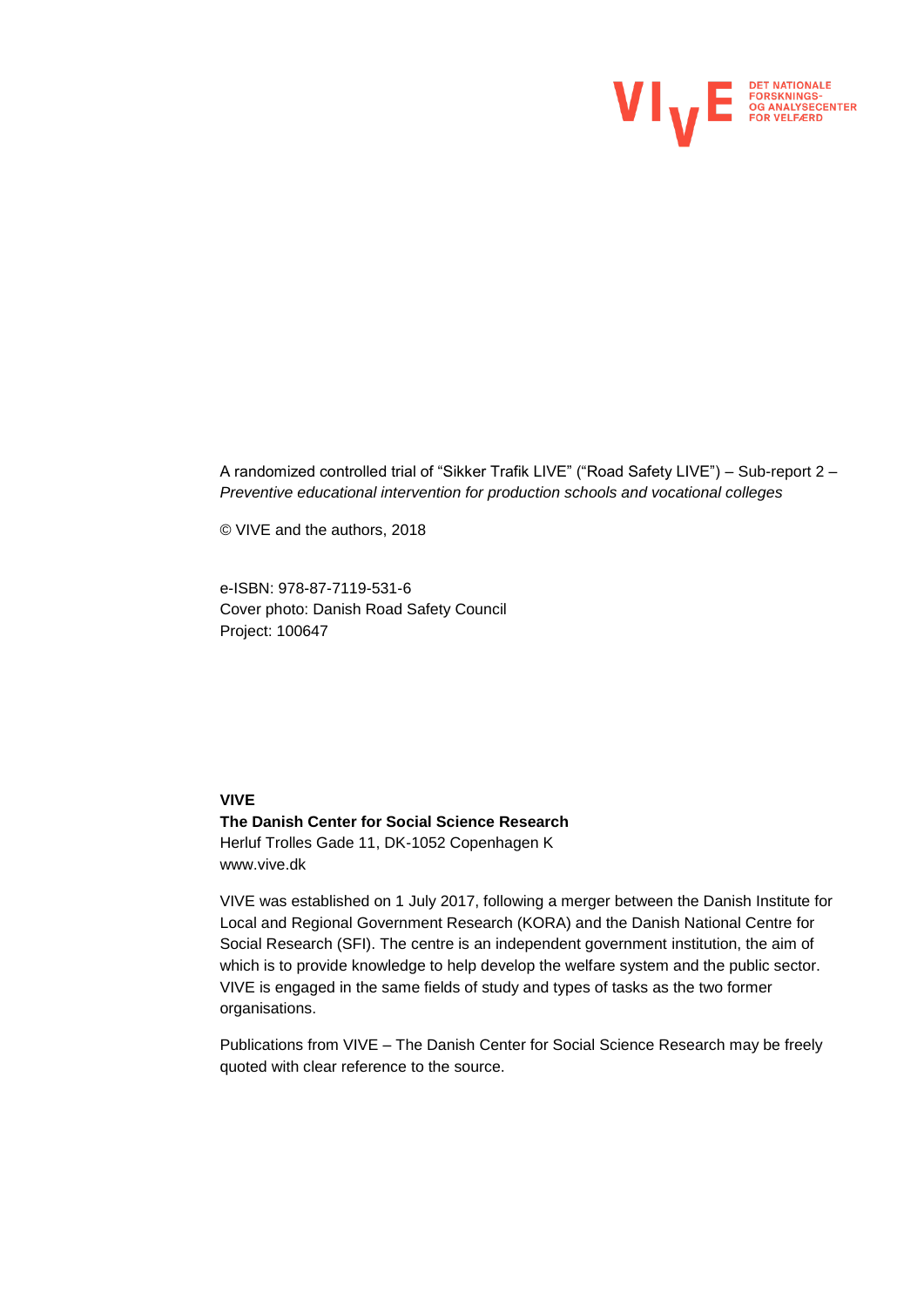## Preface

Road accidents are one of the most frequent causes of death among young people under the age of 25, and considering the share of the population they represent, young people in this age group are highly overrepresented in road accident statistics. Around one in five serious accidents involves a young person between 15 and 24 years old. In an attempt to break the statistics, in collaboration with TrygFonden, the Danish Road Safety Council has launched the "Sikker Trafik LIVE" ("Road Safety LIVE") educational campaign. "Sikker Trafik LIVE" is an educational intervention in several different versions targeting pupils in the 8th-10th grade of primary and lower secondary school, students at production schools and vocational colleges, and students in general upper secondary education. Common to the different versions of the intervention is that they all include a personal story about a road accident as their focal point. At the production schools and vocational colleges in focus in this report, the ambassador is usually a person who lost a close relative in a road accident. The aim of the intervention is for young people to become involved and to reflect on the choices they make in traffic.

Since 2007, the Danish Road Safety Council has offered visits to production schools and vocational colleges throughout Denmark in a campaign entitled "Sikker Trafik LIVE" ("Road Safety LIVE"). In the 2016/2017 school year, "Sikker Trafik LIVE" visited 122 production schools and vocational colleges. The purpose of this report is to present the impact measurement of "Sikker Trafik LIVE". We examine whether students at production schools and vocational colleges acquire new knowledge, change their attitude to road safety and change their behaviour in traffic after the visit by a LIVE ambassador as part of the "Sikker Trafik LIVE" campaign. The impact measurement was designed as a randomised controlled trial.

We would like to express our warmest thanks to the contact persons and students at the participating schools for their significant contribution to the project and for making it possible to complete the impact measurement. Mette Møller, senior researcher at Transport DTU served as an external referee for the report, and Signe Boe Rayce, a researcher at VIVE – The Danish Center for Social Science Research, served as an internal referee. We are grateful for their valuable comments and additions to this report.

The report was written by senior consultant Helle Hansen and analyst Anders Bo Bojesen. The impact measurement was financed by the Danish Road Safety Council.

*Kræn Blume Jensen* Head of research and analysis at VIVE Social August 2018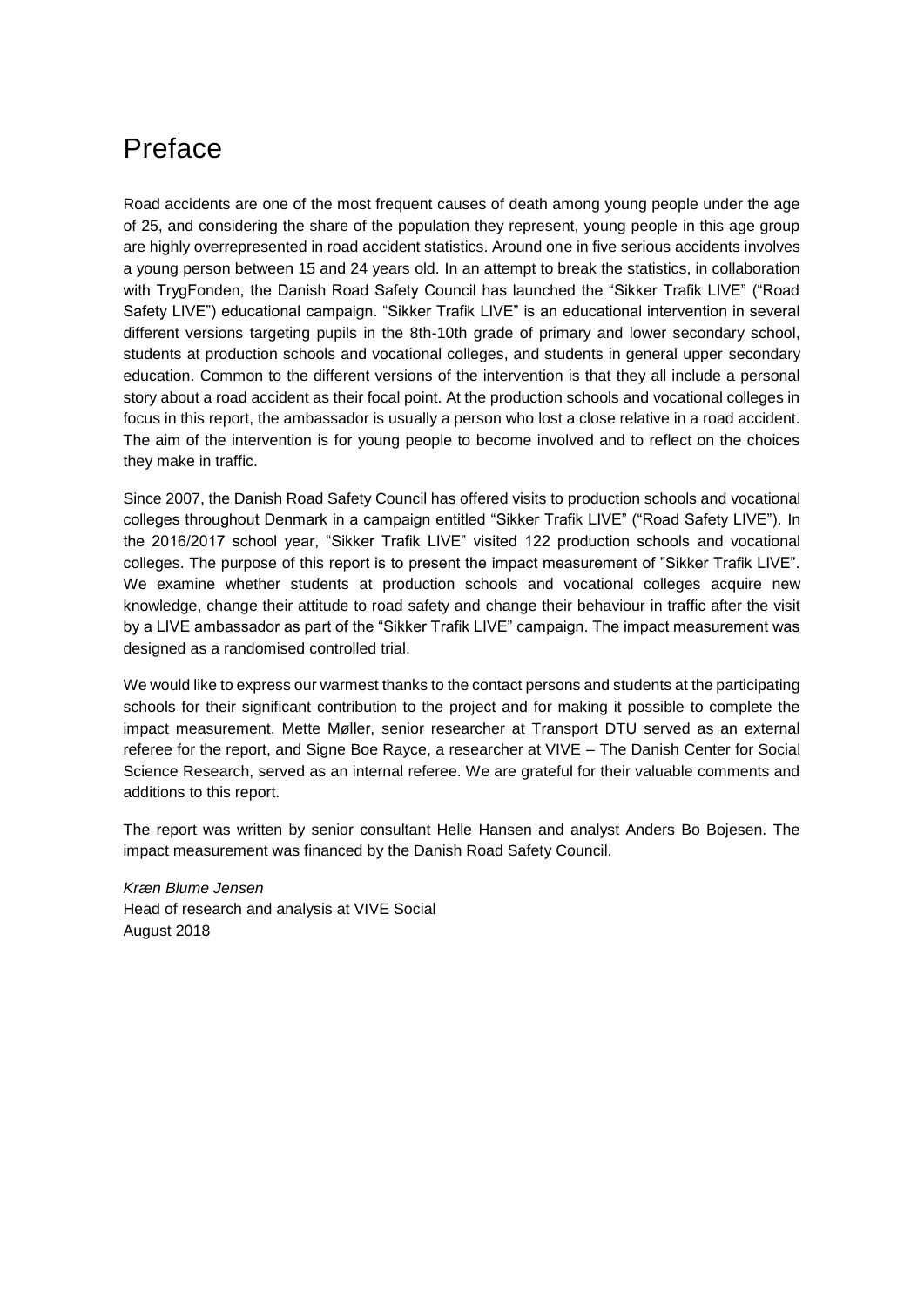## Contents

| $\mathbf{1}$ |     |                                                                               |     |
|--------------|-----|-------------------------------------------------------------------------------|-----|
|              | 1.1 |                                                                               |     |
| 2            |     |                                                                               |     |
|              | 21  |                                                                               |     |
|              | 2.2 |                                                                               |     |
|              | 2.3 |                                                                               |     |
|              | 2.4 |                                                                               |     |
| 3            |     |                                                                               |     |
|              | 3.1 |                                                                               |     |
|              | 3.2 | Students' knowledge, attitudes and behaviour before the LIVE visit 20         |     |
|              | 3.3 | Impacts of the intervention: the students' knowledge, attitudes and behaviour |     |
|              |     |                                                                               |     |
|              | 3.4 |                                                                               |     |
|              |     |                                                                               | .39 |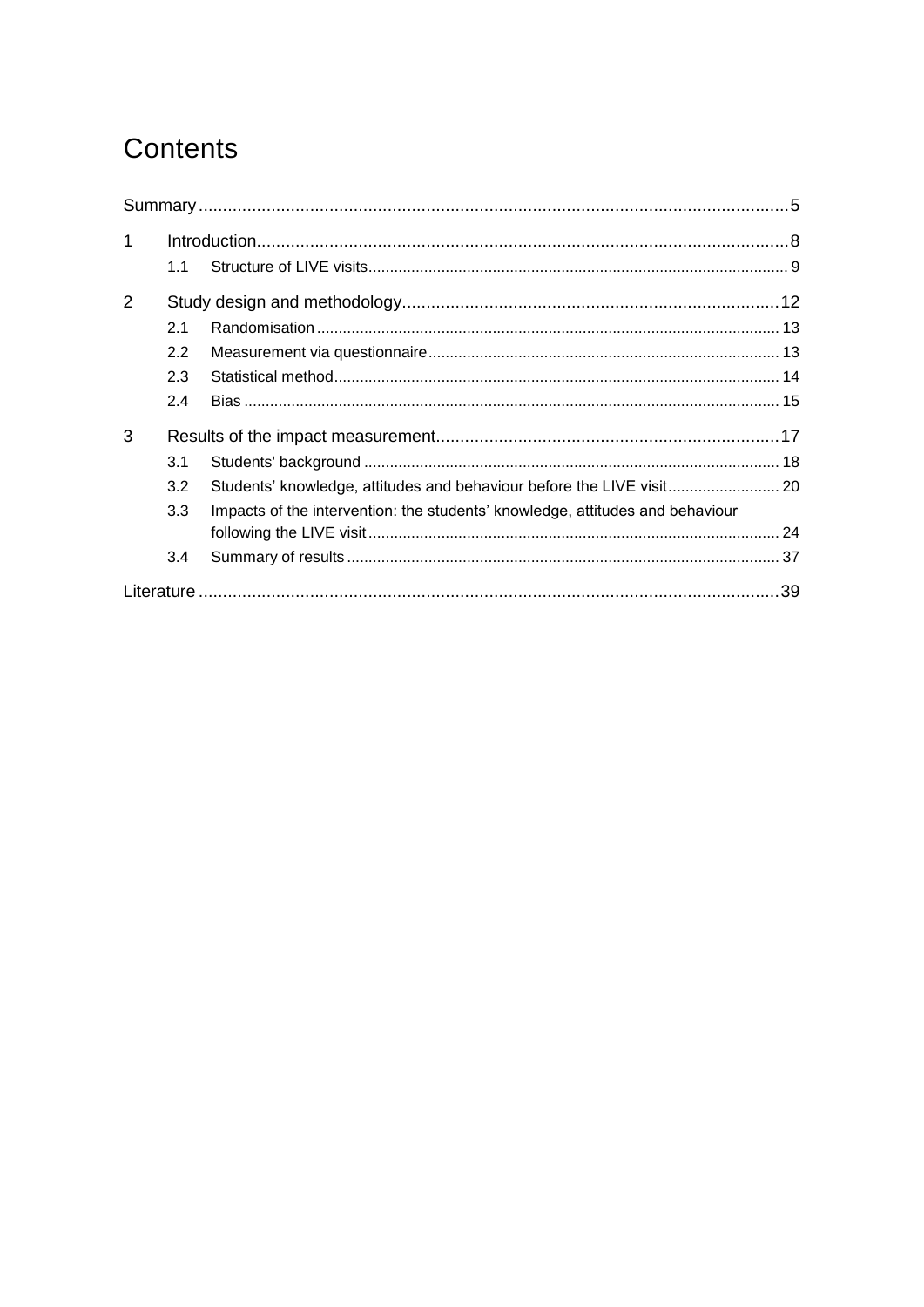## <span id="page-4-0"></span>Summary

This report presents the results of the impact measurement for "Sikker Trafik LIVE" ("Road Safety LIVE"), an educational intervention by the Danish Road Safety Council in collaboration with TrygFonden. This sub-report focuses on the impact of the intervention on students at production schools and vocational colleges. The impact measurement of the educational intervention for primary and lower secondary schools was reported in Sub-report 1.

The purpose of the LIVE intervention is to provide students with real-life insight into the causes and consequences of a serious road accident, and to link this insight to the students' own daily life in traffic. The aim is that students exhibit safer behaviour in traffic, and that they take an active position on other people's risky behaviour in traffic. LIVE is an educational intervention offered in different versions to pupils in the 8th-10th grade at primary and lower secondary schools, students at production schools and vocational colleges and students in general upper secondary education. Common to the different versions of the intervention is that the focal point of the intervention is a personal story about a traffic accident. At the production schools and vocational colleges in focus in this report, the ambassador is a person who lost a close relative in a road accident. The visit focuses particularly on road safety while driving a car. The behaviour of moped and bicycle users is only included if the ambassador considers it relevant in relation to the target group of the presentation in question.

The impact measurement was designed as a randomised controlled trial in which, by drawing lots, schools were assigned to receive a LIVE visit on different dates, depending on whether they were randomised as an intervention school or a control school. During the course of 2016 and 2017, the Danish Road Safety Council asked all of the schools wanting a visit by a LIVE ambassador if they wanted to participate in the evaluation. A total of 43 schools said they wanted to take part in the trial. Recruitment took place in two rounds, because a sufficient number of production schools and vocational colleges was not achieved in the first round.

The students' knowledge, attitudes and behaviour with regard to road safety were measured before the intervention, and again after the intervention. Attitudes on road safety were measured through questions about the degree to which individual students think that various risky actions in traffic are okay. Behaviour in traffic was measured in two ways: Partly by asking students how often they wear a seat belt and use a bicycle helmet, or how often they perform a risky action, and partly by asking whether students have objected to another person's risky behaviour. The hypothesis was that there would be a noticeable positive change in students at the intervention schools compared with students at the control schools in all three areas (knowledge, attitudes and behaviour) of the intervention.

Questionnaire responses from students were obtained in the period August 2016 to October 2017. A total of 2,063 student responses were included in the analysis: 1,450 at baseline and 613 at followup. 23 intervention schools and 21 control schools were included at baseline. 20 intervention schools and 20 control schools were included at follow-up. Despite the schools being randomised, the subsequent analysis revealed statistically significant differences between students at intervention schools and students at control schools with regard to gender, age, place of residence and parents' socio-economic status at the start of the intervention. Consequently, it has been necessary to control

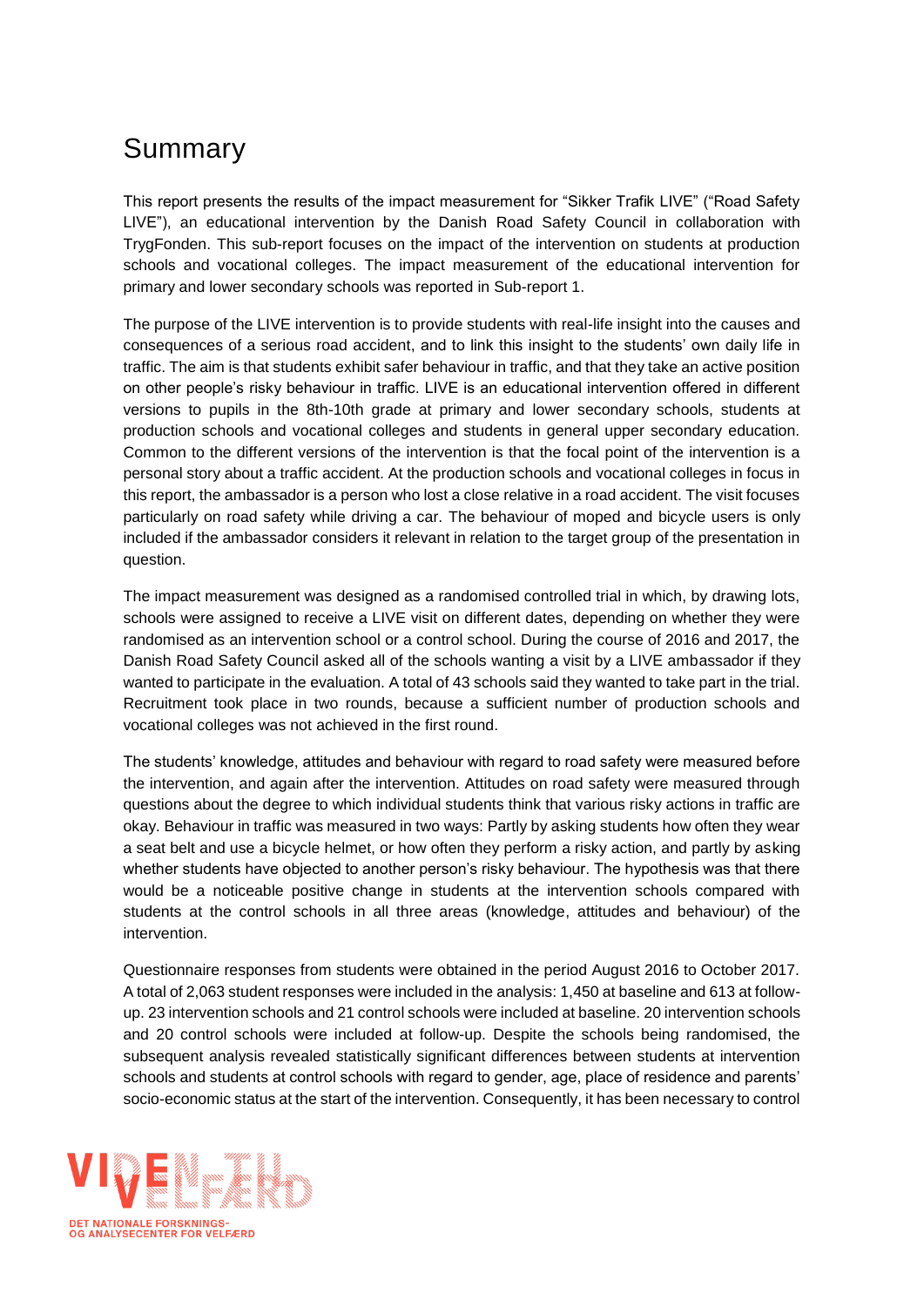for these background factors, thus causing some uncertainty in relation to the results of the impact measurement due to the risk of selection bias.

### Results of the impact measurement

The impact-measurement results showed that students in the intervention schools acquired significantly greater knowledge about which age group is most at risk of road accidents (15-24-yearolds), and about the factors most frequently leading to serious accidents (speeding, inattention, drink-driving and not wearing a seat belt).

The intervention had positive effects on students' attitudes towards not wearing a seat belt, drinkdriving and using a phone while driving, i.e. more students disapproved of such behaviour after the intervention. There was no statistically significant effect on attitudes towards speeding.

Among students who have a driving licence for a car, a higher percentage of students in the intervention group than in the control group thought it was only okay to a minor extent or not at all okay not to wear a seat belt as a driver. The result is not statistically significant.

Finally, the results show a significantly positive change in students' behaviour in intervention schools. The percentage of students wearing a seat belt was already high, but the increase is nevertheless statistically significant. Furthermore, there was a statistically significant increase in the percentage of students objecting to drink-driving, as well as the percentage of students asking another cyclist not to use his or her mobile phone while riding a bicycle. However, with regard to the remaining questions about behaviour in traffic, there were no statistically significant effects of the intervention.

At follow-up, 52% of the respondents stated that they told a family member about the LIVE visit, and many of the students commenting in the open-comments fields indicated that this particular personal story from a close relative made a great impression on them. The story and the person serve as a point of reference that sticks to the memory, and that can encourage students to object to risky behaviour by others or to keep focus on the road.

In addition to the overall analysis, the impact of the LIVE visits has also been analysed separately for male and female students. Impact analysis for the two genders separately shows that the effects of the intervention are very much attributable to changes in the group of *female* students, where there are several statistically significant results. Changes in knowledge, attitudes and behaviour can also be observed in male students, but not to the same extent as the changes in female students. The results show that:

- Significantly more women in the intervention group knew which age group is the most vulnerable group of road users. The number of male students in the intervention group with this knowledge increased as well, but the increase was not statistically significant.
- Significantly more women in the intervention group than in the control group thought it was only okay to a minor extent or not at all okay to drive without a seat belt, to drive under the influence of alcohol, to speed or to text while driving. Similarly, a higher percentage of male students in the intervention group than in the control group thought it was not okay to drive without a seat belt or to text while driving.
- Significantly more women in the intervention group almost always or always wear a seat belt. The number of male students in the intervention group wearing a seat belt also increased after the LIVE visit. However, this increase was not statistically significant.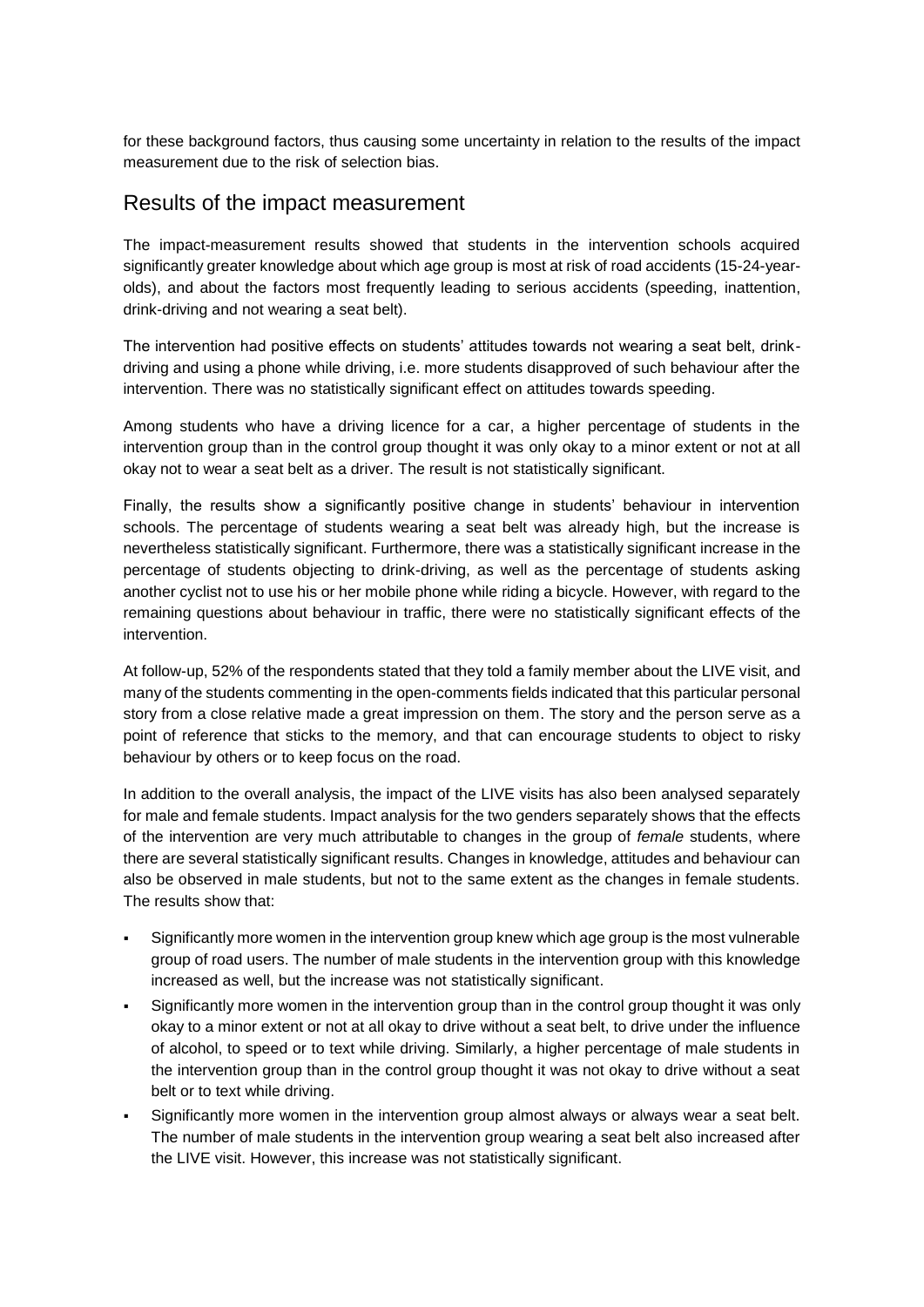- With regard to women's behaviour in traffic, the results showed an increase in the use of mobile phones in the control group, while in the intervention group, the use of mobile phones declined.
- The results showed that more male students used their mobile phones in traffic. In the intervention group, the increase was statistically significant.
- More women in the intervention group had objected when someone wanted to drive even though he/she had drunk too much, while fewer female students both in the intervention group and in the control group had asked someone to wear a seat belt. However, this decline was significantly smaller in the intervention group.
- Compared with the control group, significantly more men in the intervention group thought it was okay to drive 100 km/h in an 80 km/h speed limit zone.

The results are associated with some uncertainty due to selection bias in the underlying data. There were statistical differences between the intervention schools and the control schools with regard to age and gender composition and parents' background. Furthermore, the dropout at follow-up was substantial, and relatively few students responded to the questionnaire twice. Thus, the results should be read with this in mind. This applies in particular to the analyses broken down by gender. Estimates from the analyses of responses from students responding to the questionnaire twice point in the same direction as the results described above. The changes are not statistically significant, but they support the trends described for the results.

Overall, the results show that the intervention had a positive effect on students' knowledge, attitudes and behaviour in traffic. They gained more knowledge about risk factors, they took a position on behaviour in traffic that may reduce the probability of accidents, and they behaved more safely in traffic after the intervention. However, it seems that LIVE visits to production schools and vocational colleges influence women more than men – something that should be taken into account when organising visits in the future.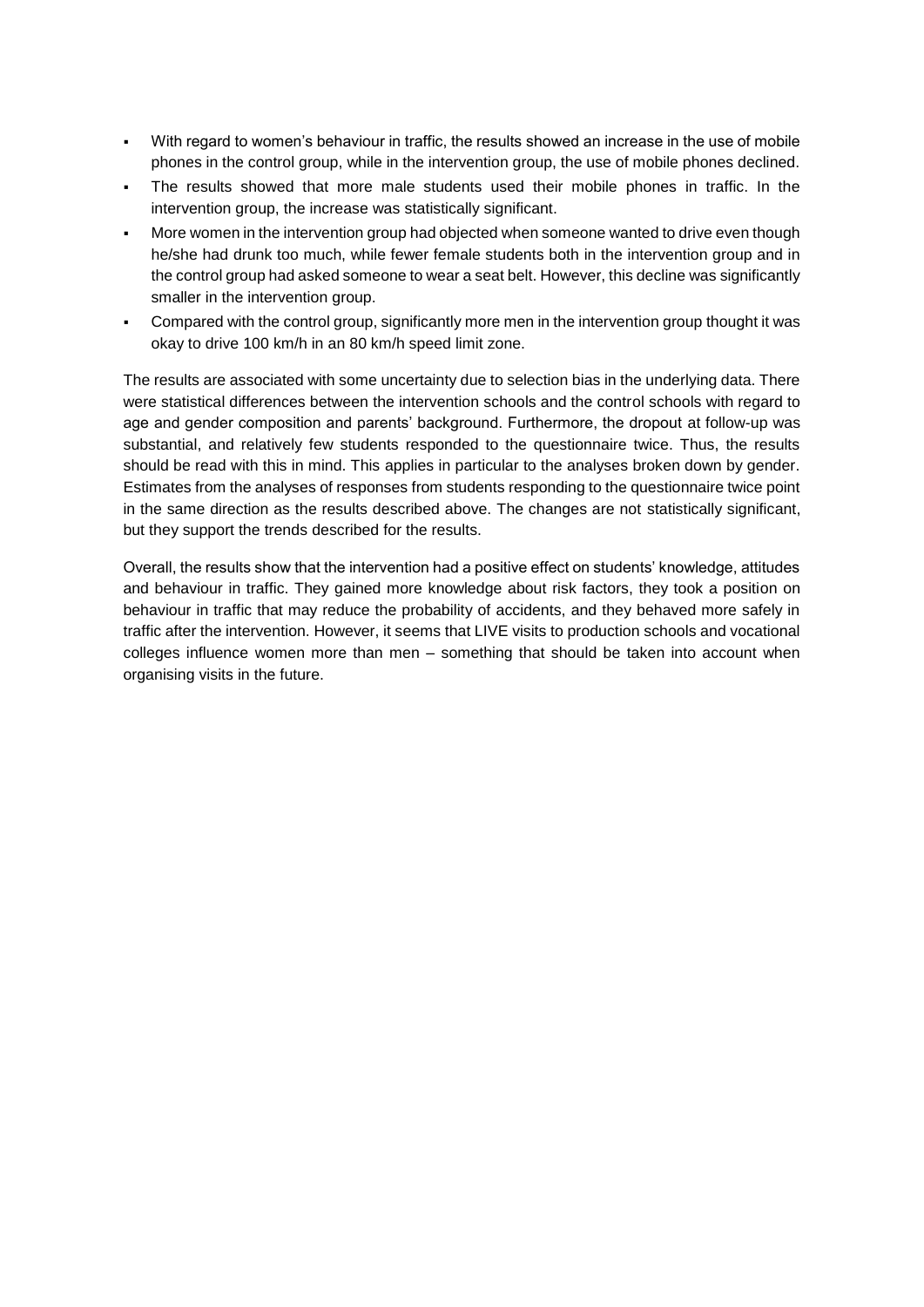## <span id="page-7-0"></span>1 Introduction

"Sikker Trafik LIVE" ("Road Safety LIVE") is an educational intervention in which a personal story about a road accident is the focal point. In the intervention aimed at production schools and vocational colleges, the Danish Road Safety Council arranges visits to schools by people who have lost a close relative in a road accident. They are called "ambassadors", and their role is to tell students about the accident that changed their life. The ambassadors visit schools together with a young teacher who acts both as a speaker and as a facilitator.

The purpose of the visits is to provide students with more insight into the risk factors and a better understanding of the consequences of a serious road accident, and to focus attention on the choices we all make in traffic. The young teacher tells students about the most important accident and injury factors and takes them through various dialogue-based exercises, while the personal stories from the ambassadors serve to open students' eyes to the fact that they may actually become involved in an accident themselves. The aim is to motivate students to make safer choices in traffic, and to provide them with competencies that enable them to take care of themselves and to take action when confronted with risky behaviour by people around them.

The "Sikker Trafik LIVE" intervention does not actively use fear as a tool. The literature contains many examples of interventions based on fear appeal theory, i.e. interventions that appeal to students' fear in an attempt to achieve a behavioural change (Glascoff, 2000). However, appealing through fear has turned out to have opposite - and thus negative - effects in several cases. Although the ambassadors' personal stories may be frightening at times, the ambassadors are not supposed to scare students into making them behave more safely in traffic. Put simply, the success criterion for the LIVE intervention has always been that, after the visit, the students should actively conclude: *"I'm going to make sure, I don't end up in the same situation as him/her!"*, rather than passively concluding: *"I'm glad I'm not that person!"* 

Previous studies have documented that communicating a personal message may have an impact on road accident statistics (Institute of Transport Economics, 2012). Thus, the primary instrument is the emotional impact left by the ambassadors' personal stories. It is difficult to disagree with the stories, and their level of detail makes it easy to remember them and relate to them. The audience can appreciate the consequences of the accident, and they can experience some of the same feelings that the ambassador had. Consequently, the visits serve to broaden the experience of the audience: They are the closest the students can get to experiencing an accident themselves without getting hurt. The visits are designed so that the emotional impact is coupled with a more factual message that will provide students with more knowledge about the injury and accident factors. Behavioural psychology indicates that emotional means appeal to the intuitive and subconscious parts of human decision-making processes (referred to in behavioural psychology literature as System 1 thinking, e.g. in Kahneman, 2011). This is where a person acts and makes decisions automatically and subconsciously: Actions and decisions are fast, intuitive and triggered by emotional impulses. This combination has previously shown good results (Warner & Forward, 2016).

The LIVE visits also include guidance on action for students. The challenge with such guidance is that the actions can be too complex and difficult for the students to realise. Guidance on action often presupposes rational and controlled decision-making processes (see for example Kahneman's "System 2" thinking) in which decisions are made more slowly and are based on more analytical, patient and strategic thinking. However, the prefrontal cortex (the frontal lobe located at the front of the brain) is not fully developed until the age of 25. Consequently, the LIVE visits focus on providing students with simple and manageable guidance, so that it is not unrealistic for the young people to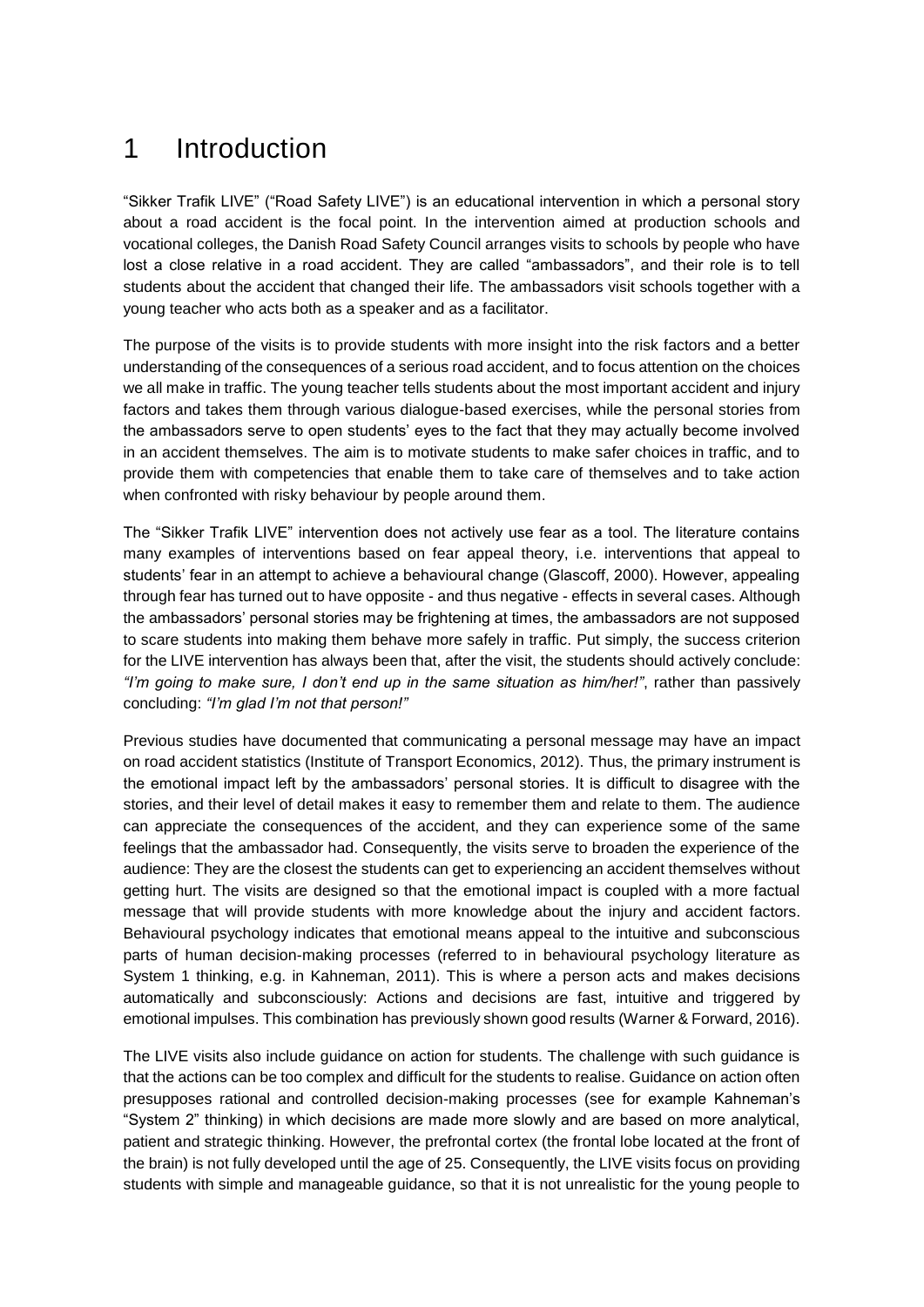make the changes. The relatively late development of the frontal lobe also stresses the importance of LIVE visits utilising the emotional impact on intuitive decision-making processes.

Furthermore, the Danish Road Safety Council has drawn inspiration for the intervention from developmental psychology (in particular from the Russian developmental psychologist Lev Vygotski) with regard to the importance of student participation, involvement and ability to put things into words as a prerequisite for each student to gain new insight. Consequently, dialogue and interaction in the classroom are essential didactic tools. This is ensured through the dialogue-based exercises carried out by the young teacher (Vygotski, 1982).

### <span id="page-8-0"></span>1.1 Structure of LIVE visits

Visits by "Sikker Trafik LIVE" ambassadors last three hours, and they are generally held for up to 40-50 students at a time. It is crucial that the number of students is kept down to facilitate dialogue and to provide a setting for establishing good contact between the teacher, the ambassador and the students.

The visits are structured according to the following teaching plan:

#### **Introduction**

The teacher and the ambassador briefly introduce themselves and tell the students why they have come: Because far too many young people are killed or injured in traffic, and because they want to prevent this from happening.

#### ▪ **1-10 exercise**

The teacher then asks the students to place themselves on an imaginary scale from 1-10, on the floor, according to how close they have been to a serious road accident. The teacher asks questions about the experience and allows individual students to talk about their own experience. The purpose is to show the students that this is an important topic, while at the same time showing students that this visit is about *them*, and that they will be involved.

#### **Presentation of facts**

The students are presented with the four most important accident and injury factors in traffic: speeding, drink-driving, inattention and not wearing a seat belt. If many students in the group are bicycle and/or moped users, facts in this area will included as well. Photographs and film clips are used to support the communication.

#### The "What if it were you" exercise

This exercise is based on a real accident in which a young man was severely injured in traffic. The teacher tells the students what happened, and who was involved in the accident or was close to the accident. Subsequently, the students try to put themselves in the position of some of the key persons. For example, how would they react if they were Nikolaj, who was driving under the influence of alcohol and was left paralysed after the accident? What would it be like to wake up in hospital and see his parents again? How would Nikolaj's parents feel about the friends who let him drive even though they knew he had been drinking? How would the students feel if they were Nikolaj's friends and were told that he had been in an accident? What if they were his sister who tried to stop him, but unsuccessfully? The teacher asks questions and facilitates the students' joint discussions and reflections.

#### **The 4-corner exercise**

In this exercise, the teacher describes a number of scenarios, all of which concern some of the primary accident factors. Subsequently, the students position themselves in the room according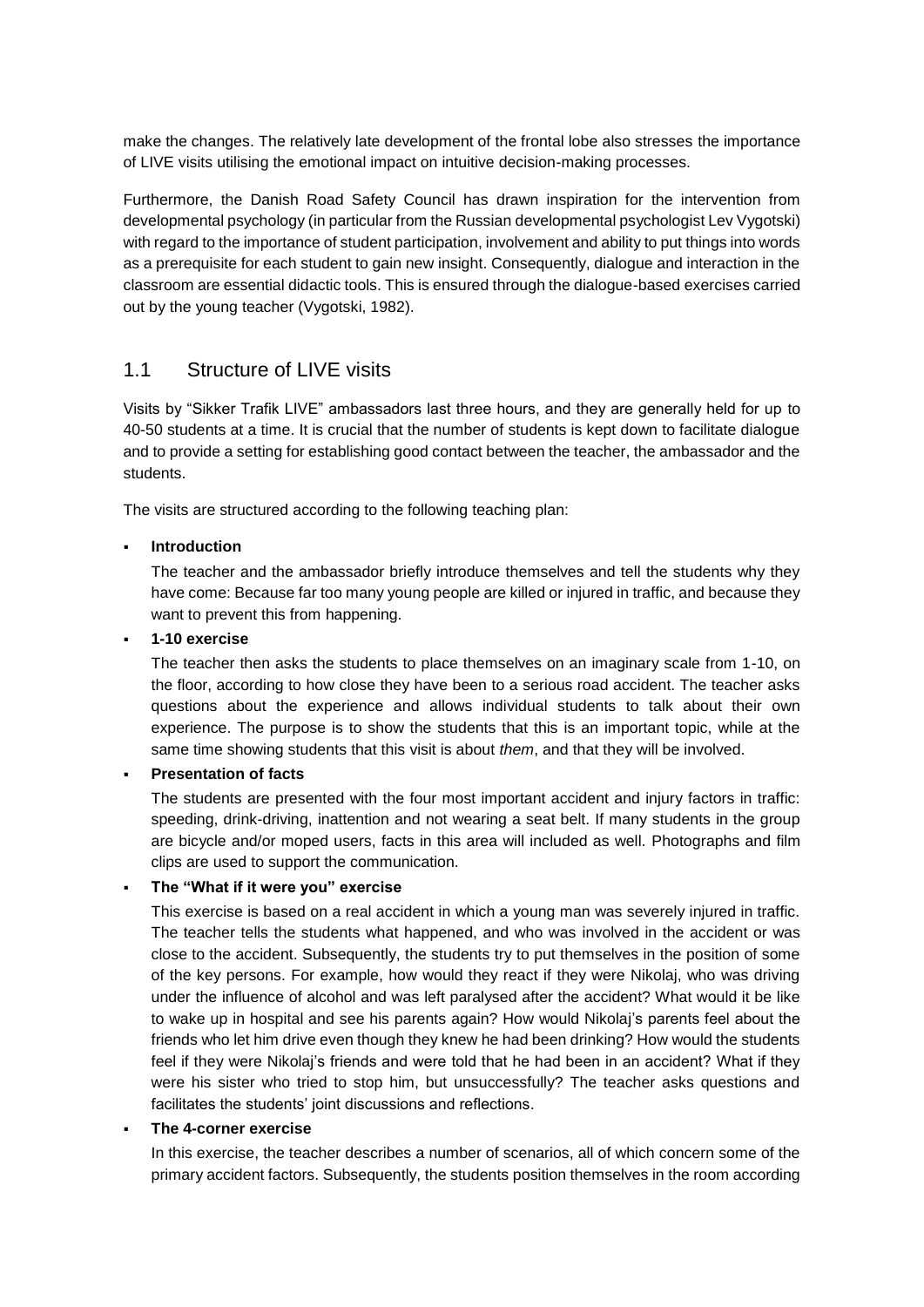to what they would do if they were in the situation described. When everyone has made a decision, the teacher asks about the students' choices and what it would take to make them change their minds.

#### The ambassador's story

45 minutes are allocated to the ambassador's personal story. The stories of the different ambassadors are structured in the same way and follow the same model, as described on the next page.

#### **Evaluation form**

Visits are briefly evaluated via a digital questionnaire completed by the students using their own mobile phones.

#### **Rounding off**

The teacher rounds off, repeats the main points and thanks the students for participating.

#### 1.1.1 The ambassador's personal story

It is essential that a relatively large amount of time is allocated to the personal story. This will allow students to get to know the ambassador, and not least the person who died. Moreover, it leaves time to talk about all aspects of the accident, its causes and its consequences. However, it places demands on how the story is structured and composed. Consequently, the ambassadors' stories are always structured according to the same model:

#### **Introduction**

The ambassadors introduce themselves and tell the students why they have come to tell their story. The hope is that the students will take better care of themselves and avoid being in an accident like the one the ambassador is to tell them about.

#### **Life before the accident**

The ambassadors talk about the person they lost due to the accident; about the person's dreams of the future, school and leisure time, all of which resembles the lives of the students. The purpose of this is to enable the students to identify with the person and thereby link the ambassadors' stories to their own lives, and give them a feeling that what happened in the accident could also happen to them and their families. Many of the ambassadors' stories involve a car accident. Irrespective of whether the students have a driving licence or not, nearly all of them travel by car, and focussing on the choices that led to the accident creates a link to the students' own ways of transporting themselves. The ambassadors also stress that everyone has a responsibility. Not only when they transport themselves, but also when they sit in the backseat, for example.

#### **The accident**

The ambassadors describe the run-up to the accident and illustrate the choices made along the way which led to the accident. This highlights both the cause of the accident and the role of the person who was killed in the accident. What could have been done differently? Moreover, the ambassadors describe the accident itself, usually supported by photographs of the car and the scene of the accident.

#### **Life after the accident**

The ambassadors share with the students how they were informed about the accident, about the hospital, the funeral and the time after the accident. The ambassadors talk openly and sincerely about the consequences the accident has had on their lives today.

#### **Questions**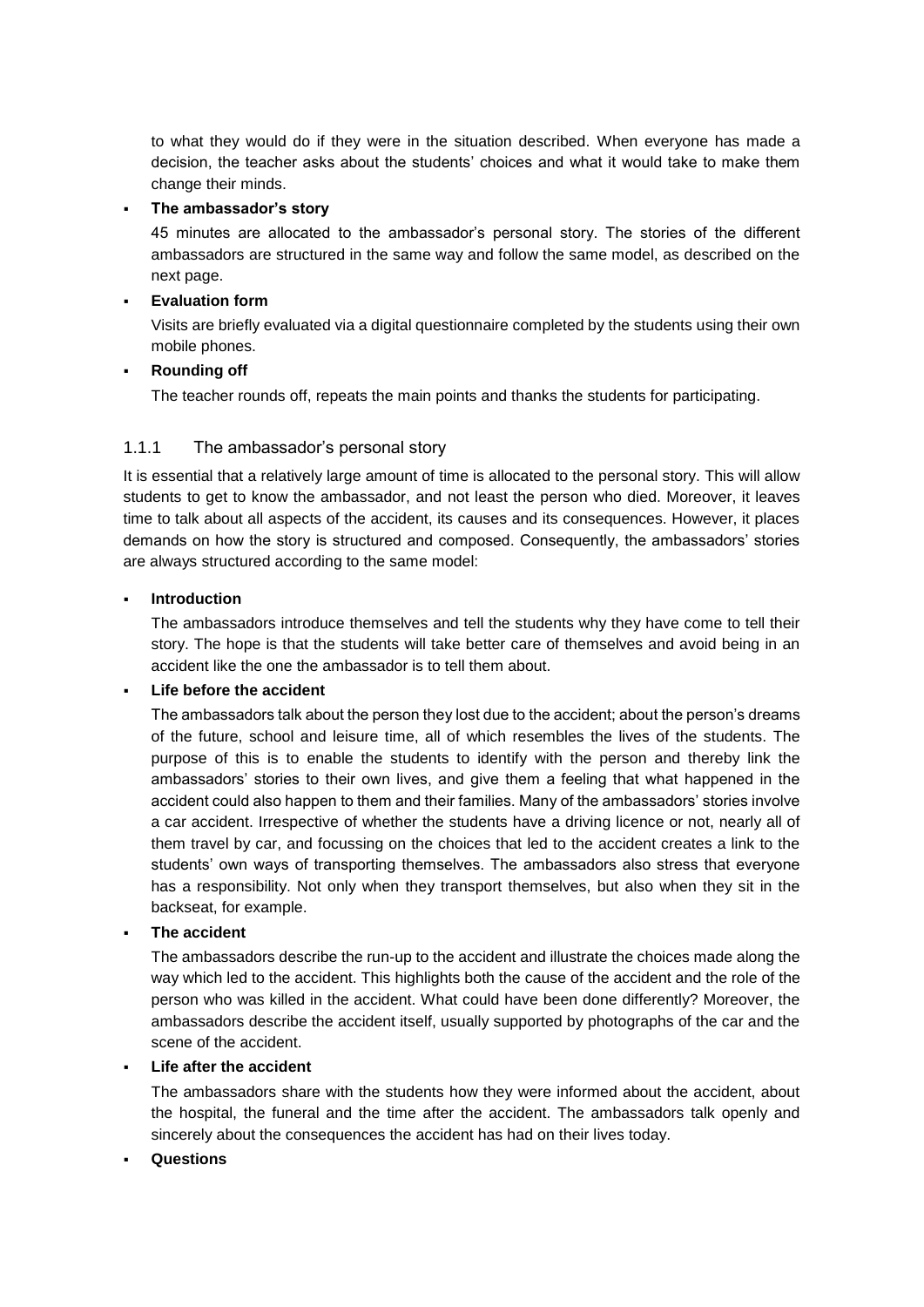The ambassadors answer the students' questions. They are willing to answer any question, and they are completely open and honest.

Not all persons who have lost a close relative in a road accident can become an ambassador. In order to allow students to identify themselves with the person who was killed, the person must have been young when the accident took place and, generally, he/she must have made risky choices which led to the accident or were crucial for the severity of the accident. They were not "merely" in the wrong place at the wrong time. If this was the case, the students could easily turn their focus on the "guilty", faceless person and on his/her punishment. The persons who were killed were speeding, under the influence of alcohol, inattentive, were not wearing a seat belt or were riding a moped illegally. Alternatively, they were passengers in a car knowing that wrong choices were being made without them making objections. Thus, their behaviour and decisions have had a statistically significant influence on the accident and/or the consequences of the accident.

The role as an ambassador requires that the person has come a long way in processing the accident. The ambassadors must have acknowledged their loss and must have learned how to cope with their grief. During the visits, they expose their true feelings and talk about the worst thing that ever happened to them. This is a difficult task, but it is important that the students can empathise with the ambassadors and put themselves in their place. The emotional aspect is an important mechanism. The stories are supported didactically by visual content in the form of a PowerPoint presentation with photographs and videos that substantiate what the ambassadors say.

Before new ambassadors start making their own school visits, they have to complete an introductory programme. They go on visits with one or several experienced ambassadors, and they take an introductory course in which they receive help to structure their story and to select the parts of their story to be included in their narrative at the schools. All ambassadors then participate in two annual weekend workshops, where they are prepared by professionals and they can share their knowledge and experience.

The intervention is quality-assured regularly. This is through a permanent structure in which all visits are evaluated by the students immediately after the visit in the form of students giving feedback on the presentation, and through regular monitoring which is a central part of the intervention. Monitoring entails that two employees from the Danish Road Safety Council attend and observe visits throughout Denmark. They provide feedback to the individual ambassadors and ensure that the ambassadors deliver the right messages, and that, in general, ambassadors provide high-quality visits.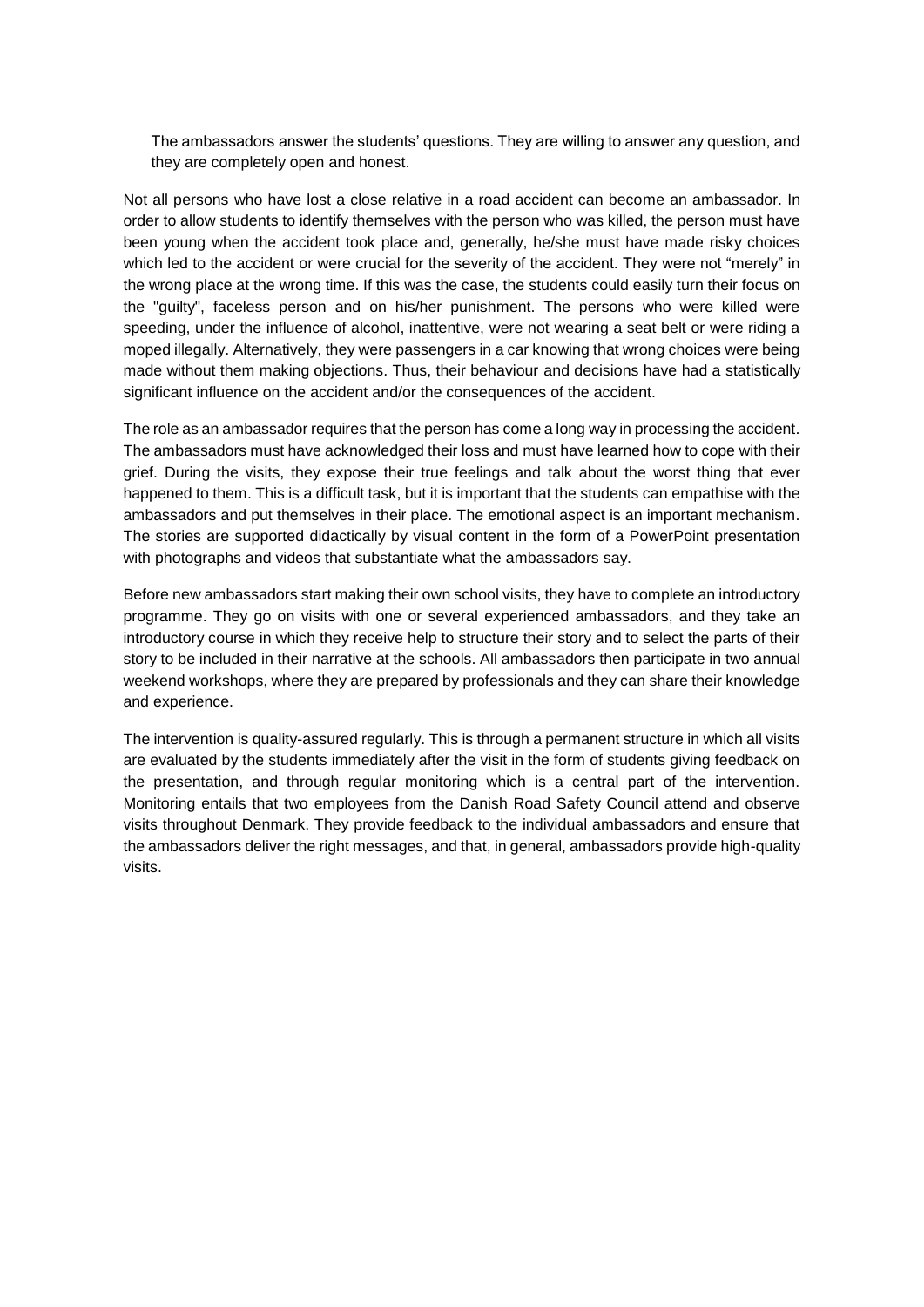## <span id="page-11-0"></span>2 Study design and methodology

This chapter describes the methodological basis for the study. This includes a description of the most important elements in the design, such as the randomisation, measurement methods, statistical analyses and bias.

The design is a cluster-randomised waiting-list design at school level. This means that schools are randomly (i.e. by drawing lots) assigned to receive a visit by a LIVE ambassador on different dates depending on whether the schools are randomised for intervention or control. During the course of 2016 and 2017, the Danish Road Safety Council asked all of the schools wanting a visit by a LIVE ambassador if they wanted to participate in the evaluation. A total of 43 schools said they wanted to take part in the trial. Impact measurement was carried out in two rounds: The first round was carried out as part of the original plan which also included lower secondary schools, while the second round was added to include more production schools and vocational colleges. The visits were carried out in the period autumn 2016 to autumn of 2017, and data was obtained during the same period. Postmeasurement was carried out after six months in round 1 but after 3 months in round 2, as we observed a large turnover of students at the schools. This has made the impact measurement for this target group more difficult. **Fejl! Henvisningskilde ikke fundet.** shows the design of the impact measurement.

The overall hypothesis of the impact measurement was that the LIVE intervention would: 1) enhance participants' knowledge about risks in traffic, 2) improve participants' attitudes to road safety, and 3) improve participants' behaviour in traffic. After the visits, a higher likelihood of seat belt use was expected among students at the intervention schools compared to the control schools.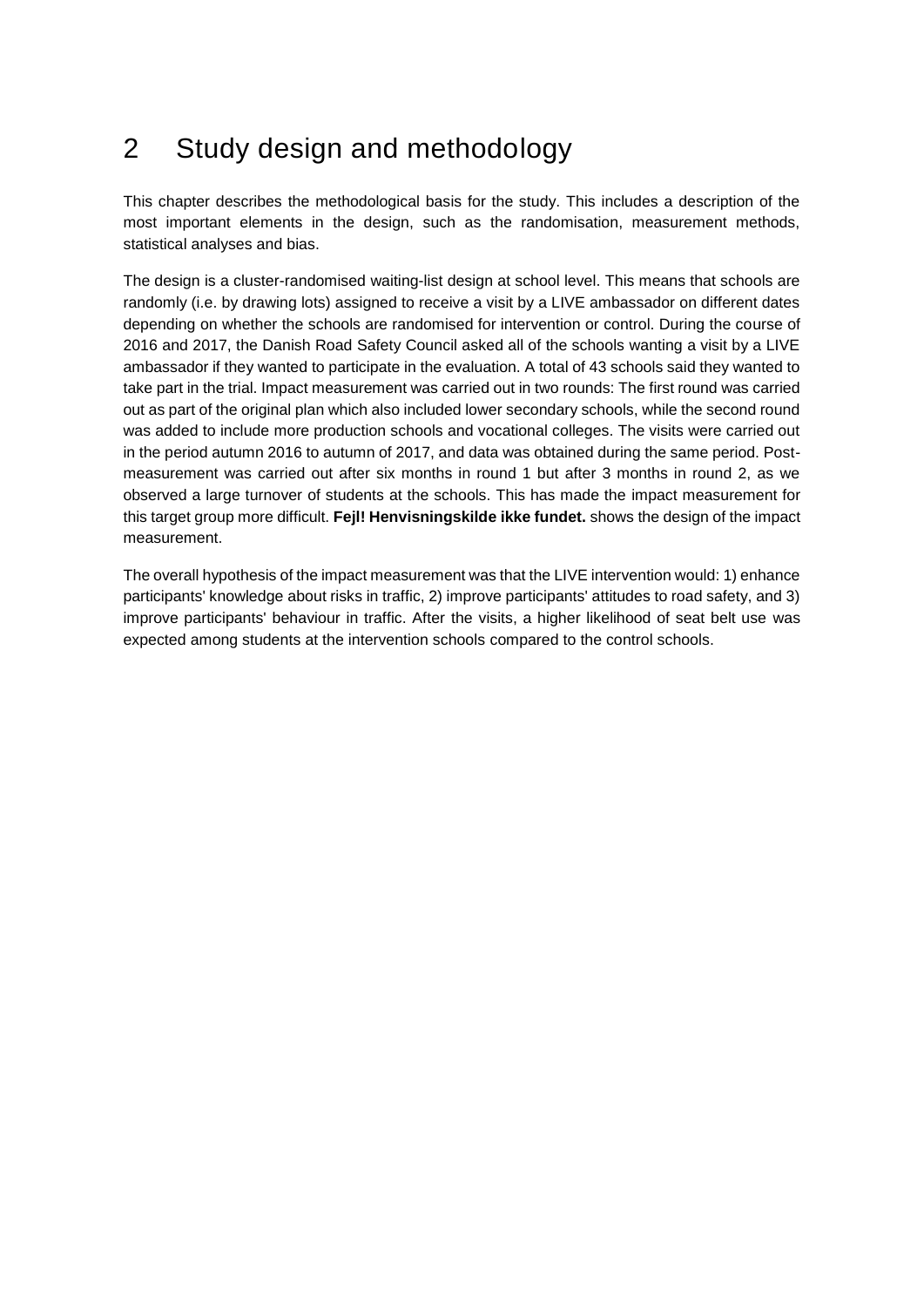#### **Figure 2.1** Structure of the cluster-randomised waiting-list design for impact measurement of the LIVE intervention.



### <span id="page-12-0"></span>2.1 Randomisation

There will always be a possibility that the behaviour and attitudes of young people are influenced by personal or societal conditions not associated with a given intervention, or that they become more mature merely due to natural development. If we restrict our impact measurement to measurements before and after an intervention, a change in behaviour stemming from outside factors or natural development could therefore be misinterpreted as stemming from the intervention that we are evaluating. The most important prerequisite for ensuring that the impact of the LIVE intervention can be assessed is therefore that we can compare student responses from schools that are receiving the intervention with student responses from schools that have not yet received the intervention. In this way we can minimise the risk of interpreting natural changes, e.g. in students' attitudes to road safety, as an impact stemming from the intervention. The schools included were therefore randomised to receive the intervention straight away or to wait to receive the intervention until the impact measurement had been completed. Not until after this did the control schools receive visits from the LIVE ambassadors.

Some schools chose, in advance, not to participate in the impact measurement, among other things because they had already set aside time for a visit by a LIVE ambassador and could not change their plans to accommodate the measurement.

#### <span id="page-12-1"></span>2.2 Measurement via questionnaire

Students at participating schools were asked at the beginning and at the end of the survey to answer a web-based questionnaire about their knowledge, attitudes and behaviour in traffic. The questionnaires were identical except that the first questionnaire included information about the students' gender, age and social background as well as the distance and route to their educational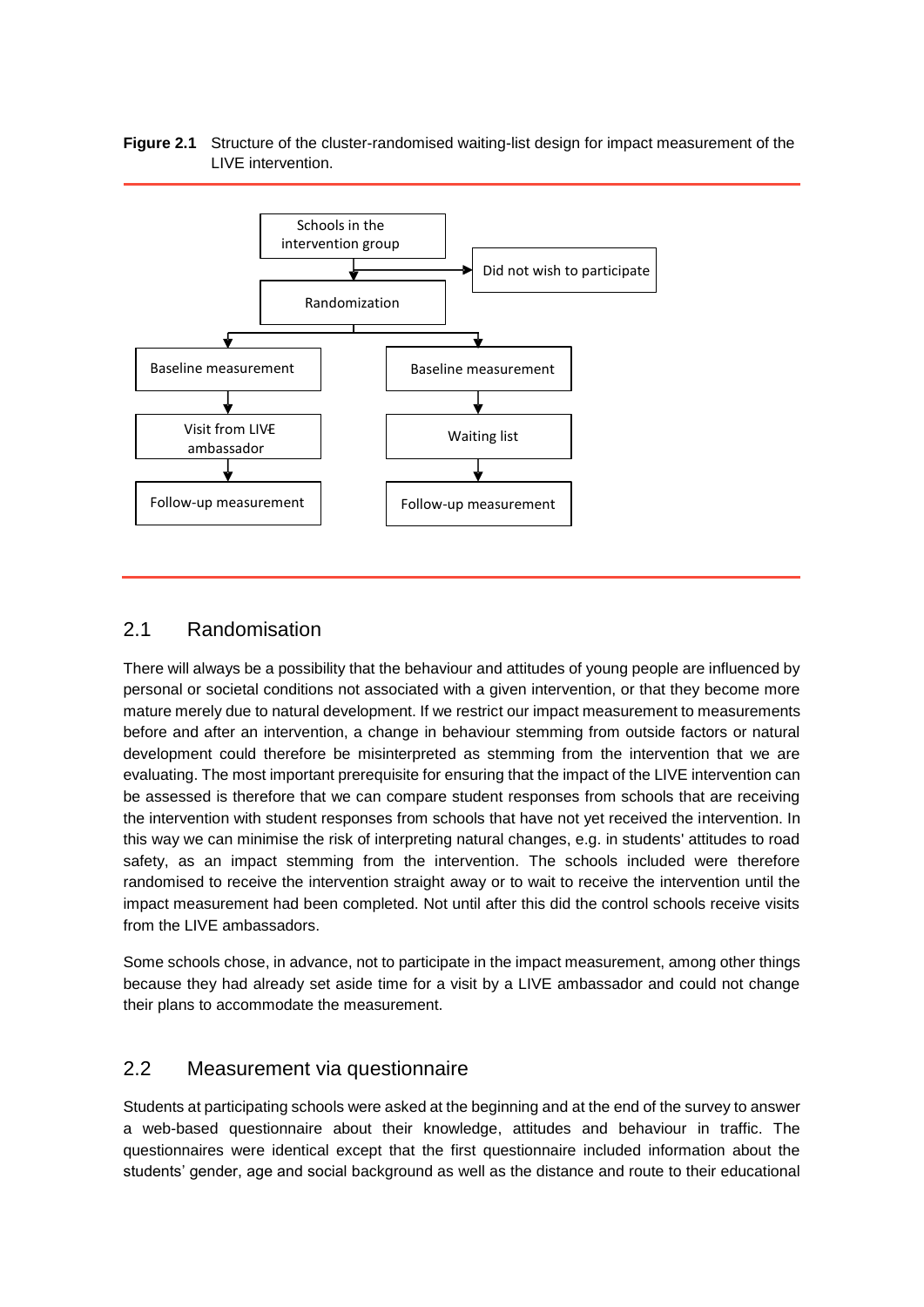institution. A link to the questionnaire was distributed to students by their teachers and the students could moreover request the link by submitting a text message to a specific mobile number, so they could answer the survey on their mobile phone.

To increase the incentive for students to respond to the questionnaire, students who participated in the survey also participated in a competition for one iPhone 7 and 20 cinema tickets for their class. If students answered the questionnaire both before and after the intervention, the teacher received DKK 500.

#### 2.2.1 Outcome measures

We measured developments in student responses in three general areas in which the intervention was expected to influence students: 1) knowledge, 2) attitudes and 3) behaviour.

The students' *knowledge* was examined through the following two questions: "Which age group is most often seriously injured in traffic?" and "Which of the following causes the highest number of traffic-related deaths and injuries in Denmark?" The questions had fixed response categories.

The students' *attitudes* were surveyed through questions such as: "Do you think that it's okay to drive a car without wearing a seat belt?" and "Do you think that it's okay to drive at 100 km/h where the speed limit is 80 km/h?" The response categories followed a scale of options from 'To a great extent' to 'Not at all'.

The students' *behaviour* was surveyed through questions such as: "How often do you wear a seat belt when driving?" The response categories included a scale of options such as 'Always', 'Almost always', 'Occasionally' and 'Never' and also included the option 'I never drive'.

The students' *behaviour* was also measured more specifically for students who responded they had experienced risky behaviour in others. For example, these students were asked whether they had objected to someone exceeding the speed limit, or whether they had asked someone to put on their seat belt.

The results for outcome measures are in chapter 3. In addition to answering the specific questions with fixed response categories, the students could also provide open responses, in that, at followup, they were asked whether they still sometimes think about the LIVE visit; whether they have told friends or family about the visit; and whether they behave differently in traffic compared to before the visit.

### <span id="page-13-0"></span>2.3 Statistical method

We evaluated an intervention which is randomised at school level, but we used measurements at student level. We therefore used regression models with one random intercept parameter. These types of model take account of the fact that there are variations in outcome measures between individuals as well as between schools. It is important to make this distinction, as individual variation could otherwise appear as an impact at school level, or vice versa.

All outcome variables with only two response categories (e.g. 'No' vs. 'Yes') were modelled as binary outcomes (0 vs. 1) in a logistic regression model (Cox, 1958). Scaled outcomes were modelled in a proportional odds model (McCullagh, 1980)<sup>1</sup> which examined whether the general level of a variable

<sup>1.</sup> In both cases, a random intercept parameter was added at school level. The intercept was an average estimate per school to ensure that the variation between students at school level was separated from the variation between school averages for a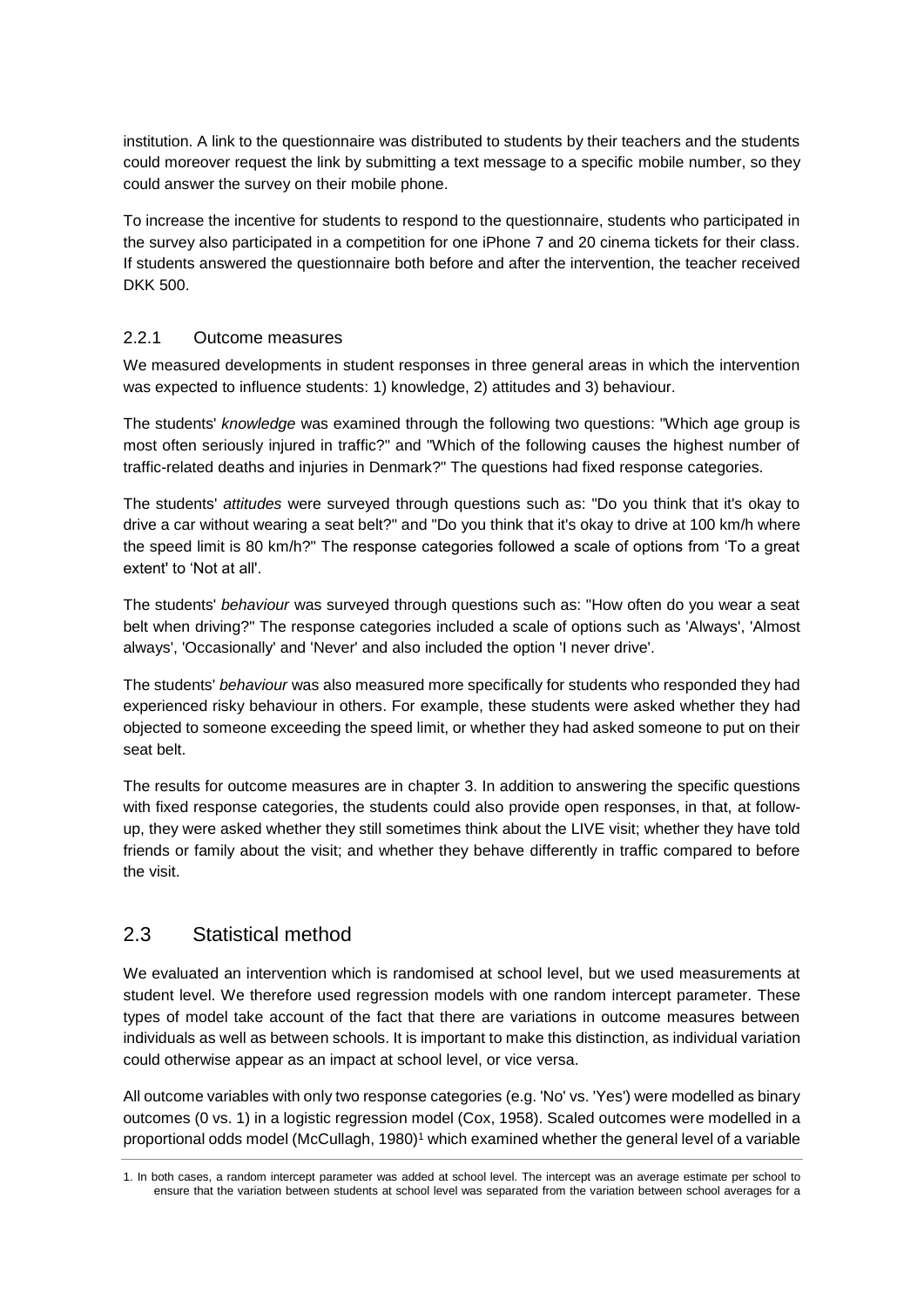with scaled response categories (e.g.  $1 =$  'Never;  $2 =$  'Occasionally';  $3 =$  'Almost always'; and  $4 =$ 'Always') was higher in the intervention group than in the control group. In some cases, this type of scaled variable was also examined in a two-part version in which several response categories were combined into one category. In the regression models we also controlled for gender composition, age distribution, parental occupational status, and student residential status as variables aggregated at school level.

The schools' baseline values, measured before the intervention, for a given outcome variable were included in the model. This means that the results are based on the relative difference between intervention schools and control schools with regard to the change from baseline to follow-up. The model applied can be expressed as follows:

Outcome<sub>ij</sub> =  $b_{0j}$  +  $b_1$ Intervention +  $b_2$ Time of Measurement +  $b_3$ (Intervention ∗ )+ +

The outcome is modelled as a consequence of intervention  $(0 =$  control,  $1 =$  intervention), time of measurement ( $0 =$  before,  $1 =$  after), intervention  $*$  time of measurement (effect estimate), as well as a number of control variables (*k*) aggregated at school level. Error terms are estimated at school level (*j*) and at individual student level (*i*). The parameter  $b_3$  therefore expresses the effect of the intervention.

#### <span id="page-14-0"></span>2.4 Bias

The randomized controlled design that we used is, as a general rule, the preferred choice when the objective is to demonstrate a causal effect of an intervention. Because schools have been randomly assigned dates for a LIVE visit, the observed differences should be attributable to the intervention and not to external factors. However, there is still a risk of selection bias and this could impair the quality of the knowledge that we extract from the results. Selection bias is a systematic distortion arising because specific sub-groups of students are more represented or less represented among questionnaire respondents.

Selection bias may occur because the students have to actively find the link to, and answer, the questionnaire. With regard to some responses, we can see that an entire class at a school completed the questionnaire during the same lesson, and this indicates that a teacher helped ensure the data collection. However, in other cases, it has been entirely up to the students themselves to answer the questionnaire outside of class. This constitutes a risk of selection bias, for example because the students with a strong interest in road safety will account for a relatively larger percentage of responses than students who are less interested in road safety. We do not know the percentage of unanswered questionnaires at the schools, because we did not measure the number of students in the target group at the individual school at the time of their LIVE visit. It is therefore difficult for us to assess the degree to which there is a systematic bias with regard to which students completed the questionnaire, and, thus, the extent to which this affects the results of the study. However, we see an around 50% reduction in the number of responses at follow-up relative to baseline, and that the size of this reduction differs between the intervention group and control group. This suggests a significantly reduced response rate at follow-up, which, in turn, suggests that the results could potentially be affected by selection bias.

given outcome. Due to convergence problems, standard errors were not corrected for dependence between individuals at baseline and follow-up, respectively. Instead, we estimated an independent, fixed effect for the group of individuals who answered the questionnaire in both measurements. A total of 188 students answered the questionnaire at both the baseline and follow-up.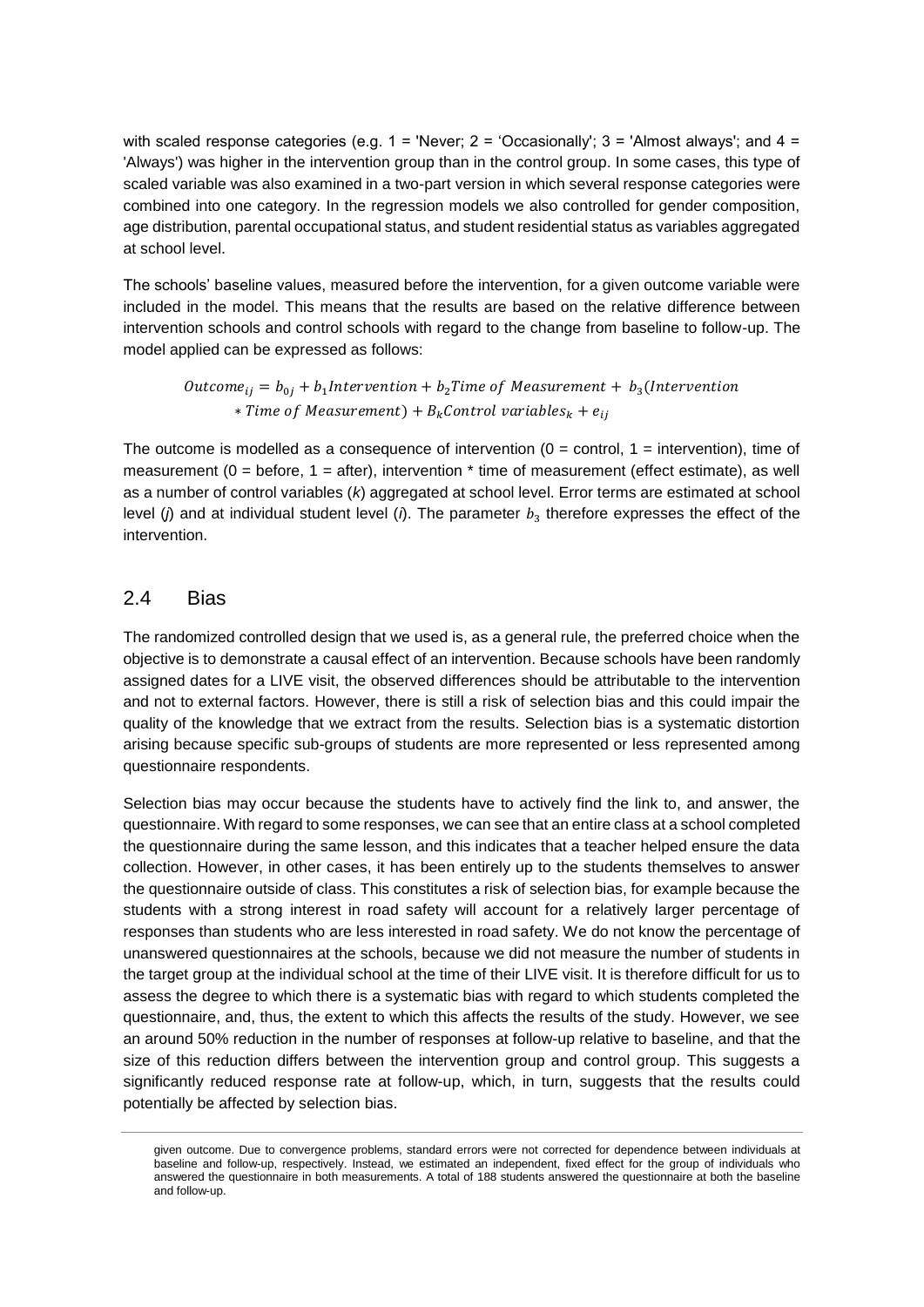Furthermore, there are indications that we have not been 100% successful in creating two homogenous comparison groups in our randomization. There are substantial and statistically very significant differences with regard to age composition, gender composition and parental background at intervention schools and control schools. Compared with the impact measurement of LIVE visits at primary and lower secondary schools (Hansen et al., 2017), there is a greater variance with regard to the student composition at the various production schools and vocational colleges included in this impact measurement, because the schools in this study have different specializations and focus areas. This could represent a selection bias in that students at some schools may be more likely to respond to the questionnaire than students at other schools. We have controlled for these observed differences, but they could be a sign that the schools are also different at baseline with regard to other parameters that we have not measured and that may have affected the result.

Overall, there is therefore a risk that the results have been affected by selection bias, both because the response pattern indicates a selection bias and because we have not been successful in controlling for differences at student level between schools. Consequently, the results of the study are subject to considerable uncertainty.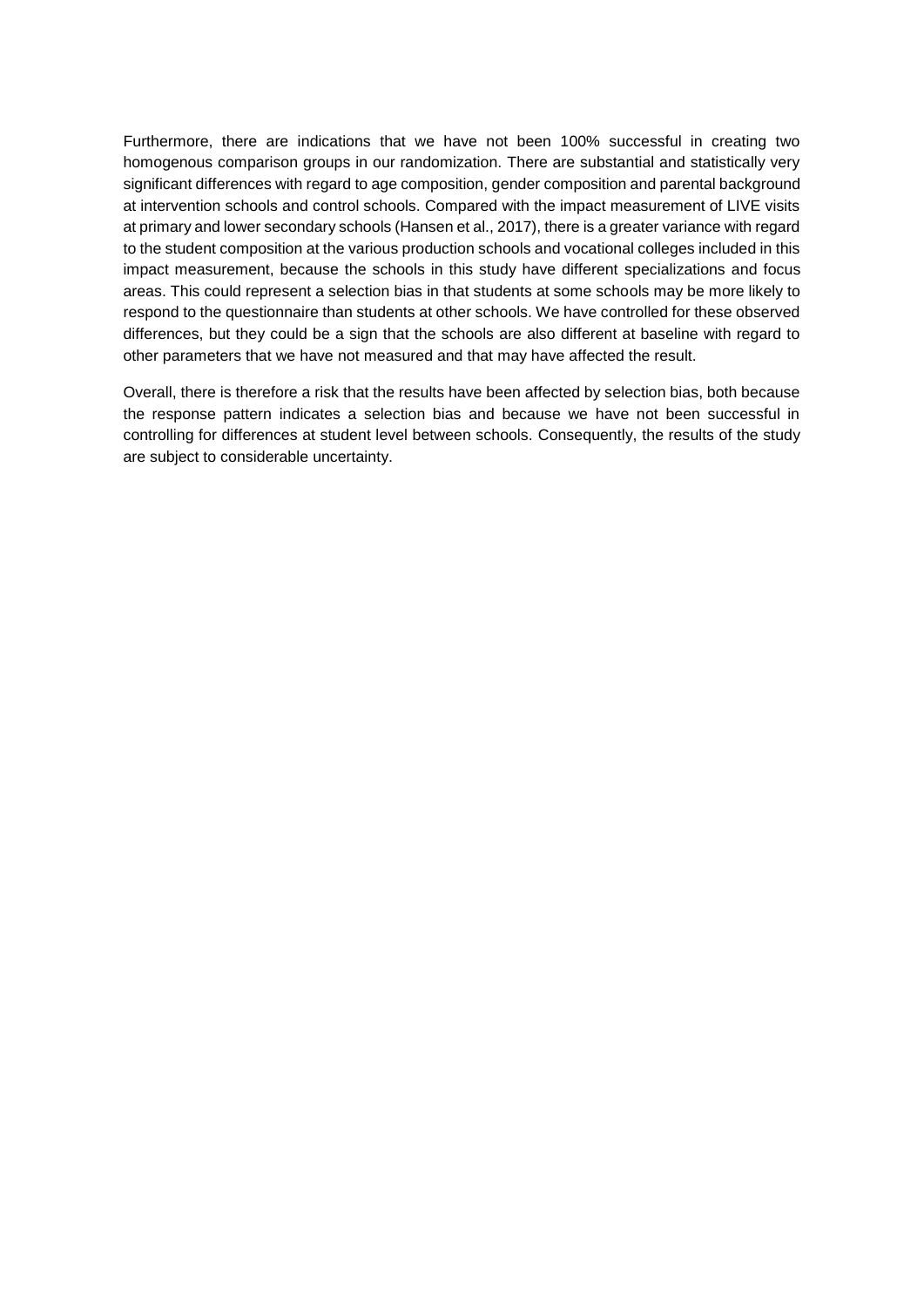## <span id="page-16-0"></span>3 Results of the impact measurement

This chapter describes the students' background before the intervention, followed by a presentation of the results of the impact measurement. The analysis is structured thematically around the students' knowledge, attitudes and behaviour; i.e. the three areas in which the Danish Road Safety Council wants to influence students.

Table 3.1 shows the number of schools and students that provided responses in the measurement at baseline and follow-up, respectively. The table also shows the extent to which responses were excluded from further analysis. Some student responses did not state a school, or the school stated was not included in the impact measurement. These responses were excluded from the study. Furthermore, repeat responses from the same student and responses from students who were measured both at a control school and at an intervention school were also excluded ( $n = 13$ ). Only relatively few students ( $n = 188$ ) participated in both measurements, which means that many of the responses are independent at individual student level. In the responses, students are identified by their stated email address and telephone number.

As shown in table 3.1, there is useful data at baseline from 642 students at 23 intervention schools and 808 students at 21 control schools ( $n = 1,450$ ). In the follow-up, analyses are based on 185 students at 20 intervention schools and 428 students at 20 control schools  $(n = 613)$ .

**Table 3.1** Number of schools and number of student responses from each school at baseline and follow-up, respectively. Number of observations (n), average, standard deviation and variation (min/max) in number of student responses per school.

|                              |                |       | <b>Baseline measurement</b> | <b>Follow-up</b>                    |    |                         |    |     |      |                                     |    |           |
|------------------------------|----------------|-------|-----------------------------|-------------------------------------|----|-------------------------|----|-----|------|-------------------------------------|----|-----------|
|                              | <b>Schools</b> | n     |                             | No. of responses<br>on average (SD) |    | <b>VariationSchools</b> |    | n.  |      | No. of responses<br>on average (SD) |    | Variation |
| Intervention                 | 23             | 642   | 27.9                        | (15.5)                              | 1/ | 62                      | 20 | 185 | 9.3  | (12.0)                              | 1/ | 46        |
| Control                      | 21             | 808   | 38.5                        | (45.5)                              | 2/ | 219                     | 20 | 428 | 21.4 | (27.9)                              | 17 | 121       |
| <b>Total</b>                 | 44             | 1,450 | $\blacksquare$              |                                     | ٠  |                         | 40 | 613 | ٠    |                                     |    |           |
| Excluded responses:          |                |       |                             |                                     |    |                         |    |     |      |                                     |    |           |
| Unknown school               |                | 430   |                             |                                     |    |                         |    | 59  |      |                                     |    |           |
| Repeat responses             |                | 91    |                             |                                     |    |                         |    | 19  |      |                                     |    |           |
| Cross-responses <sup>1</sup> |                | 13    |                             |                                     |    |                         |    | 13  |      |                                     |    |           |
| Total                        | 53             | 2.304 |                             |                                     |    |                         | 48 | 739 |      |                                     |    |           |

Note: "Variation" shows the number of responses we received from the school with the fewest and the school with the most responses. Observations from non-randomized schools, unknown schools and repeat responses and crossresponses are excluded from further analysis.

Note: <sup>1</sup>Responses from students who change school and are therefore linked to both an intervention school and a control school in the two measurements.

Source:VIVE – The Danish Center for Social Science Research.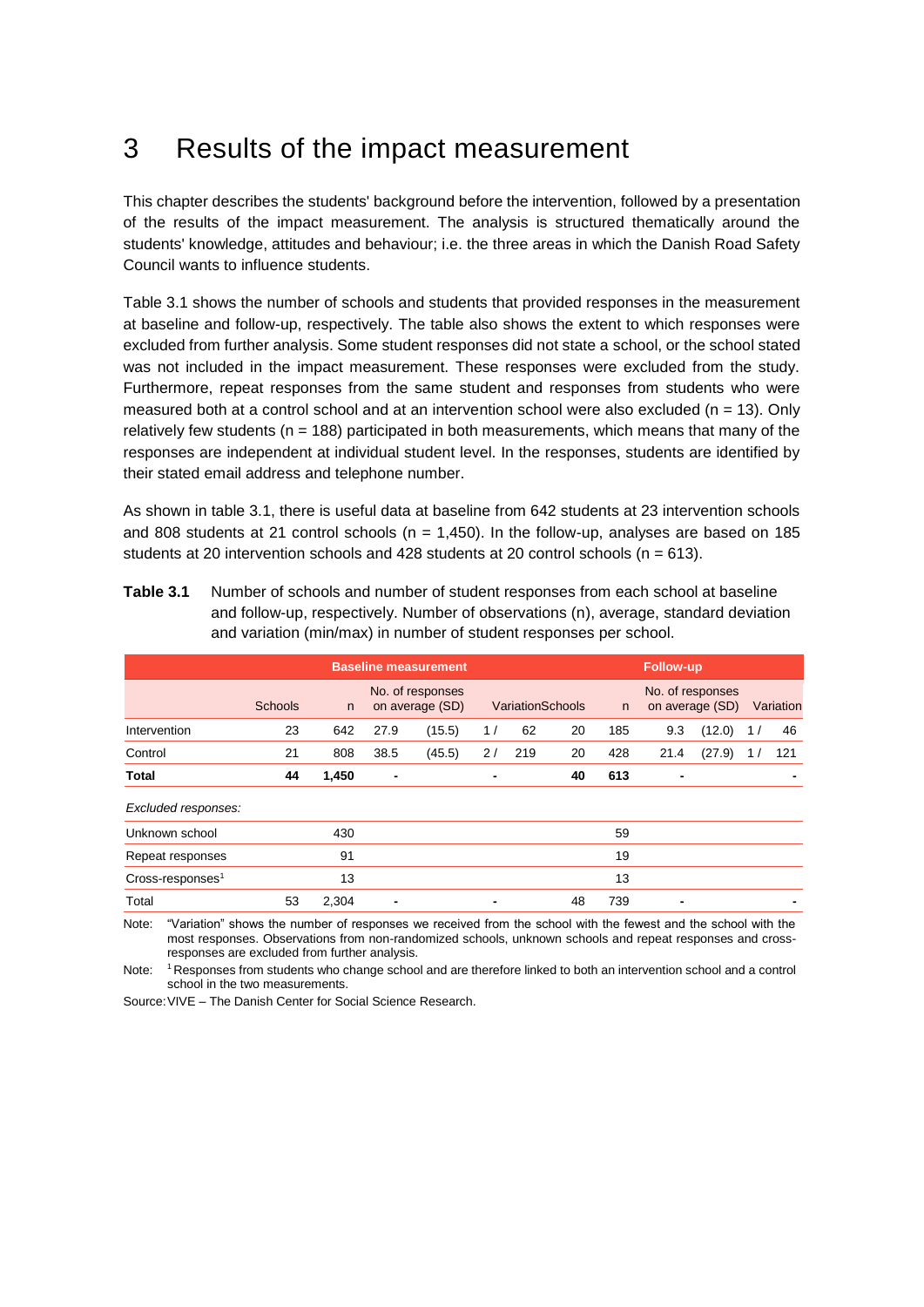### <span id="page-17-0"></span>3.1 Students' background

This section compares the intervention and control groups with regard to sociodemographic conditions measured at baseline.

[Table 3.2](#page-18-0) shows statistically significant differences between the intervention and control schools with regard to gender, age, residential situation, as well as parental education and employment status. Students in the intervention group are generally older, more of them are female than in the control group, and fewer of them live with a/their parent(s). The mothers of students in the intervention group are less often in employment and generally have a lower level of education. The fathers of students in the intervention group are also less often in employment, while their level of education is more or less the same as that of fathers in the control group. Production schools and vocational colleges offer several different specializations and randomization does not necessarily ensure an equal number of carpenters or other specialist groups in each group. The impact measurement of the LIVE intervention at primary and lower secondary school was simpler in this respect, as the participants constituted a more homogenous group.

A total of 21.7% of students have a driving licence for a car and 24.8% have a driving licence for a moped. The students were also asked about the distance and route to their educational institution. There are no substantial differences between the control group and the intervention group. Overall, the majority (55.5%) of students live more than 10 km from their school, while for 20,4% the distance is between 5 and 10 km, and for 24.1% it is less than 5 km. The majority of students with a distance of less than 5 km walk or cycle to school (64.1%). In the group with more than 5 km to school, the majority use public transport (56.4%) to school, while the second largest percentage of students go to school by car (25.6%).

Of male students in the control group, 14.6% go by car (as drivers), while 9.3% ride a bike, and 13.2% go by moped. Of female students in the control group, the figures are 9.0%, 5.4%, and 2.3%, respectively. Of male students in the intervention group, 16.4% go by car (as drivers), while 12.9% ride a bike, 11.1% drive a moped. Of female students in the intervention group, the figures are 14.2%, 11.6%, and 3.7%, respectively. The differences in mode of transport between the intervention group and the control group are statistically significant for male students, but not for female students.

The most important objective with regard to randomizing the schools is to ensure that the intervention group and the control group resemble each other as much as possible on important baseline parameters. If the groups do not resemble each other, in principle we will not be able to distinguish between a possible effect of the intervention and an effect of the student composition at the school. We therefore statistically adjusted the results of the intervention for gender composition and age distribution, as well as for parental occupational status and parental level of education. We also adjusted for the percentage of students at the school who live with at least one parent. We did this by calculating this percentage (at school level) before the intervention and then allowing this variable to be included in our regression model.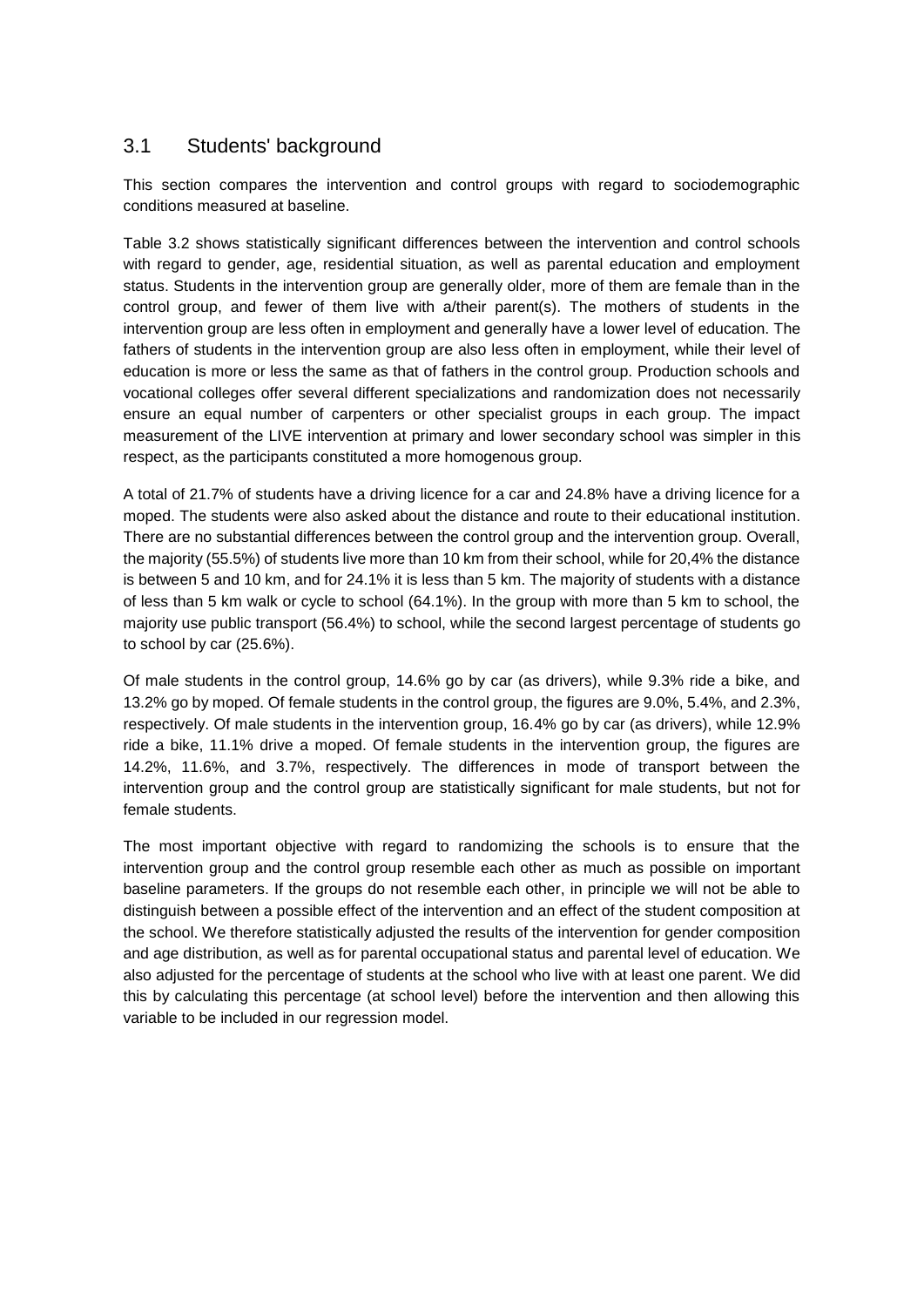|                                    |     | Control ( $n = 808$ ) |     | Intervention ( $n = 642$ ) |
|------------------------------------|-----|-----------------------|-----|----------------------------|
|                                    | n   | Per cent              | n   | Per cent                   |
| Age ***                            |     |                       |     |                            |
| $15 - 18$                          | 647 | 80.2                  | 391 | 60.9                       |
| 19-22                              | 129 | 16.0                  | 193 | 30.1                       |
| $23+$                              | 31  | 3.8                   | 58  | 9.0                        |
| Gender ***                         |     |                       |     |                            |
| Male                               | 583 | 72.3                  | 372 | 58.2                       |
| Female                             | 223 | 27.7                  | 267 | 41.8                       |
| Living with parents ***            |     |                       |     |                            |
| No                                 | 169 | 20.9                  | 212 | 33.1                       |
| Yes                                | 639 | 79.1                  | 429 | 66.9                       |
| Occupational status, mother **     |     |                       |     |                            |
| In education                       | 20  | 2.5                   | 17  | 2.7                        |
| In a job                           | 418 | 53.2                  | 289 | 45.9                       |
| Without a job                      | 137 | 17.5                  | 142 | 22.5                       |
| Don't know                         | 210 | 26.8                  | 182 | 28.9                       |
| Educational level, mother ***      |     |                       |     |                            |
| Primary and lower secondary school | 78  | 9.9                   | 91  | 14.5                       |
| Upper secondary school             | 102 | 13.0                  | 64  | 10.2                       |
| Vocational training                | 188 | 23.9                  | 132 | 21.0                       |
| Short-cycle higher education       | 33  | 4.2                   | 17  | 2.7                        |
| Medium-cycle higher education      | 67  | 8.5                   | 57  | 9.1                        |
| Long-cycle higher education        | 26  | 3.3                   | 16  | 2.5                        |
| Don't know                         | 291 | 37.1                  | 252 | 40.1                       |
| Occupational status, father **     |     |                       |     |                            |
| In education                       | 3   | 0.4                   | 2   | 0.3                        |
| In a job                           | 488 | 62.2                  | 328 | 52.1                       |
| Without a job                      | 68  | 8.7                   | 73  | 11.6                       |
| Don't know                         | 226 | 28.8                  | 226 | 35.9                       |
| Educational level, father ***      |     |                       |     |                            |
| Primary and lower secondary school | 98  | 12.5                  | 75  | 11.9                       |
| Upper secondary school             | 49  | 6.2                   | 35  | 5.6                        |
| Vocational training                | 241 | 30.7                  | 164 | 26.1                       |
| Short-cycle higher education       | 34  | 4.3                   | 28  | 4.5                        |
| Medium-cycle higher education      | 30  | 3.8                   | 21  | 3.3                        |
| Long-cycle higher education        | 21  | 2.7                   | 18  | 2.9                        |
| Don't know                         | 312 | 39.7                  | 288 | 45.8                       |

#### <span id="page-18-0"></span>**Table 3.2** Students by parents' sociodemographic characteristics at baseline. Separately for intervention group and control group. Number of observations (n) and in per cent.

Note: \*\*\* p < 0.01, \*\* p < 0.05, \* p < 0.1. Inference based on  $\chi^2$  test of distributions.

Source:VIVE – The Danish Center for Social Science Research.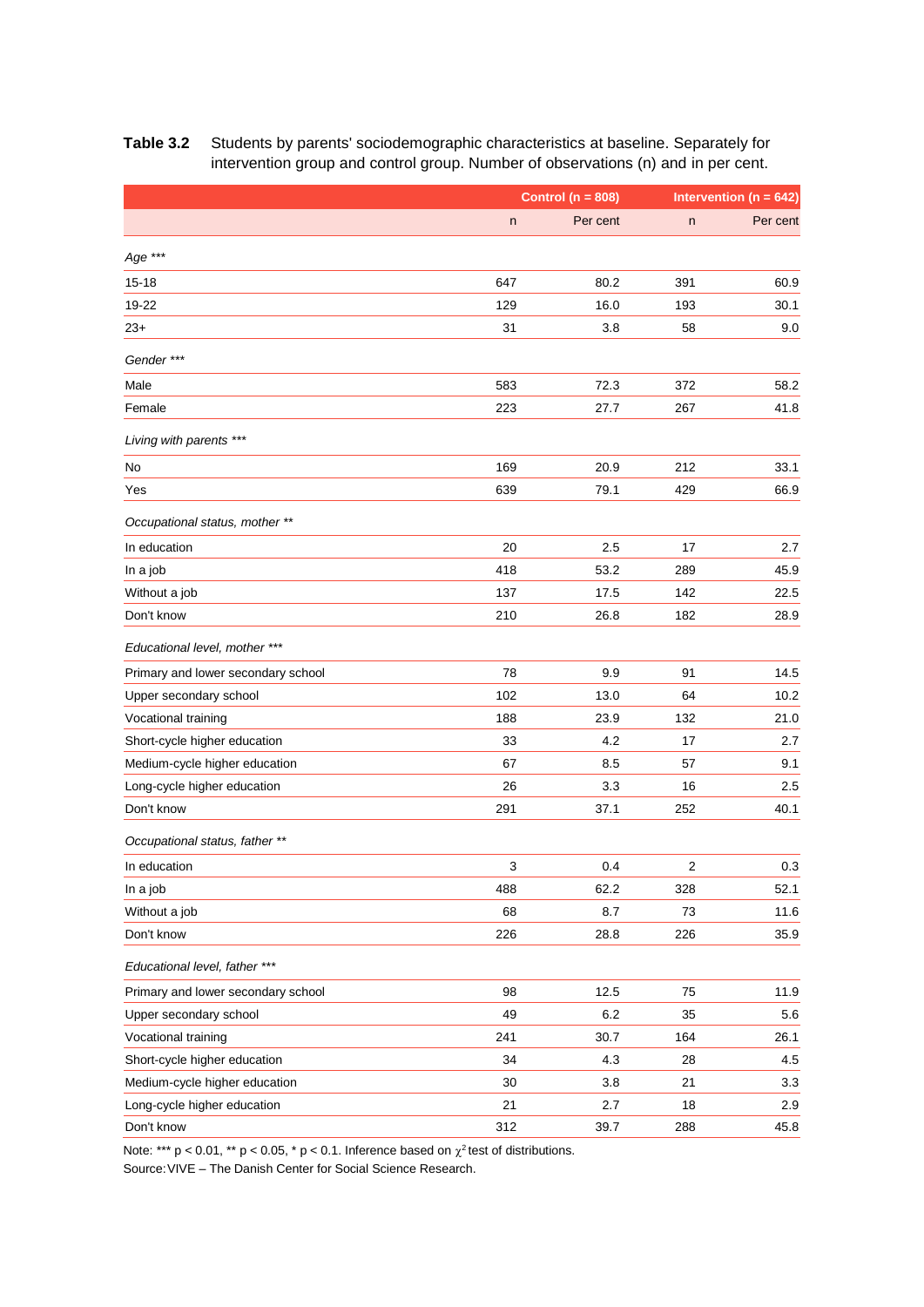## <span id="page-19-0"></span>3.2 Students' knowledge, attitudes and behaviour before the LIVE visit

This section describes intervention and control schools with regard to students' knowledge, attitudes and behaviour before the LIVE visits.

#### 3.2.1 Knowledge

Knowledge about risks in traffic is essential to change behaviour and avoid accidents. Therefore, as part of the intervention, students are presented with important knowledge about risks and safety in traffic. In the questionnaire, students are asked about which age group they think is most often involved in road accidents, and what aspects most often cause personal injury and death in traffic.

**Fejl! Henvisningskilde ikke fundet.** shows that the majority of young people in the intervention as well as in the control group at baseline answer correctly the question of what age group is most often involved in road accidents. However, having said that, significantly fewer young people answer this question correctly in the intervention group (76.6%) compared with the control group (81.5%).





Note: Intervention group  $n = 644$ , Control group  $n = 808$ . The overall statistical test indicates a statistically significant difference between groups ( $\chi^2$  test). \*\*\* p < 0.01, \*\* p < 0.05, \* p < 0.1. Source:VIVE – The Danish Center for Social Science Research.

Figure 3.2 shows the students' responses to the question concerning the most important risk factors in traffic. The four factors with the greatest risk are: 1) speeding, 2) inattention while driving, 3) drinkdriving and 4) not wearing a seat belt. The students could choose up to three of the response options mentioned. Students in the intervention group as well as in the control group largely chose correctly. However, the control group marginally overestimated the risk linked to lorries turning right. There are statistically significant, albeit small, differences between the groups with regard to how they assess the risks associated with drink-driving and speeding. Furthermore, the risk associated with driving a moped illegally was assessed very differently by the two groups. We took account of these differences in our impact analysis by looking at the relative change from baseline to follow-up and not at the simple, absolute difference observed at follow-up.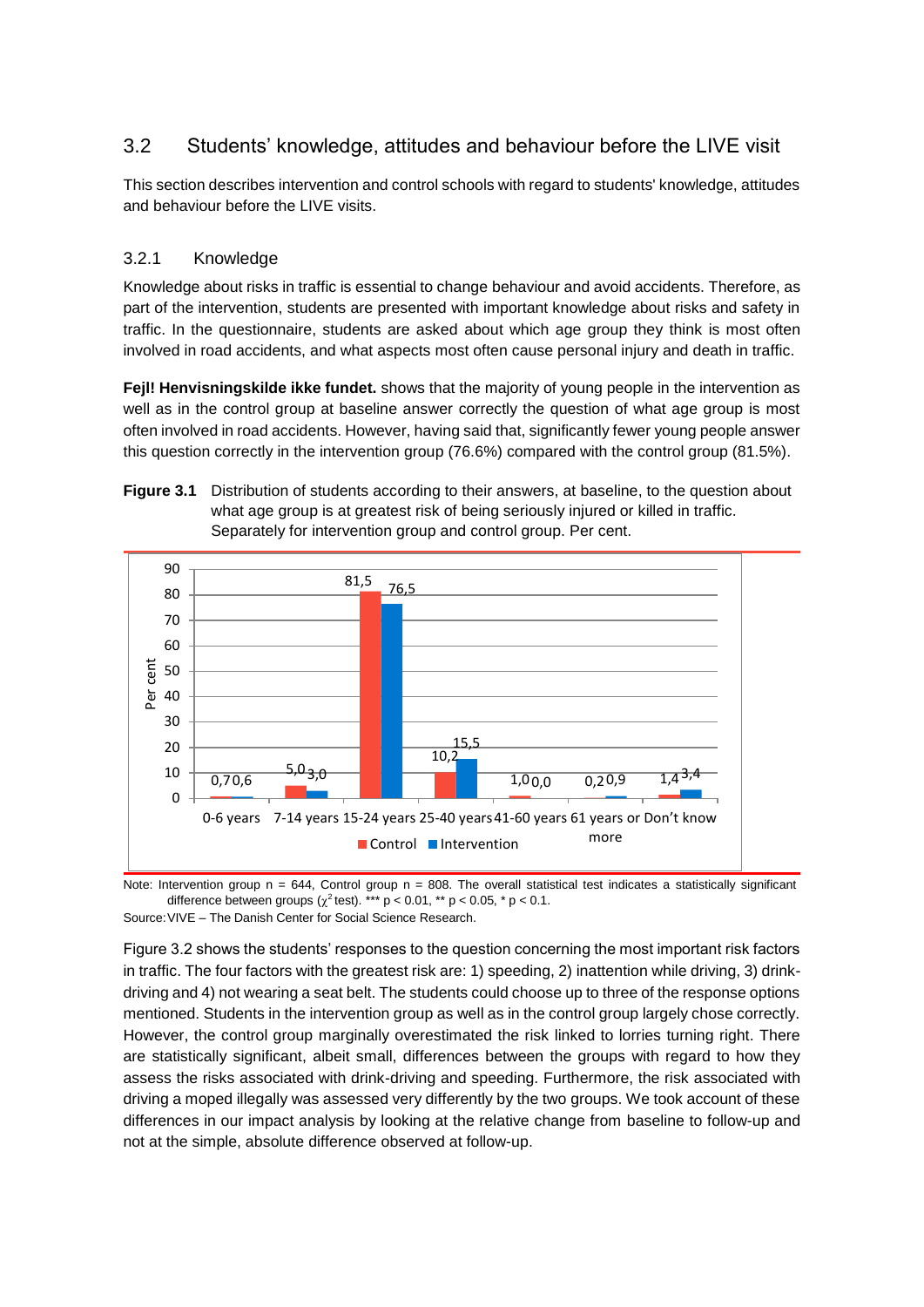**Figure 3.2** Percentage of students who, at baseline, consider that a specific factor is among the four commonest causes of injury and death in traffic. Separately for intervention group and control group. Per cent.



Note: Intervention group:  $n = 642$ , Control group:  $n = 808$ . \*\*\*  $p < 0.01$ , \*\*  $p < 0.05$ , \*  $p < 0.1$ . Source:VIVE – The Danish Center for Social Science Research.

At baseline, less than half of the students were able to identify three out of the four riskiest factors in traffic.

#### 3.2.2 Attitudes

Attitudes are the second focus area the intervention aims to change. The questionnaire measured students' attitudes through questions with scaled response categories ('Okay to a great extent', 'Okay to some extent', 'Only okay to a minor extent', 'Not at all okay'). In the analysis, we have combined the latter two categories into 'Don't think it's okay to ...'.

The results of the baseline measurement are in [Table 3.3.](#page-21-0) Students generally have a very low degree of acceptance of risky behaviour such as not wearing a seat belt and driving when under the influence of alcohol. Speeding, on the other hand, as well as texting while cycling or while driving are considered more acceptable at both intervention and control schools. Furthermore, there are small differences between the groups, but some of these are nevertheless statistically significant. These differences have been taken into account in the impact analyses.

Among the students who have a driving licence for a car, the percentage who think it is only okay to a minor extent or not at all okay to drive without a seat belt is slightly lower than for the students on average. In the control group, 79.9% of students with a driving licence think that it is only okay to a minor extent or not at all okay to drive without a seat belt, while the figure is 81.4% for the intervention group. With regard to not wearing a seat belt as a passenger, 80.4% of students in the control group with a driving licence think that it is only okay to a minor extent or not at all okay, while this is 84.0% for the intervention group. To the question of whether it is okay to drive 100 km/h where the speed limit is 80 km/h, only 54% of students with a driving licence in both the control group and the intervention group think that this is only okay to a minor extent or not at all okay. This is fewer than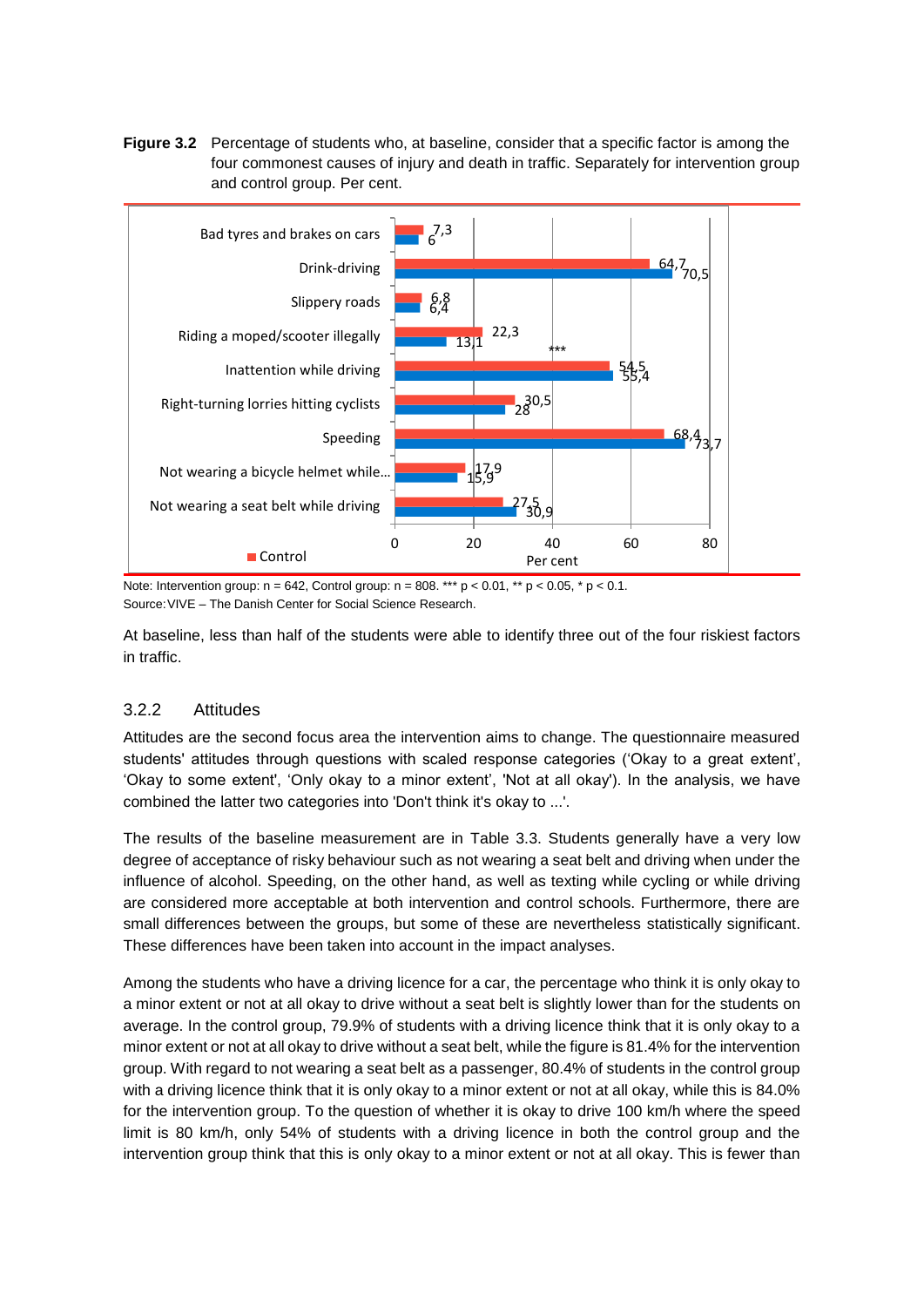among students in general, as 66.5% of students in the control group and 72.3% of students in the intervention group think that this is only okay to a minor extent or not at all okay.

<span id="page-21-0"></span>**Table 3.3** Percentage of students who state that different forms of risky behaviour in traffic are 'To a minor extent' or 'Not at all okay'. Separately for intervention group and control group. Per cent.

|                                                          | <b>Control</b> | <b>Intervention</b> |       |
|----------------------------------------------------------|----------------|---------------------|-------|
| Do not think it is okay to                               |                |                     |       |
| Not wear a seat belt, driver                             | 86.8           | 85.1                |       |
| Not wear a seat belt, passenger                          | 88.1           | 84.0                | $***$ |
| Drive a car after drinking over the legal limit          | 95.0           | 95.1                |       |
| Drive a car at 100 km/h in an 80 km/h zone               | 66.5           | 72.3                | $***$ |
| Text while driving                                       | 90.6           | 89.3                |       |
| Text while cycling                                       | 65.7           | 71.7                | $***$ |
| Ride a moped/scooter after drinking over the legal limit | 87.7           | 91.7                | $***$ |
| Ride a moped/scooter "tuned-up" to go more than 60 km/h  | 69.8           | 73.2                |       |
|                                                          |                |                     |       |

Note:  $n = 642$  for the intervention group, and  $n = 808$  for the control group. \*\*\*  $p < 0.01$ , \*\*  $p < 0.05$ , \*  $p < 0.1$ . Source:VIVE – The Danish Center for Social Science Research.

#### 3.2.3 Behaviour

Behaviour is the third and final focus area the intervention aims to influence. The questionnaire measured behaviour by asking the students about their habits in traffic and about their behaviour in traffic situations in which another person displayed risky behaviour. A system of scaled response categories is used, such as 'Always', 'Almost always', 'Occasionally' and 'Never'.

[Table 3.4](#page-21-1) indicates that wearing a seat belt is generally widespread, while bicycle helmets are rarely used. Crossing on a red light and texting or talking on a mobile phone while cycling occurs relatively rarely, while riding "tuned-up" mopeds and listening to music on a mobile while cycling is more common. There is a statistically significant difference between intervention schools and control schools at baseline for wearing a seat belt, wearing a bicycle helmet, and listening to music while cycling. These differences have been adjusted for in the impact analysis.

<span id="page-21-1"></span>**Table 3.4** Percentage of students who exhibit a specific behaviour in terms of risk situations in traffic. Separately for intervention group and control group. Baseline. Per cent.

|                                                                 | <b>Control</b> | <b>Intervention</b> |
|-----------------------------------------------------------------|----------------|---------------------|
| Almost always wear a seat belt                                  | 95.8           | $93.4**$            |
| Almost always wear a bicycle helmet                             | 28.7           | $21.6***$           |
| Only occasionally or never cross on a red light                 | 88.0           | 88.2                |
| Only occasionally or never ride a "tuned-up" moped              | 71.2           | 78.2                |
| Only occasionally or never text while cycling                   | 87.1           | 87.8                |
| Only occasionally or never listen to music while cycling        | 61.9           | $54.3**$            |
| Only occasionally or never talk on a mobile phone while cycling | 88.6           | 88.1                |

Note:  $N = 642$  for the intervention group and  $n = 808$  for the control group. \*\*\*  $p < 0.01$ , \*\*  $p < 0.05$ , \*  $p < 0.1$ . Source:VIVE – The Danish Center for Social Science Research.

[Table 3.5](#page-22-0) shows how often students who have experienced the situation in question have objected or asked others to change their behaviour. This includes for instance asking other people to wear a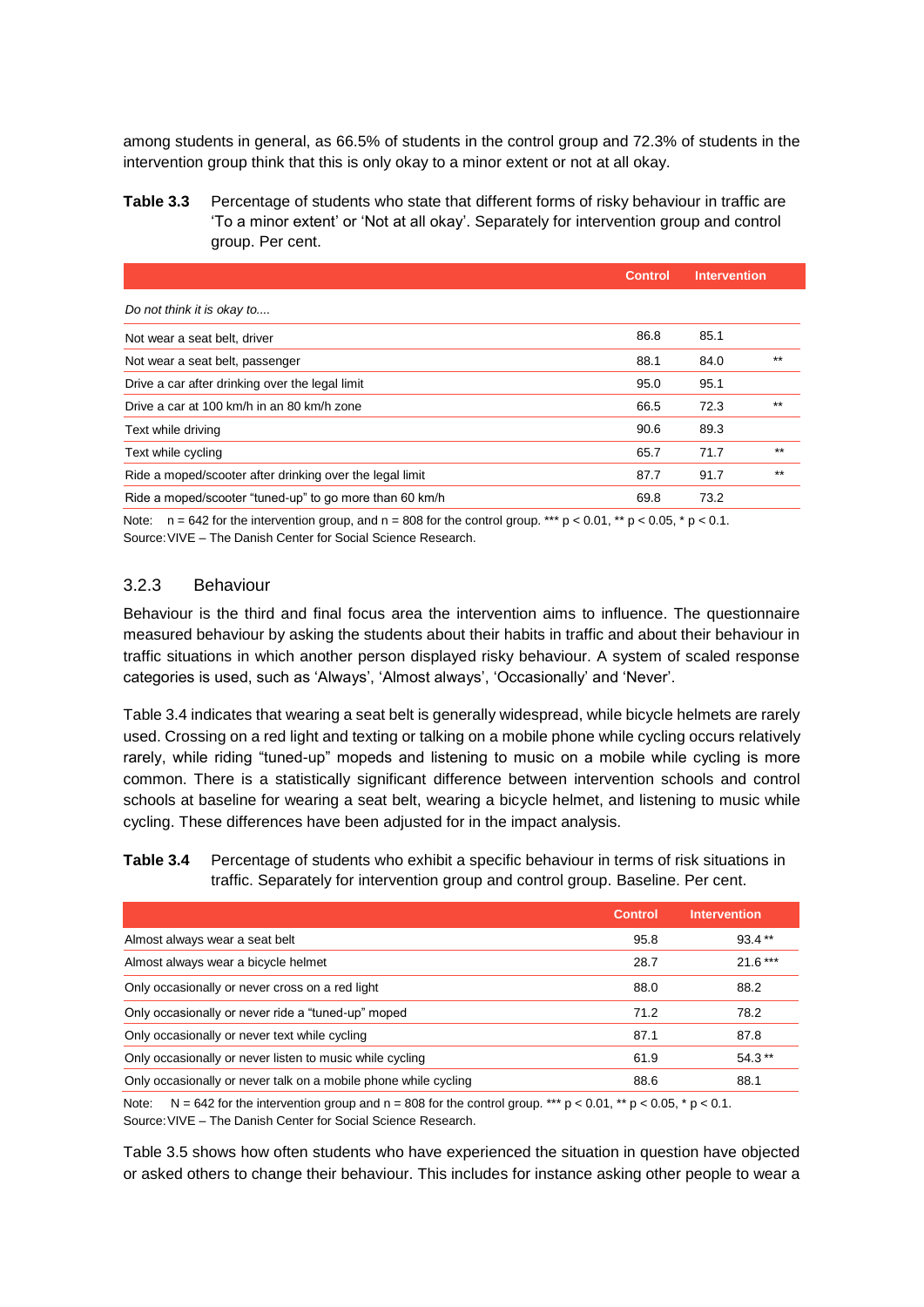seat belt or put their mobile phone away while driving. The figures indicate that exceeding the speed limit and riding as a passenger on the back of a moped is tolerated to a far greater extent than drinkdriving. Similarly, using a telephone is accepted to a greater extent than driving without a seat belt.

At baseline, there is a statistically significant difference between the intervention and control groups with regard to acceptance of drink-driving and the proportion of respondents who ask others not to use their telephone while driving. Adjustments have been made for these differences at baseline level in the impact analysis.

<span id="page-22-0"></span>

| Table 3.5 | Students who objected or asked someone to change their behaviour in risk situations |
|-----------|-------------------------------------------------------------------------------------|
|           | in traffic. Number of observations and percentage.                                  |

|                                                          |     | <b>Control</b> |     | <b>Intervention</b> |
|----------------------------------------------------------|-----|----------------|-----|---------------------|
|                                                          | n   | Per cent       | n   | Per cent            |
| Objected in a situation in which someone                 |     |                |     |                     |
| Wanted to drive even though he/she had drunk too much    | 244 | 77.0           | 188 | 69.9                |
| Was speeding                                             | 226 | 37.3           | 192 | 40.5                |
| Wanted you to ride as a passenger on their moped/scooter | 192 | 41.0           | 139 | 41.4                |
| Asked someone to                                         |     |                |     |                     |
| Wear a seat belt                                         | 504 | 76.9           | 434 | 79.1                |
| Stop talking on their phone or texting while driving     | 397 | 61.2           | 357 | $***$<br>67.4       |
| Stop talking on their phone or texting while cycling     | 17  | 17.0           | 36  | 18.8                |

Note: The number of observations is relatively low compared with the survey N, as only students who have been in the situation are able to respond to the question concerning whether they objected. \*\*\*  $p < 0.01$ , \*\*  $p < 0.05$ , \*  $p < 0.1$ . Source:VIVE – The Danish Center for Social Science Research.

#### 3.2.4 Comparison of dissimilar groups

As is evident from the descriptions in the preceding sections, in some areas there was a large and statistically significant difference between the intervention and control schools, even before the intervention was tested. This is a problem if we want to understand the extent to which the intervention brings about a change among students. The problem arises for two reasons: 1) There is a difference between student composition (age, gender and parents' socioeconomic status) between the intervention and control schools: 2) There is a difference between the point of departure for the students at the intervention and control schools as regards some of the outcomes according to which the intervention is assessed.

The discrepancies between the intervention and control schools are handled in two ways: 1) The student composition is taken into account in the calculation such that the final results are adjusted for the observed differences in gender, age and parents' socioeconomic circumstances and the proportion of students who live with at least one parent: 2) The outcome measures are taken both at baseline and of course at the follow-up. This allows us to control for the point of departure as regards e.g. the proportion of students who wear bicycle helmets when we want to see whether the intervention results in a higher percentage of students wearing bicycle helmets. As such, the impact of the intervention is assessed as the observed change to an outcome measure at the intervention schools *compared with* the natural change which is simultaneously observed at the control schools.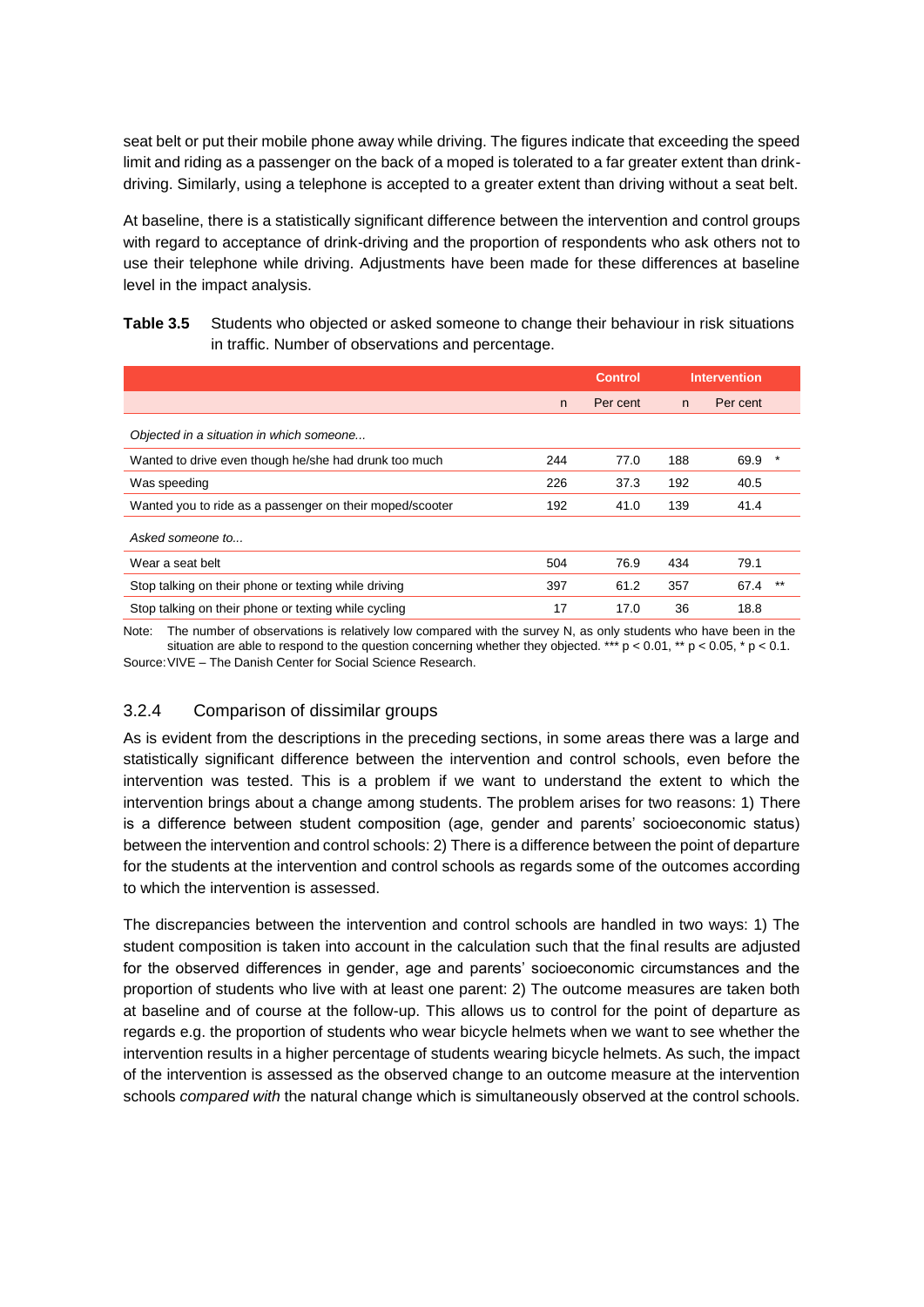### <span id="page-23-0"></span>3.3 Impacts of the intervention: the students' knowledge, attitudes and behaviour following the LIVE visit

This section presents the outcome of the intervention in these three areas: knowledge, attitudes and behaviour. The expectation is that the intervention has had a positive influence on all three. Finally, we also investigate the specific impacts for male and female students separately.

In all of the analyses we take into account the schools' point of departure with respect to the individual outcome variables. Thus, when e.g. 77% of the students at the control schools, but only 69.9% of the students at the intervention schools, have objected to drink-driving at baseline, this difference is taken into account in the analysis. This means that the difference between the intervention and the control schools' *relative* improvements is tested. Gender and age distribution at the individual schools, the distribution of parents' socioeconomic backgrounds, and the proportion of students who live at home are all controlled for. Excerpts from the students' qualitative elaborations in the open response categories are also included.

#### 3.3.1 Knowledge

The impact on the students' knowledge about risks in traffic is measured via questions about which age group is most frequently injured and what circumstances most often lead to accidents. Figure 3.3 shows the distribution of students' responses at follow-up, to a question about what age group is most frequently injured or killed in traffic. There are no statistically significant differences, overall, between the two groups' responses. By far the majority of students are aware, however, that their own age group (15-24) is at the highest risk of being involved in a traffic accident. Nonetheless, an improvement is observed in the percentage of the intervention group which gives the correct answer. Moreover, this improvement is statistically significant after taking into account the students' starting point at baseline and the student composition at the school.





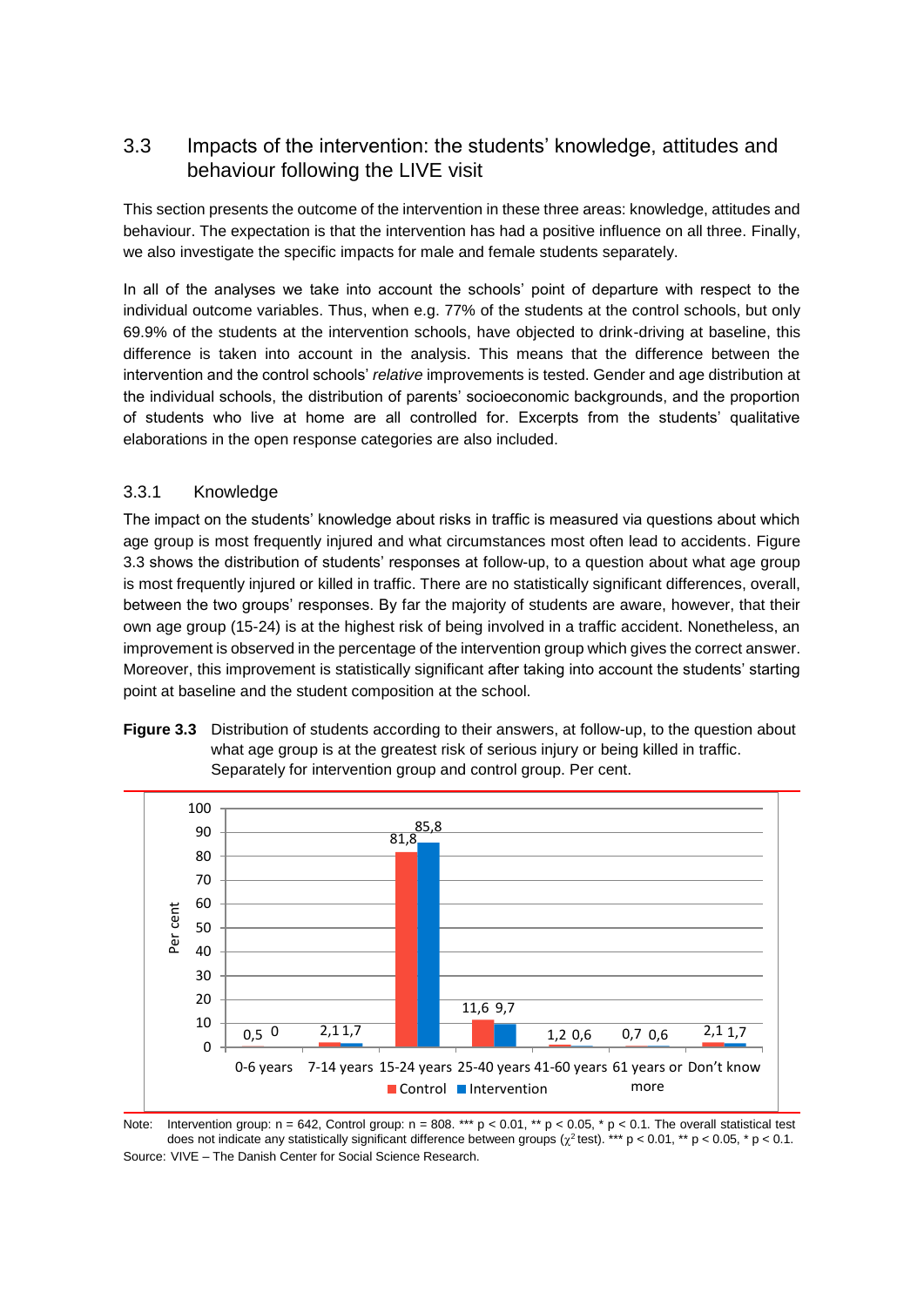Figure 3.4 shows the change in the proportion of students who correctly answered the question concerning the most vulnerable age group. Note that there is no change in the control group, while the proportion of students who answer correctly rises in the intervention group. The relative change is statistically significant.





Note: Intervention group:  $n = 642$ , Control group:  $n = 808$ . \*\*\*  $p < 0.01$ , \*\*  $p < 0.05$ , \*  $p < 0.1$ . The change is statistically significant after controlling for student composition.

Source: VIVE – The Danish Center for Social Science Research.

Figure 3.5 shows the students' responses to the question concerning the most important risk factors in traffic at follow-up. The four factors with the greatest risk are: 1) speeding, 2) inattention while driving, 3) drink-driving and 4) not wearing a seat belt. Since the students were asked to choose only three factors, in the analysis we decided only to include responses from students who stated three factors. In addition, the questionnaire includes five other options which are not characterized as particularly risky. As can be seen in the figure, the intervention group as a whole identifies the four most important risk factors. Furthermore, the intervention group performs somewhat better than the control group, which was also the case at baseline.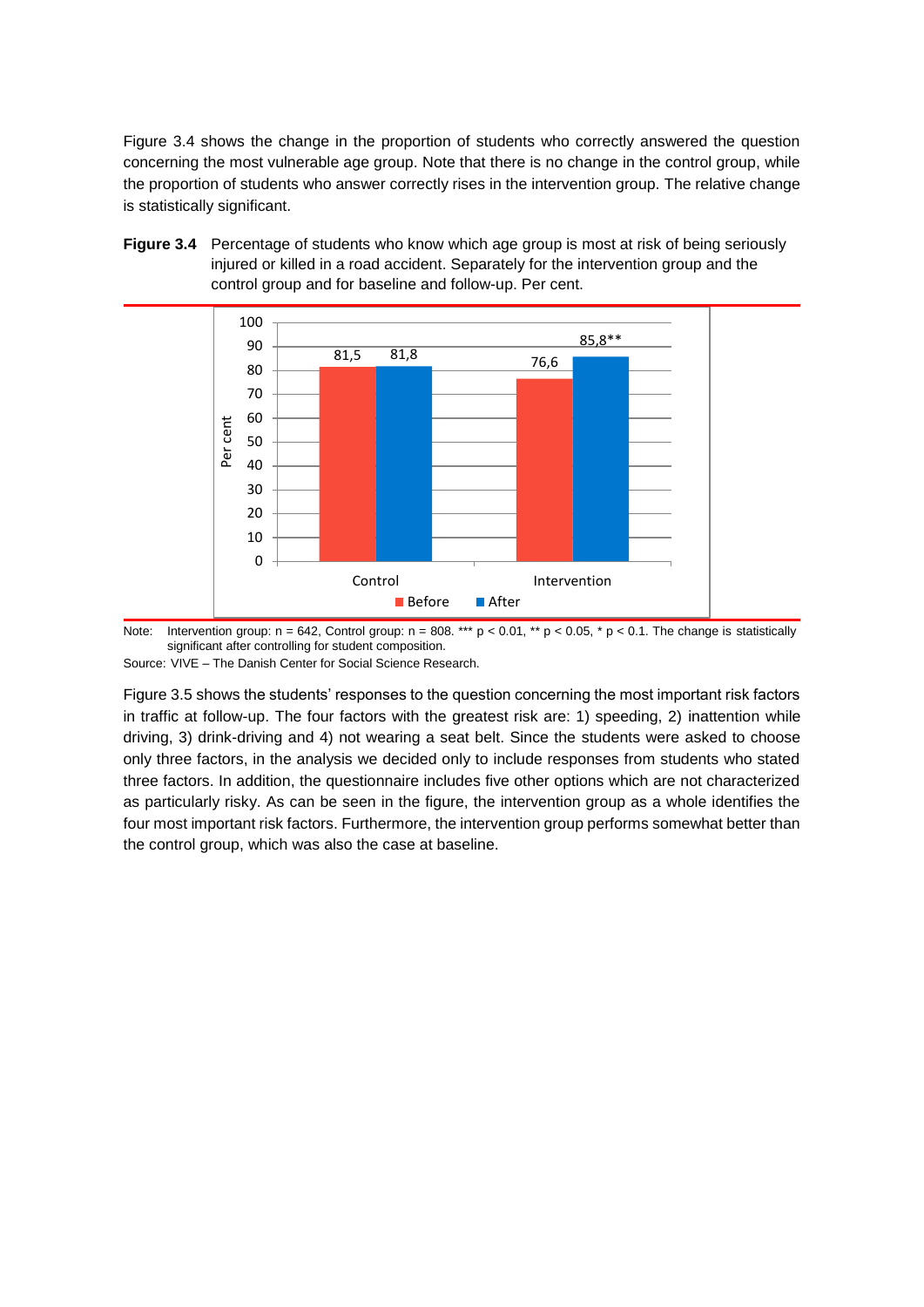**Figure 3.5** Percentage of students who, at follow-up, consider that a specific factor is among the four commonest causes of injury and death in traffic. Separately for intervention group and control group. Per cent.



Note: Intervention group:  $n = 642$ , Control group:  $n = 808$ . \*\*\*  $p < 0.01$ , \*\*  $p < 0.05$ , \*  $p < 0.1$ . Source: VIVE – The Danish Center for Social Science Research.

At baseline, less than half of the students were able to identify three out of the four most risky factors in traffic from nine possible response options. The percentage changed considerably in connection with the intervention, such that almost two-thirds of the students in the intervention group were able to identify the riskiest factors following the intervention. Figure 3.6 shows that significantly more students in the intervention group than in the control group know what the most common causes of road fatalities or injuries are. The change is statistically significant after controlling for student composition. Among students in the control group the percentage is virtually unchanged.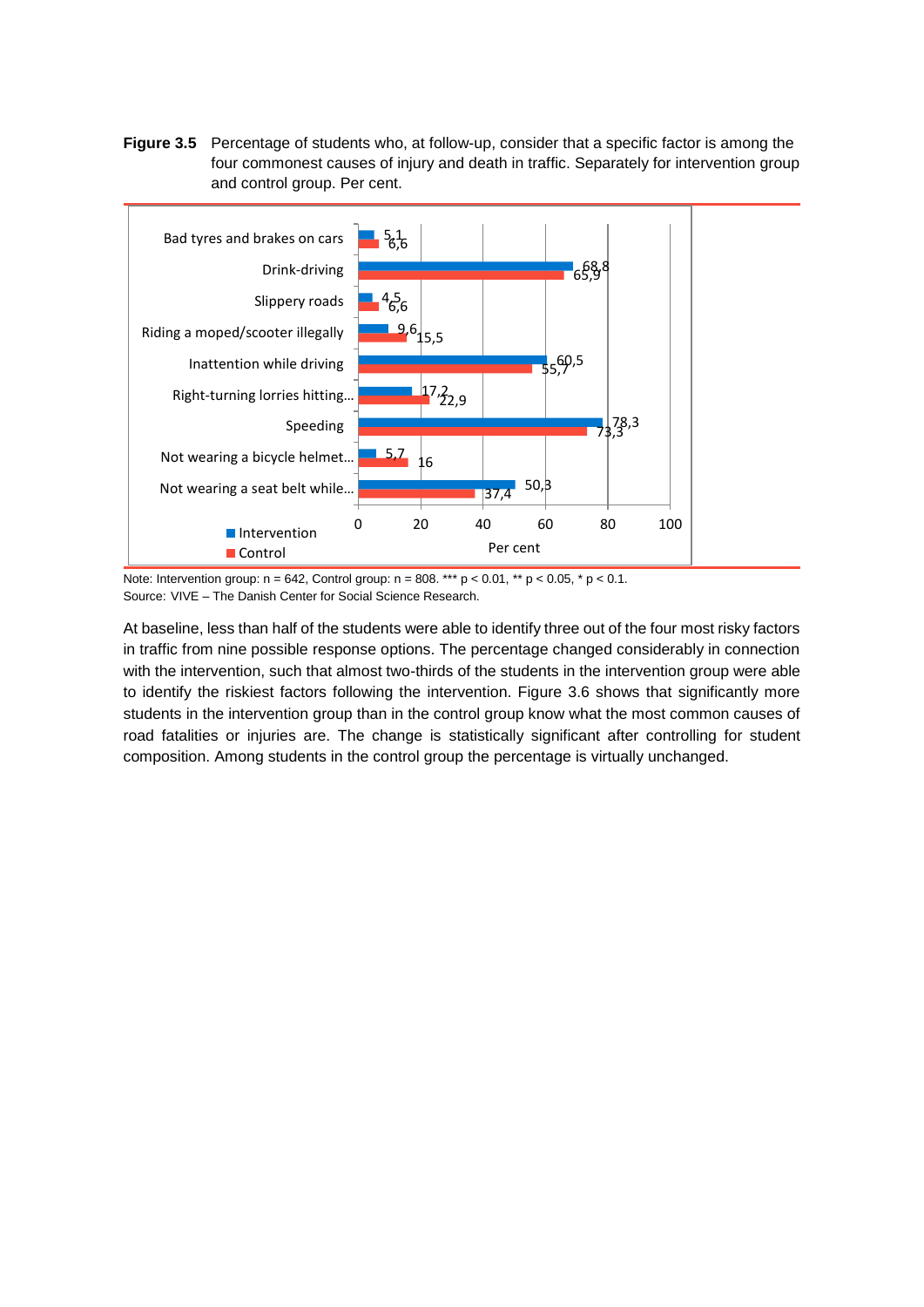**Figure 3.6** Percentage of students who provided three correct answers as regards which factors led to most injuries and fatalities in traffic. Separately for the intervention group and the control group and for baseline and follow-up. Per cent.





Source:VIVE – The Danish Center for Social Science Research.

#### 3.3.2 Attitudes

The other focal point in the intervention was the students' attitude to various types of risky behaviour in traffic. The measurement was carried out with the aid of scaled response categories ('To a great extent', 'To some extent', 'To a minor extent' and 'Not at all'). The results in [Table 3.6](#page-27-0) are calculated as the percentage of students who respond, 'Only okay to a minor extent' or 'Not at all okay' with respect to various types of behaviour. The impact was tested both in the graded version and in the bipartite version, where 'Only okay to a minor extent' or 'Not at all okay' are combined into one.

Prior to the survey, there was already a widespread disapproval of not wearing a seat belt and driving under the influence of alcohol or while using a phone. Nonetheless, a statistically significant improvement is observed in the percentage of students who disapprove of not wearing a seat belt and using a telephone while driving a car. The improvements are in the magnitude of 5 to 10 percentage points on what were already high percentages.

When the analysis is carried out with the grading intact, statistically significant improvements are also seen in the intervention group with respect to disapproval of drink-driving. This is due to the fact that a smaller number of respondents respond 'Only okay to a minor extent' and a greater number respond 'Not at all okay' (the two categories which are otherwise combined), which – in contrast to the bipartite analysis – the graded analysis is able to distinguish between.

A positive change of attitude is observed for the intervention group, where more disapprove of risky behaviour in cars and on mopeds. LIVE for production schools and vocational colleges focuses on car drivers, while the behaviour of moped and bicycle users is only included if the ambassador considers it relevant with respect to the target group for the presentation in question. In line with this focus in the presentation, statistically significant positive changes are observed in attitudes to risky behaviour in a car. A significantly larger number of students in the intervention group think it is not okay drive without a seat belt, to drive after having drunk alcohol or to text while driving. Likewise, a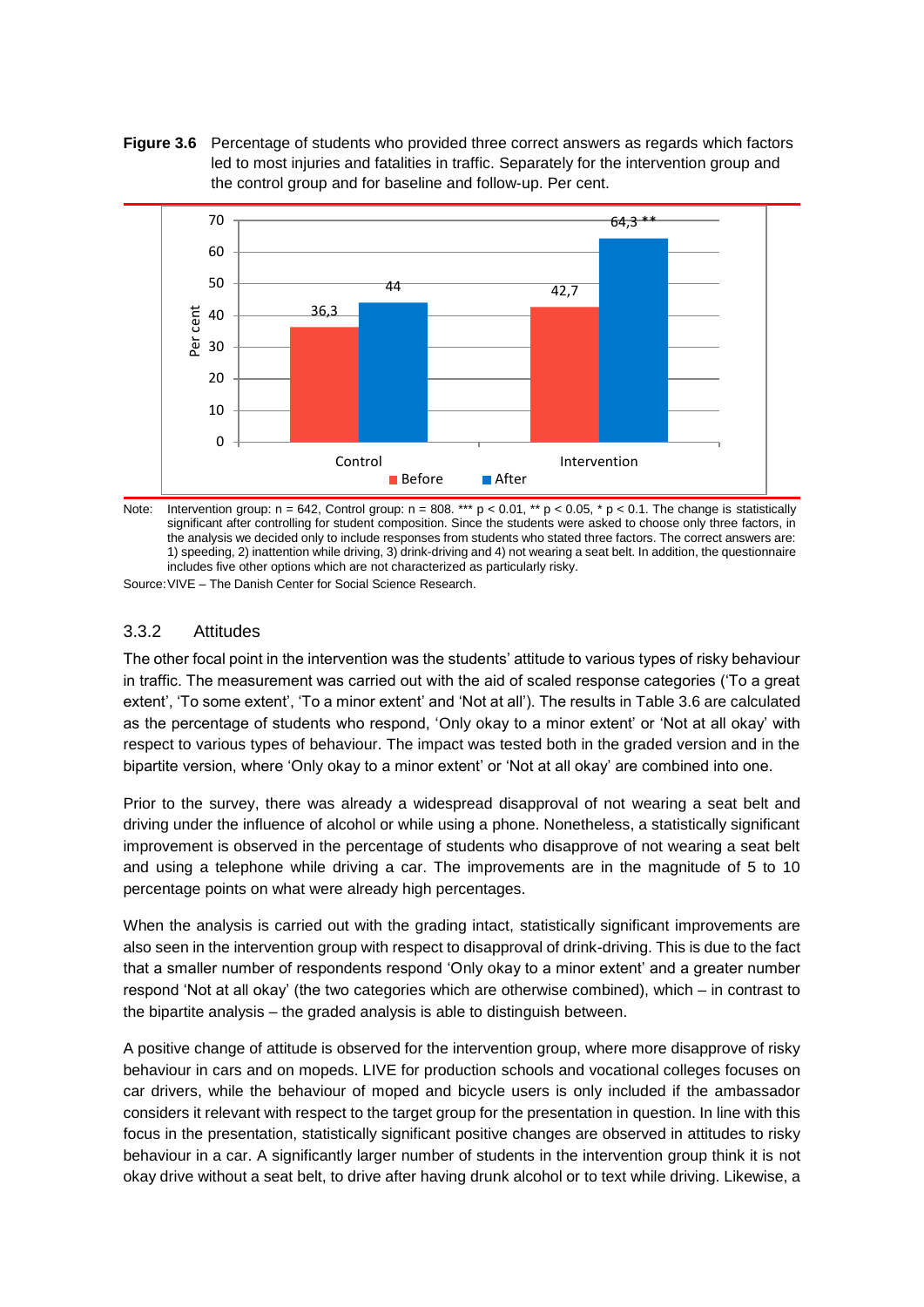larger number of students in the intervention group do not think it is okay to ride a "tuned-up" moped or to ride a moped after drinking more than the legal amount of alcohol.

<span id="page-27-0"></span>**Table 3.6** Percentage of students who state that different forms of risky behaviour in traffic are 'Only okay to a minor extent' or 'Not at all okay'. Separately for baseline and followup, and the change from before to after the LIVE intervention. Separately for the intervention group and the control group. Per cent and percentage points.

|                                                                     | <b>Control</b> |       |          | <b>Intervention</b> |       |        |       |
|---------------------------------------------------------------------|----------------|-------|----------|---------------------|-------|--------|-------|
|                                                                     |                |       |          | B<br>e<br>O         |       |        |       |
|                                                                     | <b>Before</b>  | After | Change e |                     | After | Change |       |
| Think that it is only okay to a minor extent or not at all okay to: |                |       |          |                     |       |        |       |
| Not wear a seat belt, driver                                        | 86.8           | 86.9  | 0.1      | 85.1                | 95.4  | 10.3   | $***$ |
| Not wear a seat belt, passenger                                     | 88.1           | 85.2  | $-2.9$   | 84.0                | 92.0  | 8.0    | ***   |
| Drive a car after drinking over the legal limit                     | 95.0           | 92.8  | $-2.2$   | 95.1                | 96.0  | 0.9    | (**)  |
| Drive a car at 100 km/h in an 80 km/h zone                          | 66.5           | 72.3  | 5.8      | 72.3                | 74.1  | 1.8    |       |
| Text while driving                                                  | 90.6           | 87.8  | $-2.8$   | 89.3                | 94.3  | 5.0    | $***$ |
| Text while cycling                                                  | 65.7           | 71.8  | 6.1      | 71.7                | 71.3  | $-0.4$ |       |
| Ride a moped/scooter after drinking over the legal limit            | 87.7           | 88.8  | 1.1      | 91.7                | 92.5  | 0.8    |       |
| Ride a moped/scooter "tuned-up" to go more than 60 km/h             | 69.8           | 76.6  | 6.8      | 73.2                | 79.9  | 6.7    |       |

Note:  $*** p < 0.01$ ,  $** p < 0.05$ ,  $* p < 0.1$ . P values are based on logical regression for the recoded, binary variables and ordinal logistic regression for the original, graded versions of each individual variable. Statistical significance in parentheses indicates that the difference is only statistically significant in the graded model. Both models take into account student composition.

Source: VIVE – The Danish Center for Social Science Research.

Among students who have a driving licence for a car, considerably more students respond at followup that it is only okay to a minor extent or not at all okay not to wear a seat belt. Neither as a driver nor as a passenger. In the intervention group, 92.6% were of the opinion that it is only okay to a minor extent or not at all okay not to wear a seat belt. The proportion was 81.4% at baseline. In the control group, the proportion has increased from 79.7% to 84%. There are significantly more students in the intervention group who disapprove of this form of risky behaviour. The same applies with respect to the question about not wearing a seat belt as a passenger. Here the proportion of students who state that it is only okay to a minor extent or not at all okay to be a passenger in a car without wearing a seat belt rises from 84% to 92.6% in the intervention group, while it rises from 80.3% to 82.7% in the control group. With respect to driving at 100 km/h in an 80 km/h zone, 54% of both the intervention group and the control group responded that this is only okay to a minor extent or not at all okay. At follow-up, 61.9% of the intervention group responded that it is only okay to a minor extent or not at all okay, while the proportion in the control group is 57.4%. The changes are statistically significant.

At follow-up, the students were asked whether they sometimes think about the LIVE visit, and if so what their thoughts were. The answers may also illuminate how changes of attitude can come about. A number of students stated that they occasionally reflect on the stories from the LIVE visit:

*They come to mind if I'm inattentive in traffic.*

*After hearing about how serious a small error can be, I've been very aware of how I behave in traffic.*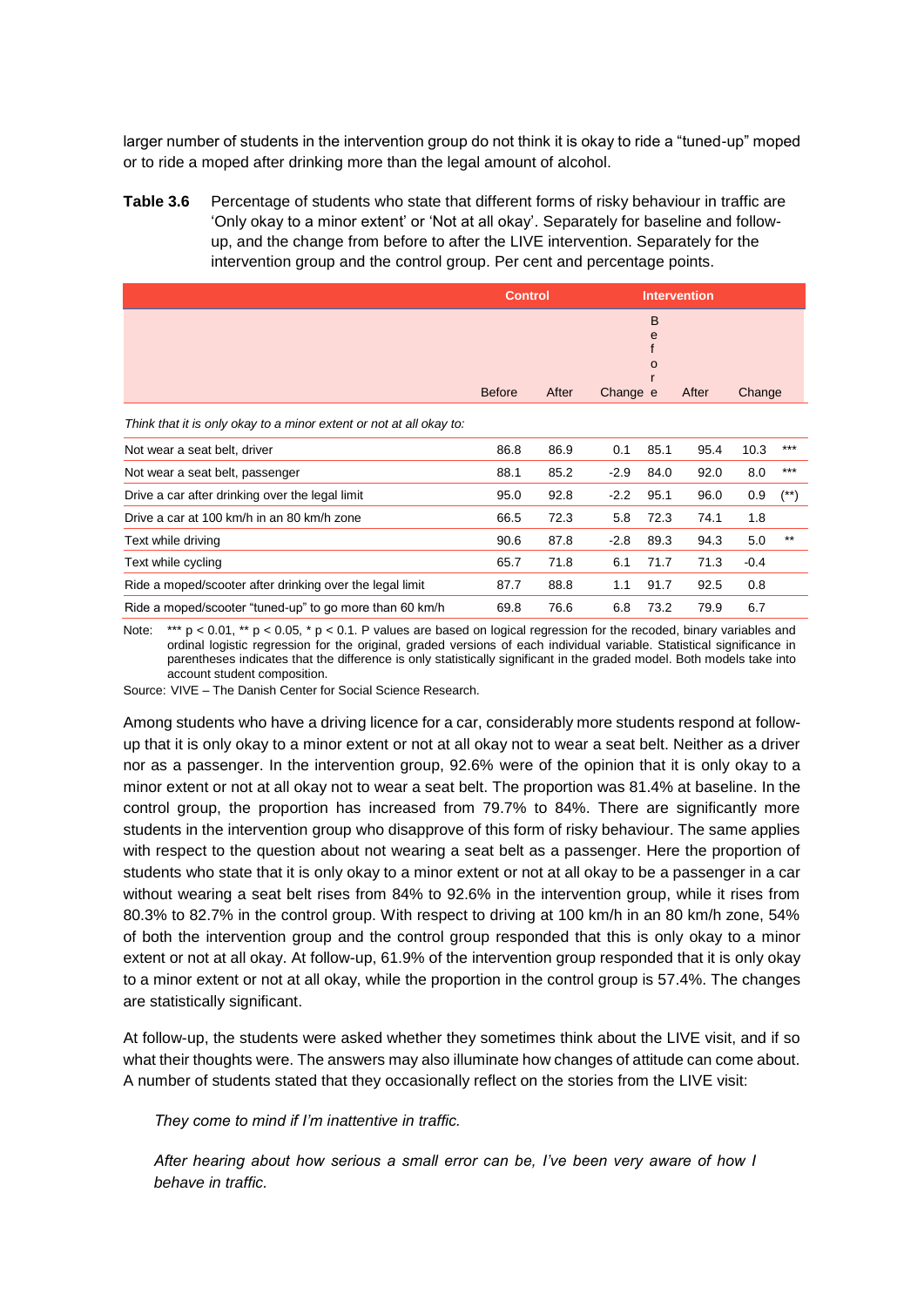The students were also asked whether they have spoken with friends and family about the visit. Among the 185 students in the intervention group who responded at follow-up, 52% responded that they had told their family about the visit. 12.8% had spoken with friends, while 5.1% had spoken with other people about the LIVE visit. This may indicate that the LIVE visit also influences attitudes and behaviour in students' social circles. To the question about what they told their friends and family, the students responded as follows:

One said: *"It's important to remember to put your seat belt on, even if you are sitting on the back seat, because it can affect other people in the car."*

Another student told his family *"what I could remember, and the father's story. The stuff that stuck in my mind."*

A third student responded: *"I've told my boyfriend that he shouldn't talk on his phone while he's driving and [that] he always needs to remember to put on his seat belt."*

The students' answers illustrate how, in some cases, the intervention has functioned as intended in terms of influencing the students and their friends and family to take greater care in traffic.

#### 3.3.3 Behaviour

The final area which the intervention aims to influence is the students' behaviour in traffic. As part of the survey, we measured the students' behaviour and habits in traffic as well as the students' actions towards other people's risky behaviour.

[Table 3.7](#page-28-0) illustrates the students' responses when asked about their behaviour and habits in traffic. Percentages are given for the intervention and control groups both before and after intervention. The change is calculated in percentage points. The changes amount to only a few percentage points, and it is only with regard to wearing a seat belt that a statistically significant improvement is observed in the intervention group. Only responses from students who have experience of the specific situations are included. Students who have responded e.g. that they never cycle are not included in the question about how often they text while cycling.

<span id="page-28-0"></span>**Table 3.7** Percentage of students showing specific behaviour in relation to risk situations in traffic. Broken down by intervention group and control group and by before and after the LIVE intervention, and showing the change from before to after the intervention. Percentage and percentage points.

|                                                       |     |                        |     | <b>Control</b> |               | <b>Intervention</b> |             |       |             |        |  |
|-------------------------------------------------------|-----|------------------------|-----|----------------|---------------|---------------------|-------------|-------|-------------|--------|--|
|                                                       |     | <b>Before</b><br>After |     | Change         | <b>Before</b> |                     |             | After | Change      |        |  |
|                                                       | n   | per<br>cent            | n   | per<br>cent    |               | n                   | per<br>cent | n     | per<br>cent |        |  |
| Almost always or always wear a seat<br>belt           | 756 | 95.8                   | 388 | 94.6           | $-1.2$        | 584                 | 93.4        | 168   | 96.6        | $3.2*$ |  |
| Almost always or always wear a<br>bicycle helmet      | 185 | 28.7                   | 96  | 30.1           | 1.4           | 111                 | 21.6        | 32    | 23.0        | 1.4    |  |
| Only occasionally or never cross on a<br>red light    | 705 | 88.0                   | 357 | 85.2           | $-2.8$        | 563                 | 88.2 147    |       | 84.0        | $-4.2$ |  |
| Only occasionally or never ride a<br>"tuned-up" moped | 203 | 71.2                   | 92  | 69.7           | $-1.5$        | 122                 | 78.2        | 34    | 73.9        | $-4.3$ |  |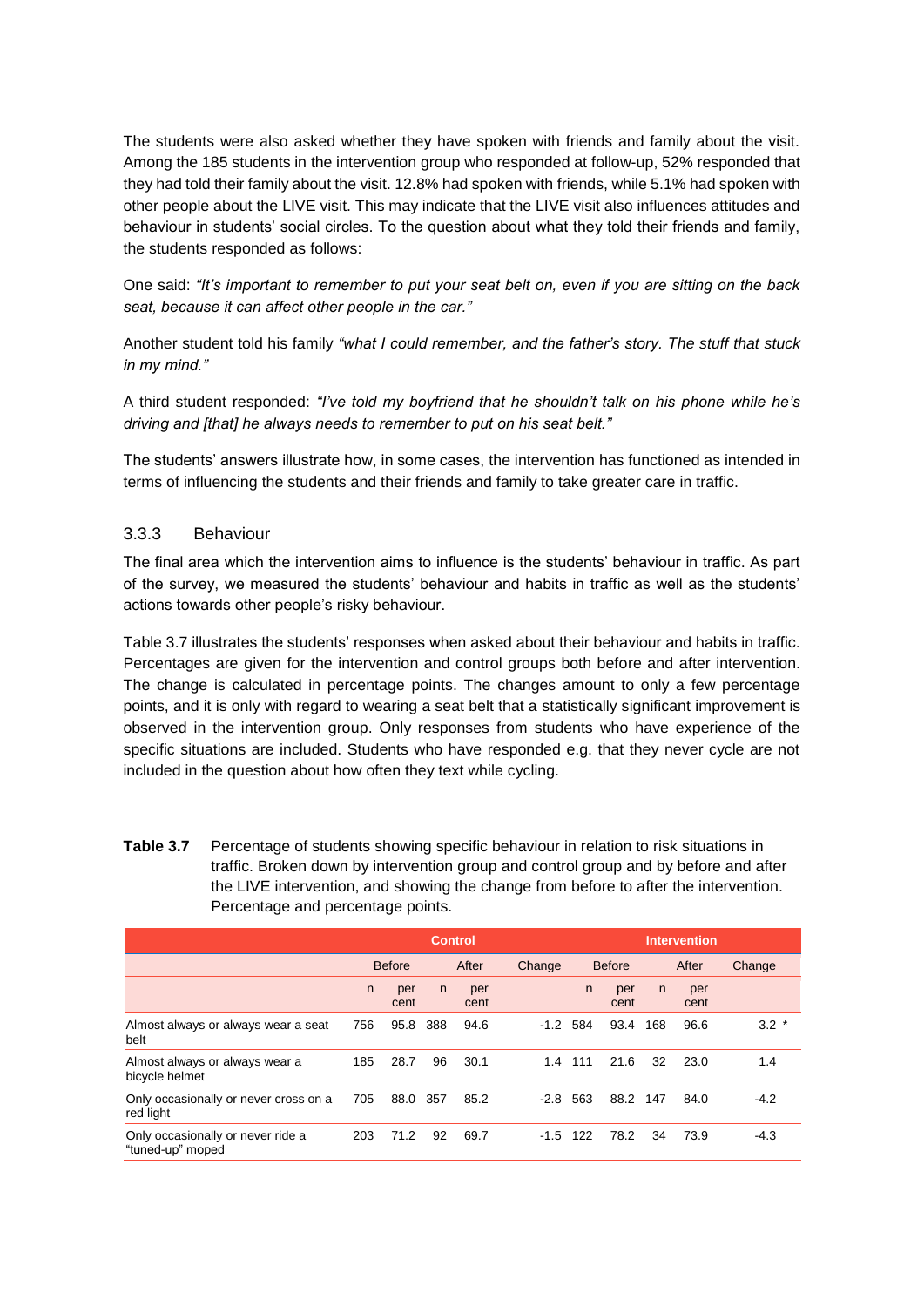|                                                                    |     |          | <b>Control</b> |      |            |          |    | <b>Intervention</b> |        |
|--------------------------------------------------------------------|-----|----------|----------------|------|------------|----------|----|---------------------|--------|
| Only occasionally or never text while<br>cycling                   | 529 | 87.1 251 |                | 86.3 | $-0.8$ 423 | 87.8 105 |    | 84.0                | $-3.8$ |
| Only occasionally or never listen to<br>music while cycling        | 381 | 61.9 164 |                | 54.8 | $-7.1$ 265 | 54.3     | 64 | 49.6                | $-4.7$ |
| Only occasionally or never talk on a<br>mobile phone while cycling | 545 | 88.6 252 |                | 85.4 | $-3.2$ 430 | 88.1 110 |    | 87.3                | $-0.8$ |

Note: Only students with a moped driving licence were asked the question about mopeds. Consequently, the number of observations is considerably lower for this question than for the others. \*\*\*  $p < 0.01$ , \*\*  $p < 0.05$ ,  $p < 0.1$ . P values are based on mixed effects logistic regression, controlling for student composition.

Source:VIVE – The Danish Center for Social Science Research.

[Table 3.8](#page-29-0) presents the figures for the students' tendency to object in risk situations in traffic. At baseline the students were asked whether they had been in the situation in question, and if so, how they had dealt with the situation. At follow-up the students were asked whether they had been in the situation in question in the past two months, and if so, how they had dealt with the situation. This wording was chosen so that the follow-up would only contain new events in which the students have had the opportunity to act differently. The table indicates a relatively large and statistically significant improvement in the intervention group as regards students who have objected in a situation in which there was a risk of drink-driving. A smaller, but statistically significant improvement is observed among students in the intervention group who have asked others not to use a phone while cycling.

<span id="page-29-0"></span>**Table 3.8** Percentage of students who objected or asked someone to behave differently in risk situations in traffic. Broken down by intervention group and control group and by before and after the LIVE intervention, and showing the change from before to after the intervention. Number, percentage and changes in percentage points.

|                                                             |     |               |                |             |         |     | <b>Intervention</b> |    |             |         |  |  |  |  |
|-------------------------------------------------------------|-----|---------------|----------------|-------------|---------|-----|---------------------|----|-------------|---------|--|--|--|--|
|                                                             |     |               | <b>Control</b> |             |         |     |                     |    |             |         |  |  |  |  |
|                                                             |     | <b>Before</b> |                | After       | Change  |     | <b>Before</b>       |    | After       | Change  |  |  |  |  |
|                                                             | n.  | per<br>cent   | n.             | per<br>cent |         | n.  | per<br>cent         | n. | per<br>cent |         |  |  |  |  |
| Objected in a situation in which someone                    |     |               |                |             |         |     |                     |    |             |         |  |  |  |  |
| Wanted to drive even though he/she had drunk<br>too much    | 244 | 77.0          | 93             | 66.9        | $-10.1$ | 187 | 69.9                | 37 | 78.7        | $8.8*$  |  |  |  |  |
| Was speeding                                                | 226 | 37.3          | 86             | 33.7        | $-3.6$  | 191 | 40.5                | 35 | 33.7        | $-6.8$  |  |  |  |  |
| Wanted you to ride as a passenger on their<br>moped/scooter |     | 192 41.0      | 70.            | 40.7        | $-0.3$  | 137 | 41.4                | 19 | 30.2        | $-11.2$ |  |  |  |  |
| Asked someone to                                            |     |               |                |             |         |     |                     |    |             |         |  |  |  |  |
| Wear a seat belt                                            | 504 | 76.9          | 170            | 59.4        | $-17.5$ | 434 | 79.1                | 78 | 65.0        | $-14.1$ |  |  |  |  |
| Stop talking on their phone or texting while<br>driving     | 397 | 61.2          |                | 146 52.0    | $-9.2$  | 357 | 67.4                | 69 | 58.5        | $-8.9$  |  |  |  |  |
| Stop talking on their phone or texting while<br>cycling     | 17  | 17.0          | 41             | 20.0        | 3.0     | 36  | 18.8                | 25 | 25.0        | $6.2*$  |  |  |  |  |

Note: \*\*\*  $p < 0.01$ , \*\*  $p < 0.05$ , \*  $p < 0.1$ . P values are based on mixed effects logistic regression, controlling for student composition. The total number of responses can be derived for the individual questions by multiplying the number (n) by (100/percentage). For example, 244 (77.0%) in the first cell is derived from  $244*(100/77.0) = 317$  responses.

Source:VIVE – The Danish Center for Social Science Research.

As such, the intervention is assessed as having had a positive impact on some areas of the students' behaviour in traffic. For many of the parameters studied, however, it is not possible to identify any impact from the intervention.

In the open responses to the question about whether the students have changed their behaviour in traffic since the LIVE visit, a number of students respond that they wear seat belts and bicycle helmets more consistently: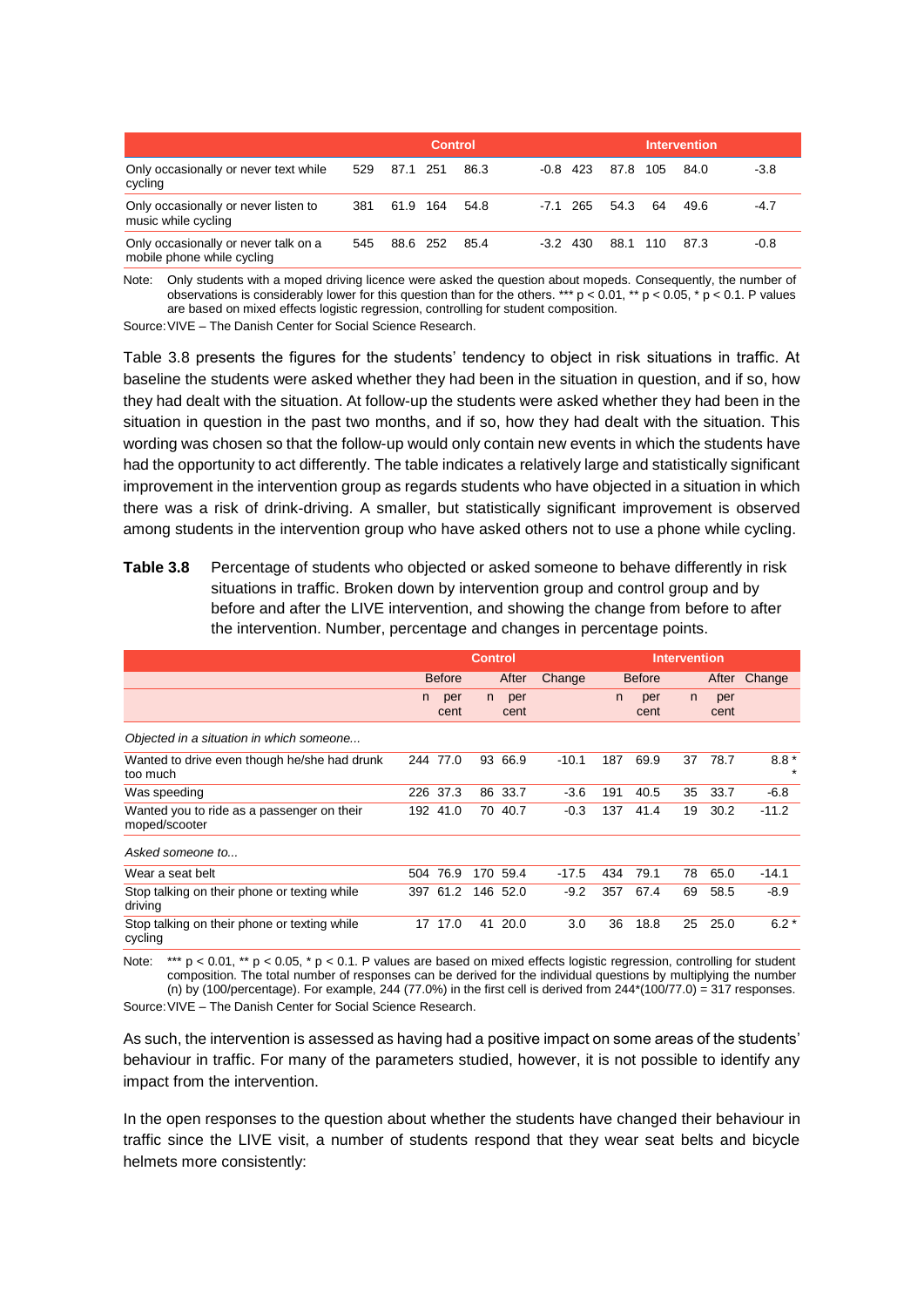*I* wear a bicycle helmet more often; *I always wear a seat belt if I am a passenger and sitting on the backseat, which is something I haven't always done in the past; I remember to wear a seat belt; I always put on a seat belt.*

A number of the respondents also say that they have become more mindful of drink-driving, are fully focused on the traffic, and that they have a greater sense of the consequences of speed:

*I've become more aware that other people don't drink-drive; I don't fiddle with the GPS or eat while I'm driving a car; I really notice if people break the speed limit, and I say that they should drive more slowly if they drive too fast.*

The students' comments suggest that at least some of the students have taken the message of the LIVE visit to heart. The changes in behaviour that the students report reflect the themes which make up the LIVE ambassadors' narratives. At the same time, they reflect the risk factors which most commonly lead to injury and death, and which are presented in the LIVE visit (speeding, drinkdriving, inattention and seat belts).

#### 3.3.4 Impact by gender

In addition to the overall analysis, the impact of the LIVE visits has also been analysed separately for male and female students. The question addressed here is: Does the intervention have a different impact on women than on men? The analysis is carried out by estimating an impact for male and female students, after which the two impact estimates are compared in order to establish whether the impact for women is different than the impact for men. It is apparent that in a number of cases female students experience a greater impact than male students.

#### 3.3.4.1 Knowledge

Figure 3.7 shows the proportion of female students who answered correctly when asked which age group is most at risk of being seriously injured or killed in a road accident. At follow-up, significantly more students in the intervention group than in the control group gave the correct answer.

**Figure 3.7** Percentage of female students who know which age group is most at risk of being seriously injured or killed in a road accident. Separately for the intervention group and the control group and for baseline and follow-up. Per cent.



Note: \*\*\*  $p < 0.01$ , \*\*  $p < 0.05$ , \*  $p < 0.1$ . The total number of observations (n) is 163, 112, 197 and 65, respectively, for the four columns.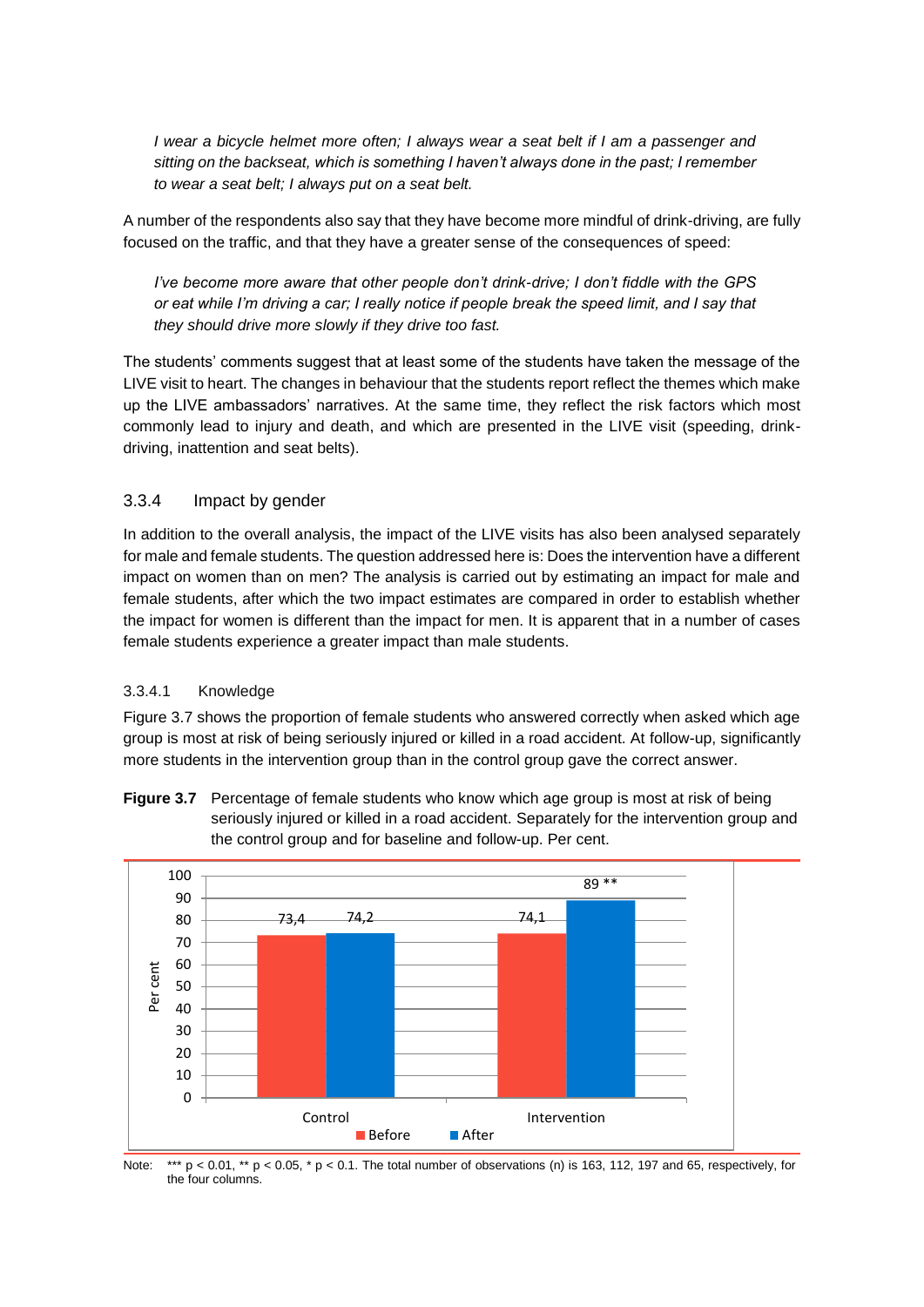Source:VIVE – The Danish Center for Social Science Research.

Likewise, at follow-up, a greater number of male students answered correctly regarding which age group is the most vulnerable when it comes to road accidents. The changes are however not statistically significant. The percentage who answered correctly at follow-up is largest in the control group, even though there is a greater positive change in the intervention group.





Note: The total number of observations (n) is 494, 233, 290 and 86, respectively, for the four columns. Source:VIVE – The Danish Center for Social Science Research.

Regarding the question about the most important risk factors in traffic,<sup>2</sup> the changes in the proportions among female and male students in the intervention group are more or less identical. At baseline, 43.2% of the female students in the intervention group gave three correct answers, while the same figure for male students was 42.3%. At follow-up 65.2% of the female students in the intervention group gave three correct answers, while the same figure for male students was 63.7%. At baseline, 34.4% of the female students in the control group gave three correct answers, while the same figure for male students was 37.1%. At follow-up, this had risen to respectively 40.4% among the female students and 46% among male students. The changes are not statistically significant.

#### 3.3.4.2 Attitudes

Table 3.9 shows the female students' attitudes to various types of risky behaviour in traffic. Among women in the intervention group, when responding to almost all of the questions, a statistically significant positive change is observed in attitudes to road safety. This means that a greater number of women in the intervention group responded that the behaviour described is only okay to a minor extent or not at all okay, when compared with the control group.

**Table 3.9** Percentage of female students who state that different forms of risky behaviour in traffic are 'Only okay to a minor extent' or 'Not at all okay'. Separately for baseline and follow-up and the change from before to after the LIVE intervention. Separately for the intervention group and the control group. Per cent and percentage points.

 $2$  The four most risky factors are: 1) speeding, 2) inattention while driving, 3) drink-driving and 4) not wearing a seat belt.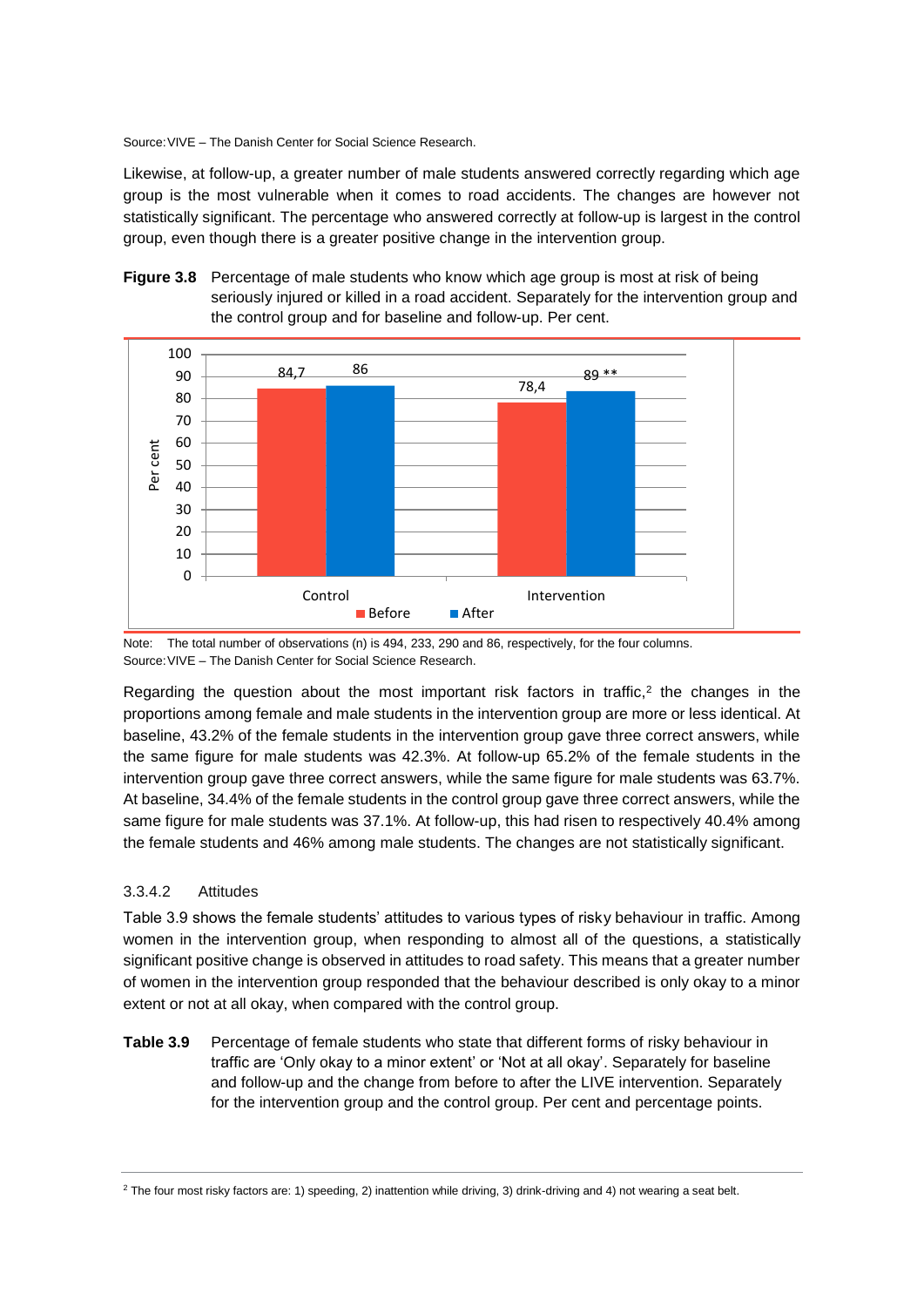|                                                                        |     |               | <b>Control</b> |             |        |     | Intervention<br><b>Before</b><br>After<br>per<br>per<br>n<br>n<br>cent<br>cent<br>92.1<br>98.6<br>70<br>90.2<br>68<br>95.8<br>98.6<br>95.5<br>70<br>85.6<br>65<br>91.5<br>92.1<br>98.6<br>70<br>78.9<br>74.6<br>56<br>95.5<br>69<br>98.6 |    |      |     |          |
|------------------------------------------------------------------------|-----|---------------|----------------|-------------|--------|-----|------------------------------------------------------------------------------------------------------------------------------------------------------------------------------------------------------------------------------------------|----|------|-----|----------|
|                                                                        |     | <b>Before</b> |                | After       | Change |     |                                                                                                                                                                                                                                          |    |      |     | Change   |
|                                                                        | n   | per<br>cent   | n              | per<br>cent |        |     |                                                                                                                                                                                                                                          |    |      |     |          |
| Think that it is only okay to a minor extent<br>or not at all okay to: |     |               |                |             |        |     |                                                                                                                                                                                                                                          |    |      |     |          |
| Not wear a seat belt, driver                                           | 209 | 95.9          | 135            | 90.6        | $-5.3$ | 244 |                                                                                                                                                                                                                                          |    |      | 6.5 | $***$    |
| Not wear a seat belt, passenger                                        | 210 | 96.3          | 135            | 90.6        | $-5.7$ | 239 |                                                                                                                                                                                                                                          |    |      | 5.6 | $***$    |
| Drive a car after drinking over the legal<br>limit                     | 215 | 98.6          | 143            | 96.0        | $-2.6$ | 253 |                                                                                                                                                                                                                                          |    |      | 3.1 | $\star$  |
| Drive a car at 100 km/h in an 80 km/h<br>zone                          | 191 | 87.6          | 120            | 80.5        | $-7.1$ | 226 |                                                                                                                                                                                                                                          |    |      | 5.9 | $***$    |
| Text while driving                                                     | 212 | 97.2          | 135            | 90.6        | $-6.6$ | 244 |                                                                                                                                                                                                                                          |    |      | 6.5 | ***      |
| Text while cycling                                                     | 171 | 78.4          | 118            | 79.2        | 0.8    | 197 |                                                                                                                                                                                                                                          |    |      | 4.3 |          |
| Ride a moped/scooter after drinking over<br>the legal limit            | 214 | 98.2          | 143            | 96.6        | $-1.6$ | 253 |                                                                                                                                                                                                                                          |    |      | 3.1 | $^{(*)}$ |
| Ride a moped/scooter "tuned-up" to go<br>more than 60 km/h.            | 201 | 92.2          | 135            | 90.6        | $-1.6$ | 231 | 87.2                                                                                                                                                                                                                                     | 67 | 94.4 | 7.2 |          |

Note: \*\*\*  $p < 0.01$ , \*\*  $p < 0.05$ , \*  $p < 0.1$ . P values are based on logical regression for the recoded, binary variables and ordinal logistic regression for the original, graded versions of each individual variable. Statistical significance in parentheses indicates that the difference is only significant in the graded model. Both models take into account student composition.

Source:VIVE – The Danish Center for Social Science Research.

Among the male students a significantly higher proportion in the intervention group, compared with the control group disapprove of not wearing a seat belt, both as a driver and as a passenger. With regard to driving at 100 km/h in an 80 km/h zone, a significantly higher proportion in the control group disapprove of this compared with the intervention group. In addition, there is also a significantly higher percentage in the control group, compared with the intervention group, who think that it is only okay to a minor extent or not at all okay to text while cycling. For texting while driving a car, however, the male students in the intervention group show a positive trend, such that more think that it is not okay.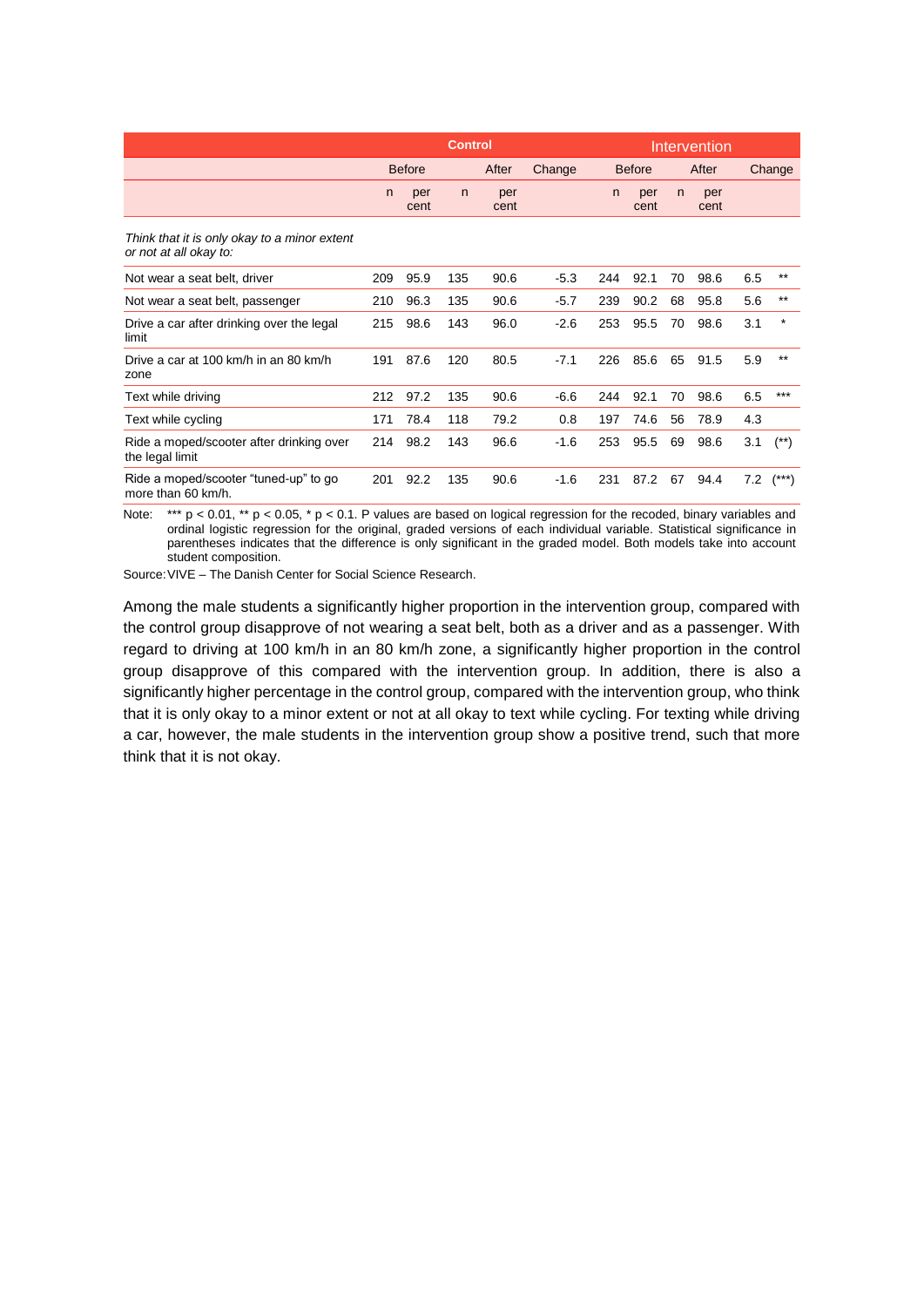**Table 3.10** Percentage of male students who state that different forms of risky behaviour in traffic are 'Only okay to a minor extent' or 'Not at all okay'. Separately for baseline and follow-up and the change from before to after the LIVE intervention. Separately for the intervention group and the control group. Per cent and percentage points.

|                                                                        |               |             | <b>Control</b> |             |               |     |             |                   |           |
|------------------------------------------------------------------------|---------------|-------------|----------------|-------------|---------------|-----|-------------|-------------------|-----------|
|                                                                        | <b>Before</b> |             | After          | Change      | <b>Before</b> |     | After       | Change            |           |
|                                                                        | n             | per<br>cent | n              | per<br>cent |               | n   | per<br>cent | per<br>n.<br>cent |           |
| Think that it is only okay to a minor<br>extent or not at all okay to: |               |             |                |             |               |     |             |                   |           |
| Not wear a seat belt, driver                                           | 479           | 83.3        | 229            | 84.8        | 1.5           | 297 | 80.5        | 96 93.2           | $12.7$ ** |
| Not wear a seat belt, passenger                                        | 487           | 85.0        | 221            | 82.2        | $-2.8$        | 295 | 79.9        | 92 89.3           | $9.4$ **  |
| Drive a car after drinking over the legal<br>limit                     | 537           | 93.6        | 246            | 91.1        | $-2.5$        | 350 | 94.9        | 97 94.2           | $-0.7$    |
| Drive a car at 100 km/h in an 80 km/h<br>zone                          | 336           | 58.5        | 183            | 67.8        | 9.3           | 232 | 63          | 64 62.1           | $-0.9(*)$ |
| Text while driving                                                     | 506           | 88.0        | 233            | 86.3        | $-1.7$        | 322 | 87.5        | 94 91.3           | 3.8       |
| Text while cycling                                                     | 349           | 60.8        | 183            | 67.8        | 7.0           | 258 | 69.9        | 68 66.0           | $-3.9$ *  |
| Ride a moped/scooter after drinking<br>over the legal limit            | 480           | 83.6        | 228            | 84.4        | 0.8           | 328 | 88.9        | 91 88.3           | $-0.6$    |
| Ride a moped/scooter "tuned-up" to go<br>more than 60 km/h.            | 351           | 61.1        | 186            | 68.9        | 7.8           | 234 | 63.4        | 72 69.9           | 6.5       |

Note: \*\*\*  $p < 0.01$ , \*\*  $p < 0.05$ , \*  $p < 0.1$ . P values are based on logical regression for the recoded, binary variables and ordinal logistic regression for the original, graded versions of each individual variable. Statistical significance in parentheses indicates that the difference is only statistically significant in the graded model. Both models take into account student composition.

Source:VIVE – The Danish Center for Social Science Research.

#### 3.3.4.3 Behaviour

The final area which the intervention aims to influence is the students' behaviour in traffic. Among the female students in the intervention group there are significantly more who almost always or always wear a seat belt, compared with the control group. The percentage of female students in the control group who almost always or always wear a seat belt fell from baseline to follow-up. Of the female students in the intervention group who have a driving licence, all responded that they almost always or always wear a seat belt. Both at baseline and at follow-up. In the control group, the percentage of female students with a driving licence who almost always or always wear a seat belt as drivers fell from 96.9% to 90.6%.

As regards risky behaviour when cycling, at follow-up, there were more students in both the control group and the intervention group who listen to music while cycling, compared with baseline. However, the percentage who do so is smaller in the intervention group than in the control group. Compared with the control group, there are significantly fewer women in the intervention group who only occasionally or never talk on a mobile phone while cycling.

The questions concerning whether they wear a bicycle helmet and ride a "tuned-up" moped were removed given that fewer than 15 female students in the intervention group responded to these questions at follow-up. The non-gender-segregated results for these questions are shown in Table 3.7.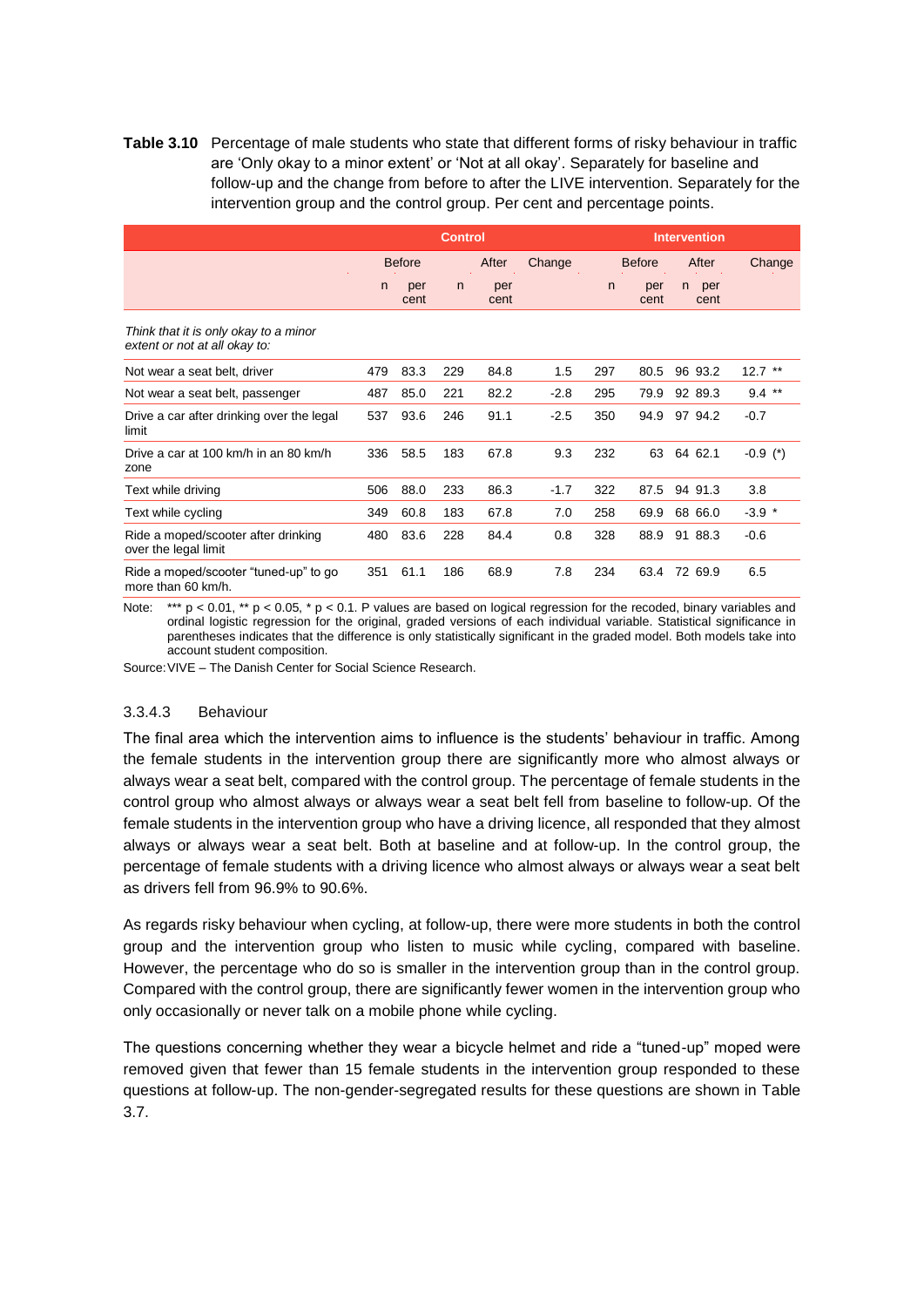**Table 3.11** Percentage of female students who exhibit specific behaviour in risk situations in traffic. Broken down by intervention group and control group and by before and after the LIVE intervention, and showing the change from before to after the intervention. Percentage and percentage points.

|                                                                    |               |             | <b>Control</b> |             |               | <b>Intervention</b> |             |    |             |                          |  |  |
|--------------------------------------------------------------------|---------------|-------------|----------------|-------------|---------------|---------------------|-------------|----|-------------|--------------------------|--|--|
|                                                                    | <b>Before</b> |             | After          | Change      | <b>Before</b> |                     | After       |    | Change      |                          |  |  |
|                                                                    | n.            | per<br>cent | n              | per<br>cent |               | n.                  | per<br>cent | n  | per<br>cent |                          |  |  |
| Almost always or always wear a seat belt                           | 215           | 97.7        | 137            | 94.5        | $-3.2$        | 249                 | 94.3        | 69 | 97.2        | $2.9*$                   |  |  |
| Only occasionally or never cross on a red<br>light                 | 206           | 93.2        | 127            | 85.2        | $-8.0$        | 243                 | 91.4        | 63 | 87.5        | $-3.9$ <sup>(**)</sup> ) |  |  |
| Only occasionally or never text while cycling                      | 160           | 95.2        | 99             | 94.3        | $-0.9$        | 182                 | 89.2        | 46 | 92.0        | 2.8                      |  |  |
| Only occasionally or never listen to music<br>while cycling        | 110           | 65.1        | 57             | 54.8        | $-10.3$       | 113                 | 54.9        | 24 | 47.1        | $-7.8$                   |  |  |
| Only occasionally or never talk on a mobile<br>phone while cycling | 161           | 94.7        | 89             | 87.3        | $-7.4$        | 186                 | 89.9        | 47 | 92.2        | 2.3<br>*                 |  |  |

Note: The questions concerning whether they wear a bicycle helmet and ride a "tuned-up" moped were removed given that fewer than 15 students in the intervention group had responded to these questions at follow-up. \*\*\*  $p < 0.01$ , \*\* p < 0.05, \* p < 0.1. P values are based on mixed effects logistic regression, controlling for student composition.

Source: VIVE – The Danish Center for Social Science Research.

Table 3.12 shows that among the male students there are likewise more in the intervention group who almost always or always wear a seat belt, compared with the control group. This change is however not statistically significant. Looking solely at the male students who have driving licences, the percentage in the intervention group who almost always or always wear a seat belt fell from 97% to 95.5%, while the proportion in the control group increased from 91.4% to 92.3%.

#### **Table 3.12** Percentage of male students who exhibit specific behaviour in risk situations in traffic. Broken down by intervention group and control group and by before and after the LIVE intervention, and showing the change from before to after the intervention. Percentage and percentage points.

|                                                                    |               |             | <b>Control</b> |             |        |               | <b>Intervention</b> |              |             |           |
|--------------------------------------------------------------------|---------------|-------------|----------------|-------------|--------|---------------|---------------------|--------------|-------------|-----------|
|                                                                    | <b>Before</b> |             | After          | Change      |        | <b>Before</b> |                     | After        | Change      |           |
|                                                                    | n             | per<br>cent | n              | per<br>cent |        | n             | per<br>cent         | $\mathsf{n}$ | per<br>cent |           |
| Almost always or always wear a seat belt                           | 540           | 95.1        | 251            | 94.7        | $-0.4$ | 332           | 92.7                | 99           | 96.1        | 3.4       |
| Almost always or always wear a bicycle<br>helmet                   | 116           | 25.1        | 58             | 28.2        | 3.1    | 66            | 22.8                | 18           | 21.4        | $-1.4$    |
| Only occasionally or never cross on a red<br>light                 | 497           | 86.0        | 230            | 85.2        | $-0.8$ | 318           | 86.2                | 84           | 81.6        | $-4.6$    |
| Only occasionally or never ride a "tuned-<br>up" moped             | 172           | 68.5        | 70             | 65.4        | $-3.1$ | 92            | 76.0                | 27           | 71.1        | $-4.9$    |
| Only occasionally or never text while<br>cycling                   | 367           | 84.0        | 152            | 81.7        | $-2.3$ | 238           | 86.5                | 59           | 78.7        | $-7.8(*)$ |
| Only occasionally or never listen to music<br>while cycling        | 270           | 60.7        | 107            | 54.9        | $-5.8$ | 150           | 53.8                | 40           | 51.3        | $-2.5$    |
| Only occasionally or never talk on a<br>mobile phone while cycling | 382           | 86.2        | 163            | 84.5        | $-1.7$ | 241           | 86.7                | 63           | 84.0        | $-2.7$    |

Note: Only students with a moped driving licence were asked the question about mopeds. Consequently, the number of observations is considerably lower for this question than for the others. \*\*\* p < 0.01, \*\* p < 0.05, \* p < 0.1. P values are based on mixed effects logistic regression, controlling for student composition.

Source:VIVE – The Danish Center for Social Science Research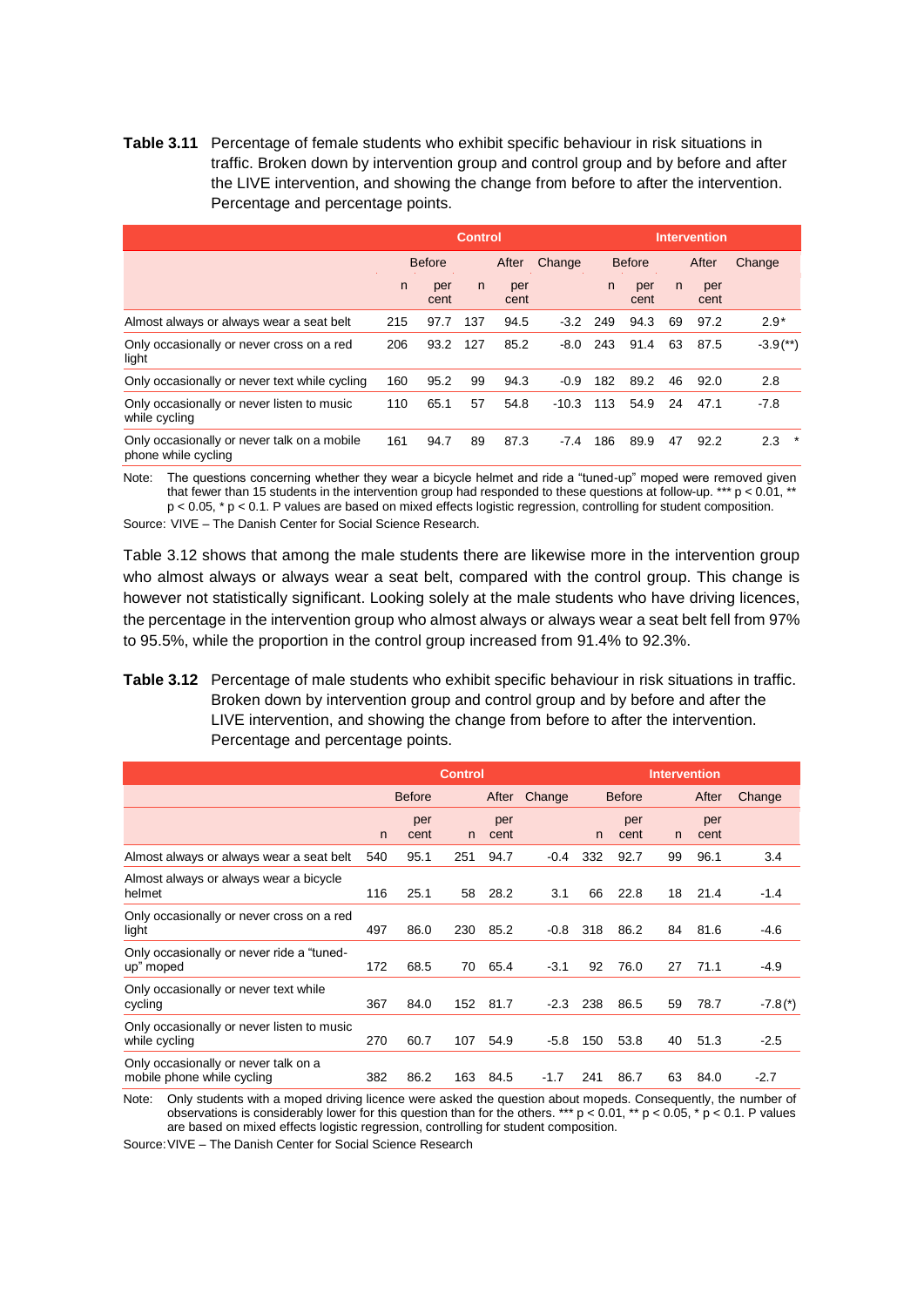Furthermore, the results show that male students' behaviour became more risky from baseline to follow-up. An exception to this is the use of bicycle helmets, where more students in the control group almost always or always wear a bicycle helmet at follow-up compared with baseline. Apart from this, more male students exhibit risky behaviour. Significantly more male students in the intervention group than in the control group text while cycling. However, the decline is larger in the intervention group than in the control group, which means that after the LIVE visit, fewer male students text while cycling compared with before the visit.

Table 3.13 shows the extent to which female students object in risky situations in traffic. At followup the students were asked whether they had been in the situation in question in the past two months, and if so, how they had dealt with the situation. The results show that significantly more women in the intervention group objected when someone wanted to drive even though the person had been drinking. Compared with the control group, more women in the intervention group had objected when someone wanted them to ride as a passenger on a moped, or had asked someone not to talk on their phone or text while cycling. The difference is not statistically significant. Both in the intervention group and in the control group, fewer female students had asked someone to wear a seat belt. However, this decline is significantly smaller in the intervention group than in the control group.

**Table 3.13** Percentage of female students who objected or asked someone to behave differently in risk situations in traffic. Broken down by intervention group and control group and by before and after the LIVE intervention, and showing the change from before to after the intervention. Number, percentage and changes in percentage points.

|                                                                         |                   | <b>Control</b> |       | <b>Intervention</b> |         |               |             |       |             |           |
|-------------------------------------------------------------------------|-------------------|----------------|-------|---------------------|---------|---------------|-------------|-------|-------------|-----------|
|                                                                         | <b>Before</b>     |                | After |                     | Change  | <b>Before</b> |             | After |             | Change    |
|                                                                         | per<br>n.<br>cent | n              |       | per<br>cent         |         | n.            | per<br>cent | n.    | per<br>cent |           |
| Objected in a situation in which someone                                |                   |                |       |                     |         |               |             |       |             |           |
| Wanted to drive even though he/she had drunk too much                   | 7590.4            |                | 29    | 67.4                | $-23$   |               | 89 75.4     |       | 16 94.1     | $18.7***$ |
| Was speeding                                                            | 10061.7           |                | 42    | 43.8                | $-17.9$ |               | 105 53.6    |       | 18 51.4     | $-2.2$    |
| Wanted you to ride as a passenger on their moped/scooter 5851.3 25 46.3 |                   |                |       |                     | $-5.0$  |               | 68 51.5     |       | 12 70.6     | 19.1      |
| Asked someone to                                                        |                   |                |       |                     |         |               |             |       |             |           |
| Wear a seat belt                                                        | 15788.7           |                |       | 65 61.3             | $-27.4$ | 190           | 83          |       | 31 73.8     | $-9.2**$  |
| Stop talking on their phone or texting while driving                    | 12673.3           |                |       | 62 58.5             | -14.8   |               | 159 71.9    |       | 28 70.0     | $-1.9$    |
| Stop talking on their phone or texting while cycling                    | 620.7             |                | 11    | 15.1                | $-5.6$  |               | 15 20.8     |       | 12 36.4     | 15.6      |

Note: \*\*\*  $p < 0.01$ , \*\*  $p < 0.05$ , \*  $p < 0.1$ . P values are based on mixed effects logistic regression, controlling for student composition. The total number of responses can be derived for the individual questions by multiplying the number (n) by (100/percentage). For example, 75 (90.4%) in the first cell is derived from  $75*(100/90.4) = 83$  responses.

Source: VIVE – The Danish Center for Social Science Research.

Table 3.14 shows the percentage of male students who objected or asked someone to behave differently in risk situations in traffic. At follow-up the students were asked whether they had been in the situation in question in the past two months, and if so, how they had dealt with the situation. The question about whether they had objected in a situation in which someone wanted them to ride as a passenger on their moped/scooter has been excluded due to an insufficient number of responses. At follow-up, more students in the intervention group than in the control group had objected in a situation in which someone wanted to drive, even though the person had been drinking too much. Both in the intervention group and in the control group, fewer students at follow-up had objected if someone was speeding, had asked someone to wear a seat belt or to stop talking on their phone while driving. The largest decline is in the intervention group.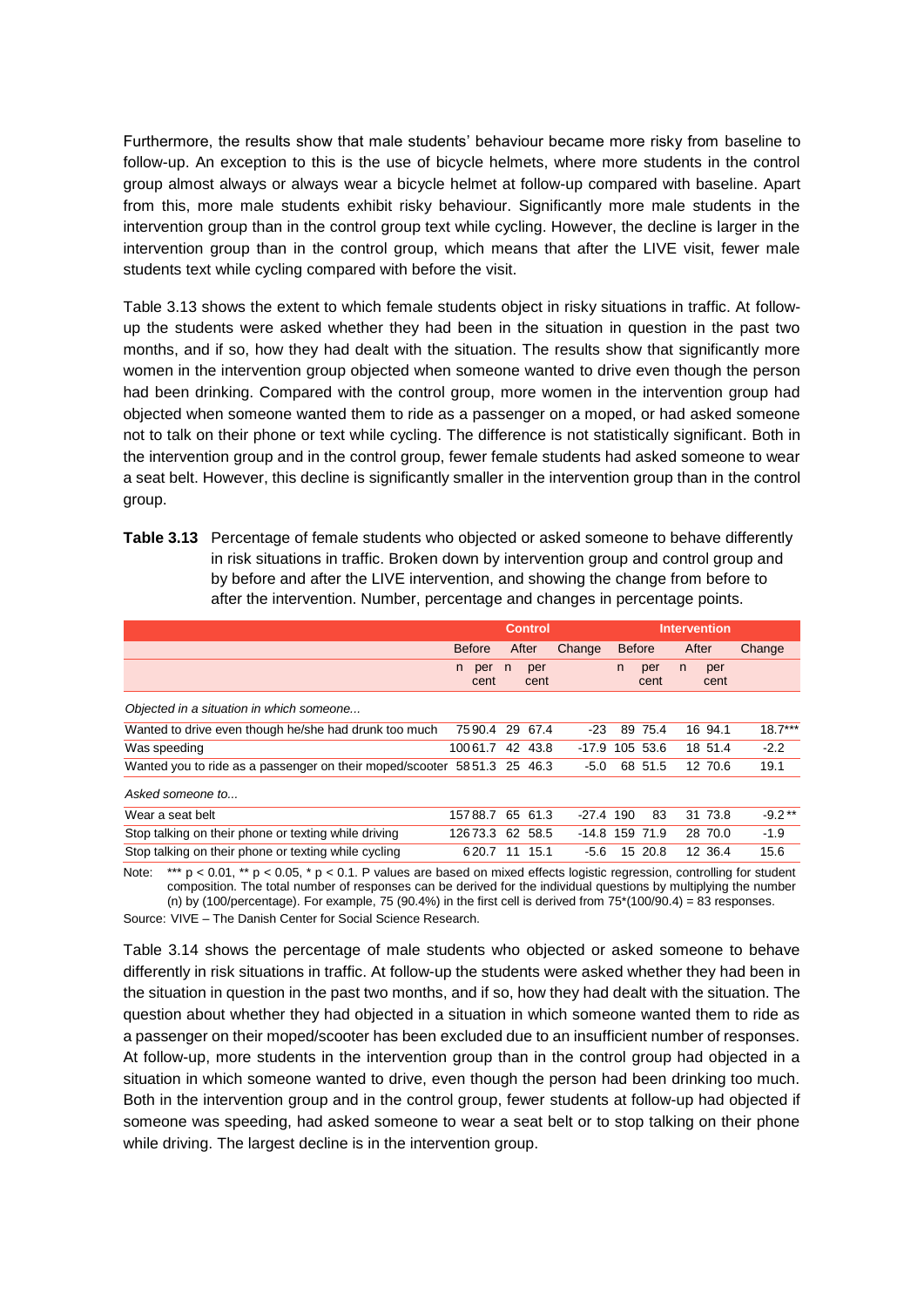**Table 3.14** Percentage of male students who objected or asked someone to behave differently in risk situations in traffic. Broken down by intervention group and control group and by before and after the LIVE intervention, and showing the change from before to after the intervention. Number, percentage and changes in percentage points.

|                                                                   |               |              |    | <b>Control</b> |                         | <b>Intervention</b> |             |    |             |         |
|-------------------------------------------------------------------|---------------|--------------|----|----------------|-------------------------|---------------------|-------------|----|-------------|---------|
|                                                                   | <b>Before</b> |              |    | After          | <b>Before</b><br>Change |                     | After       |    |             | Change  |
|                                                                   | n.            | per<br>cent  | n. | per<br>cent    |                         | n.                  | per<br>cent | n. | per<br>cent |         |
| Objected in a situation in which someone                          |               |              |    |                |                         |                     |             |    |             |         |
| Wanted to drive even though he/she had drunk too much 169 72.5 64 |               |              |    | 66.7           | $-5.8$                  | 98                  | 65.8        |    | 21 70.0     | 4.2     |
| Was speeding                                                      |               | 126 28.4     | 44 | 27.7           | $-0.7$                  | 86                  | 31.3        |    | 17 24.6     | $-6.7$  |
| Asked someone to                                                  |               |              |    |                |                         |                     |             |    |             |         |
| Wear a seat belt                                                  |               | 345 72.5 105 |    | 58.3           | $-14.2$ 242 76.1        |                     |             | 47 | 60.3        | $-15.8$ |
| Stop talking on their phone or texting while driving              |               | 270 56.8     | 84 | 48.0           | -8.8                    | 196                 | 63.8        |    | 41 52.6     | $-11.2$ |
| Stop talking on their phone or texting while cycling              | 11            | 15.5         | 30 | 22.7           | 7.2                     | 21                  | 17.5        | 13 | 19.4        | 1.9     |

Note: \*\*\*  $p < 0.01$ , \*\*  $p < 0.05$ , \*  $p < 0.1$ . P values are based on mixed effects logistic regression, controlling for student composition. The total number of responses can be derived for the individual questions by multiplying the number (n) by (100/percentage). For example, 244 (77.0%) in the first cell is derived from  $244*(100/77.0) = 317$  responses. Source: VIVE – The Danish Center for Social Science Research.

The results are associated with some uncertainty due to the high dropout at follow-up, and because relatively few students responded to the questionnaire twice. Thus, the results should be read with this in mind. This applies in particular to the analyses broken down by gender. The analyses were also carried out for the 188 students who responded to the questionnaire twice. The results of these analyses support the trends described, but changes from baseline to follow-up are not statistically significant.

### <span id="page-36-0"></span>3.4 Summary of results

The results show that the LIVE intervention overall had a statistically significant and positive effect in several areas related to students' knowledge, attitudes and behaviour. In relation to *knowledge*, it could be seen that:

- At follow-up, a significantly higher number of students receiving the LIVE intervention know which age group of road users is the most vulnerable.
- Furthermore, significantly more students in the intervention group know which three factors cause the most road fatalities or injuries, compared with students who did not attend the talk.

The results show statistically significant changes in students' *attitudes* to road safety:

- More students find it unacceptable, to a greater extent, not to wear a seat belt
- More students disapprove of drink-driving to a greater extent
- More students disapprove of texting while driving to a greater extent.

Moreover, the results show statistically significant changes in students' *behaviour* in traffic:

- The students wear a seat belt to a greater extent
- The students are more likely to object to drink-driving
- The students object to a greater extent to others using their phone while cycling.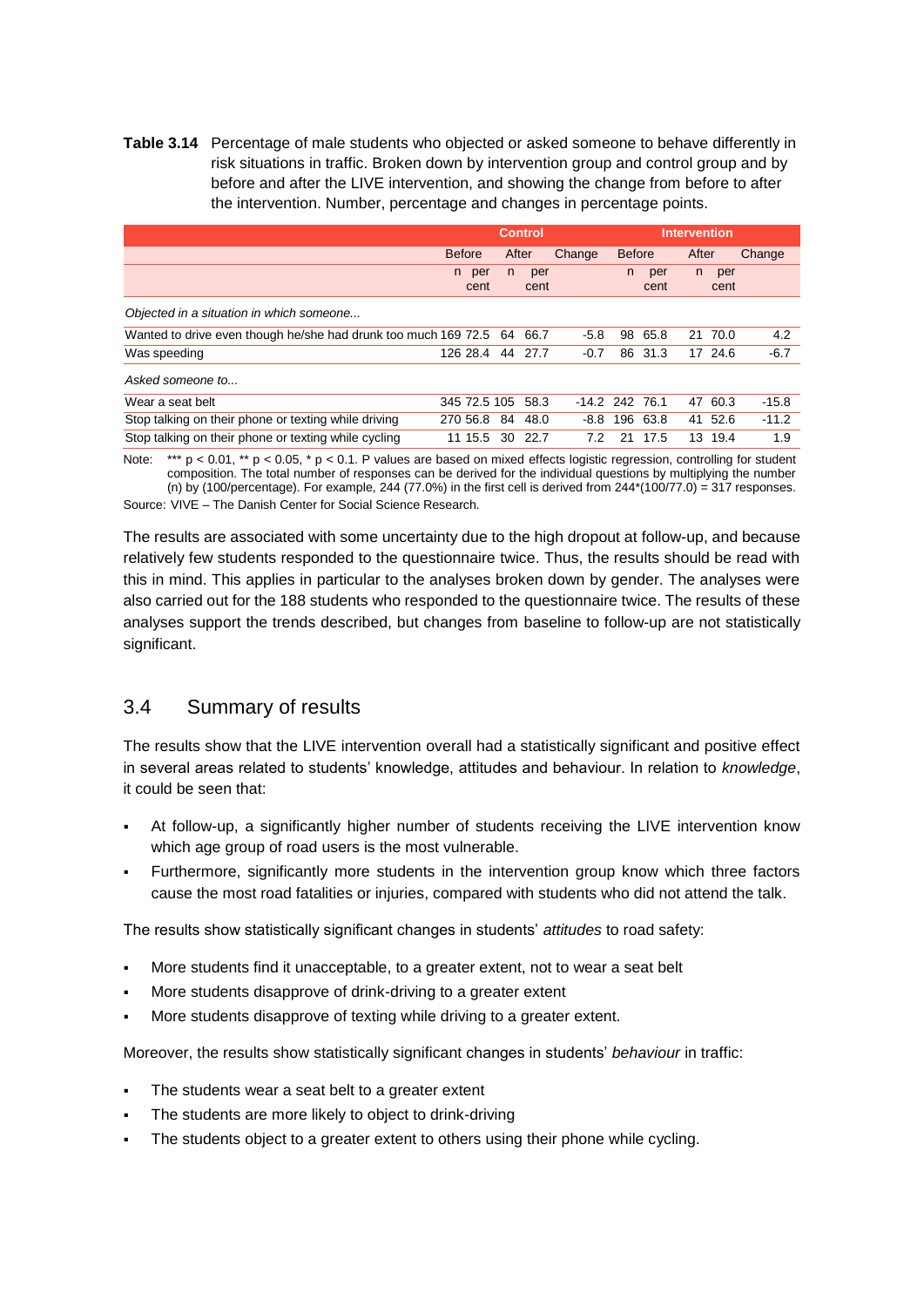However, impact analysis for the two genders separately shows that with regard to several of the questions, the overall effects of the intervention are attributable to changes in the group of female students, as this group was influenced more than the group of male students on several parameters. The male students in the intervention group were influenced in some areas, but not to the same extent as the female students.

With regard to *knowledge*, the following statistically significant changes could be observed:

More women in the intervention group know which age group is the most vulnerable group of road users. The number of male students in the intervention group with this knowledge increased as well, but this increase is not statistically significant.

The analysis broken down by gender shows the following statistically significant changes in *attitudes*:

- Compared with female students in the control group, more female students in the intervention group think it is only okay to a minor extent or not at all okay to drive without a seat belt, to drive under the influence of alcohol, to speed or to text while driving.
- More male students in the intervention group than in the control group do not think it is okay to drive without a seat belt.
- Compared with the intervention group, significantly more men in the control group think it is only okay to a minor extent or not at all okay to drive 100 km/h in an 80 km/h speed limit zone, and to use a mobile phone while cycling.

The analysis broken down by gender shows the following statistically significant changes in *behaviour*:

- More women in the intervention group almost always or always wear a seat belt. The percentage of male students in the intervention group wearing a seat belt also increased after the LIVE visit, but this increase is not statistically significant.
- Fewer women in the control group use their mobile phone while cycling compared with the intervention group. For male students, the opposite is the case: More men in the intervention group than in the control group text while cycling.
- More women in the intervention group had objected when someone wanted to drive, even though he/she had drunk too much.
- Fewer female students both in the intervention group and in the control group had asked someone to wear a seat belt. However, this decline is significantly smaller in the intervention group.

The results are associated with some uncertainty due to the high dropout at follow-up, and because relatively few students responded to the questionnaire twice. Thus, the results should be read with this in mind. However, overall it seems that LIVE visits to production schools and vocational colleges influence women more than men – something that should be taken into account when organising visits in the future.